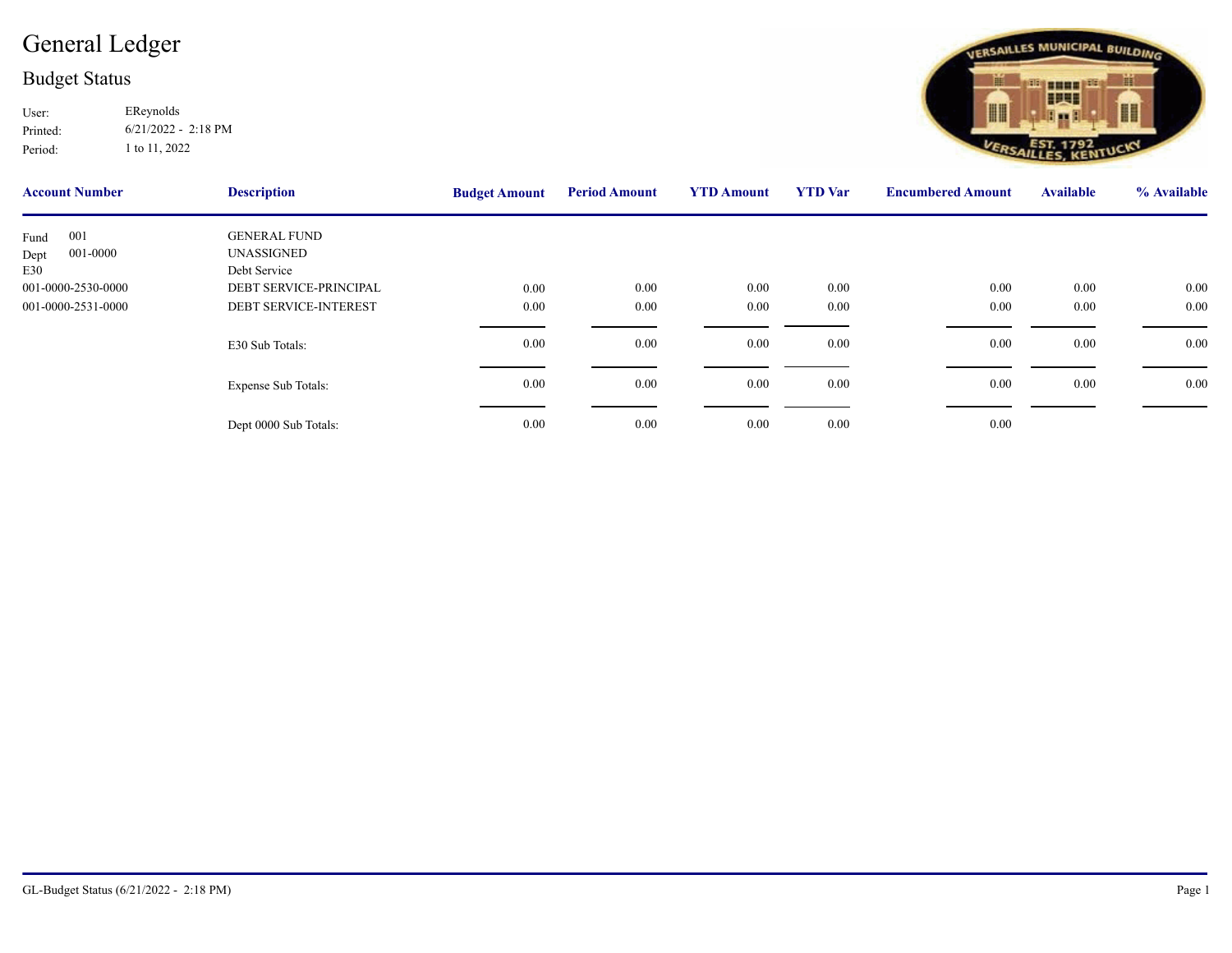| <b>Account Number</b> | <b>Description</b>                  | <b>Budget Amount</b> | <b>Period Amount</b> | <b>YTD Amount</b> | <b>YTD</b> Var | <b>Encumbere</b> |
|-----------------------|-------------------------------------|----------------------|----------------------|-------------------|----------------|------------------|
| 001-0310<br>Dept      | <b>TAXES</b>                        |                      |                      |                   |                |                  |
| R <sub>00</sub>       | Revenue                             |                      |                      |                   |                |                  |
| 001-0310-3110-0000    | <b>CURRENT YEAR PROPERTY TAY</b>    | 460,000.00           | 447,941.57           | 447,941.57        | 12,058.43      |                  |
| 001-0310-3111-0000    | PRIOR YEAR PROPERTY TAX             | 0.00                 | 12,971.70            | 12,971.70         | $-12,971.70$   |                  |
| 001-0310-3113-0000    | <b>TAXES PENALTY &amp; INTEREST</b> | 5,000.00             | 5,975.90             | 5,975.90          | $-975.90$      |                  |
| 001-0310-3114-0000    | <b>BANK SHARES TAX</b>              | 90,000.00            | 104,839.76           | 104,839.76        | $-14,839.76$   |                  |
| 001-0310-3115-0000    | MOTOR VEHICLE TAX INCOME            | 100,000.00           | 103,424.93           | 103,424.93        | $-3,424.93$    |                  |
| 001-0310-3116-0000    | PERSONAL TANGILE PROPERTY           | 85,000.00            | 96,154.39            | 96,154.39         | $-11,154.39$   |                  |
|                       | R00 Sub Totals:                     | 740,000.00           | 771,308.25           | 771,308.25        | $-31,308.25$   |                  |
|                       | Revenue Sub Totals:                 | 740,000.00           | 771,308.25           | 771,308.25        | $-31,308.25$   |                  |
|                       | Dept 0310 Sub Totals:               | $-740,000.00$        | $-771,308.25$        | $-771,308.25$     | 31,308.25      |                  |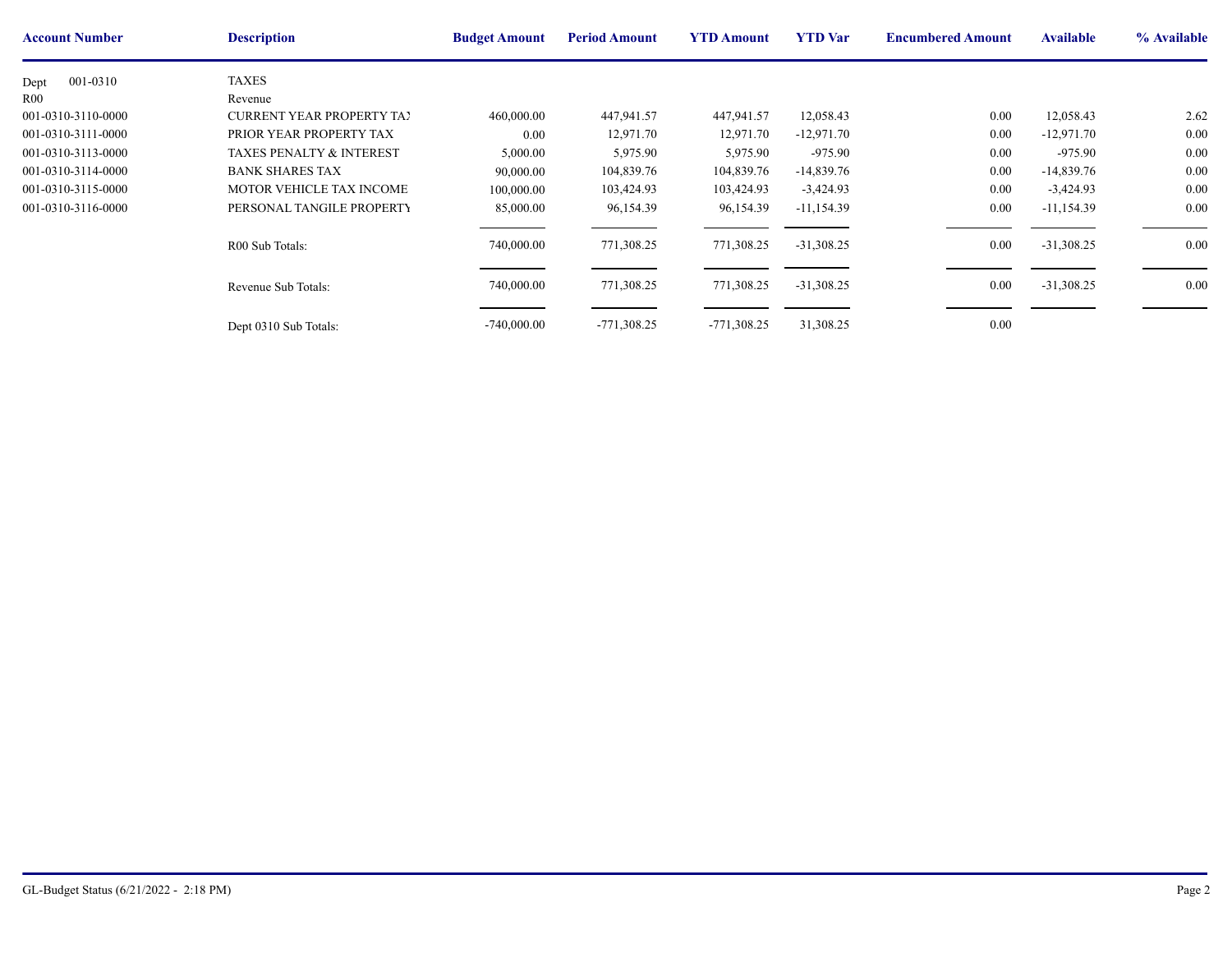| <b>Account Number</b> | <b>Description</b>            | <b>Budget Amount</b> | <b>Period Amount</b> | <b>YTD Amount</b> | <b>YTD</b> Var | <b>Encumbere</b> |
|-----------------------|-------------------------------|----------------------|----------------------|-------------------|----------------|------------------|
| 001-0320<br>Dept      | <b>LICENSES &amp; PERMITS</b> |                      |                      |                   |                |                  |
| R00                   | Revenue                       |                      |                      |                   |                |                  |
| 001-0320-3201-0000    | <b>CITY PAYROLL TAXES</b>     | 3,650,000.00         | 3,807,656.53         | 3,807,656.53      | $-157,656.53$  |                  |
| 001-0320-3210-0000    | NET PROFITS LICENSE FEE       | 275,000.00           | 796,150.07           | 796,150.07        | $-521,150.07$  |                  |
| 001-0320-3211-0000    | OCCUPATIONAL LICENSE          | 70,000.00            | 51,544.09            | 51,544.09         | 18,455.91      |                  |
| 001-0320-3212-0000    | <b>UTILITY FRANCHISE</b>      | 500,000.00           | 533,934.21           | 533,934.21        | $-33,934.21$   |                  |
| 001-0320-3213-0000    | <b>INSURANCE LICENSE FEE</b>  | 1,925,000.00         | 2,200,833.62         | 2,200,833.62      | $-275,833.62$  |                  |
| 001-0320-3214-0000    | NET PROFITS PENALTY/INTERE    | 7,000.00             | 8,361.35             | 8,361.35          | $-1,361.35$    |                  |
| 001-0320-3215-0000    | P/R TAX PENALTY/INTEREST      | 2,000.00             | 3,361.55             | 3,361.55          | $-1,361.55$    |                  |
| 001-0320-3216-0000    | <b>RIGHT OF WAY PERMITS</b>   | 2,000.00             | 1,400.00             | 1,400.00          | 600.00         |                  |
|                       | R00 Sub Totals:               | 6,431,000.00         | 7,403,241.42         | 7,403,241.42      | $-972,241.42$  |                  |
|                       | Revenue Sub Totals:           | 6,431,000.00         | 7,403,241.42         | 7,403,241.42      | $-972,241.42$  |                  |
|                       | Dept 0320 Sub Totals:         | $-6,431,000.00$      | $-7,403,241.42$      | $-7,403,241.42$   | 972,241.42     |                  |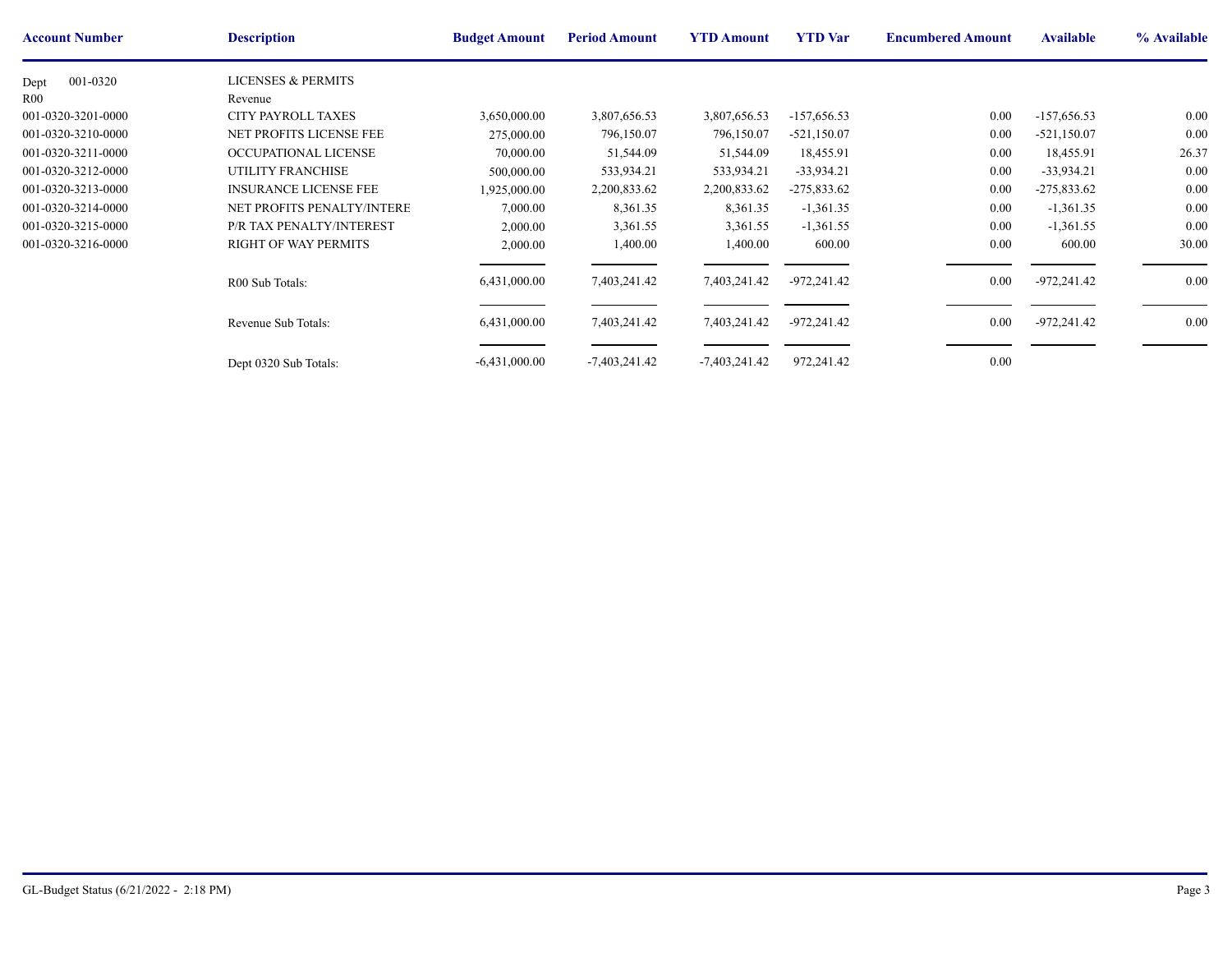| <b>Account Number</b> | <b>Description</b>                | <b>Budget Amount</b> | <b>Period Amount</b> | <b>YTD Amount</b> | <b>YTD</b> Var | <b>Encumbere</b> |
|-----------------------|-----------------------------------|----------------------|----------------------|-------------------|----------------|------------------|
| 001-0330<br>Dept      | <b>INTERGOVERNMENTAL</b>          |                      |                      |                   |                |                  |
| R <sub>00</sub>       | Revenue                           |                      |                      |                   |                |                  |
| 001-0330-3303-0000    | <b>KLEFPF - FIRE INCENTIVE</b>    | 56,964.00            | 38,905.43            | 38,905.43         | 18,058.57      |                  |
| 001-0330-3305-0000    | <b>KLEFPF - POLICE</b>            | 150,547.00           | 135,084.68           | 135,084.68        | 15,462.32      |                  |
| 001-0330-3306-0000    | <b>VPD MILEAGE REIMBURSE</b>      | 0.00                 | 0.00                 | 0.00              | 0.00           |                  |
| 001-0330-3310-0000    | HIGHWAY SAFETY GRANT REV.         | 0.00                 | 4,401.38             | 4,401.38          | $-4,401.38$    |                  |
| 001-0330-3311-0000    | <b>FIRE/STATE AID</b>             | 11,000.00            | 0.00                 | 0.00              | 11,000.00      |                  |
| 001-0330-3312-0000    | LAW ENF. PROT PROGRAM (LEI        | 0.00                 | 0.00                 | 0.00              | 0.00           |                  |
| 001-0330-3315-0000    | <b>KY FIRE COMM (DRILL TOWER)</b> | 0.00                 | 0.00                 | 0.00              | 0.00           |                  |
| 001-0330-3318-0000    | SIDEWALK GRANT (OLD DRY R)        | 0.00                 | 0.00                 | 0.00              | 0.00           |                  |
| 001-0330-3319-0000    | <b>SAFER FIRE GRANT REIMBURS</b>  | 0.00                 | 0.00                 | 0.00              | 0.00           |                  |
| 001-0330-3320-0000    | DPAC RAIN GARDEN GRANT RE         | 0.00                 | 0.00                 | 0.00              | 0.00           |                  |
| 001-0330-3321-0000    | <b>BIG SPRING OVERLOOK GRANT</b>  | 0.00                 | 0.00                 | 0.00              | 0.00           |                  |
| 001-0330-3322-0000    | MULTI-USE PATH GRANT (U.S. 6      | 224,000.00           | 19,210.00            | 19,210.00         | 204,790.00     |                  |
| 001-0330-3323-0000    | <b>CARES ACT/ ARPA FUNDS</b>      | 1,200,000.00         | 1,280,791.77         | 1,280,791.77      | $-80,791.77$   |                  |
| 001-0330-3324-0000    | <b>FIRE FEMA GRANTS</b>           | 950.00               | 5,950.00             | 5,950.00          | $-5,000.00$    |                  |
| 001-0330-3325-0000    | LITTER ABATEMENT GRANT RE         | 5,040.00             | 5,039.34             | 5,039.34          | 0.66           |                  |
| 001-0330-3326-0000    | <b>CYBER SECURITY GRANT</b>       | 0.00                 | 10,000.00            | 10,000.00         | $-10,000.00$   |                  |
|                       | R00 Sub Totals:                   | 1,648,501.00         | 1,499,382.60         | 1,499,382.60      | 149,118.40     |                  |
|                       | Revenue Sub Totals:               | 1,648,501.00         | 1,499,382.60         | 1,499,382.60      | 149,118.40     |                  |
|                       | Dept 0330 Sub Totals:             | $-1,648,501.00$      | $-1,499,382.60$      | $-1,499,382.60$   | $-149,118.40$  |                  |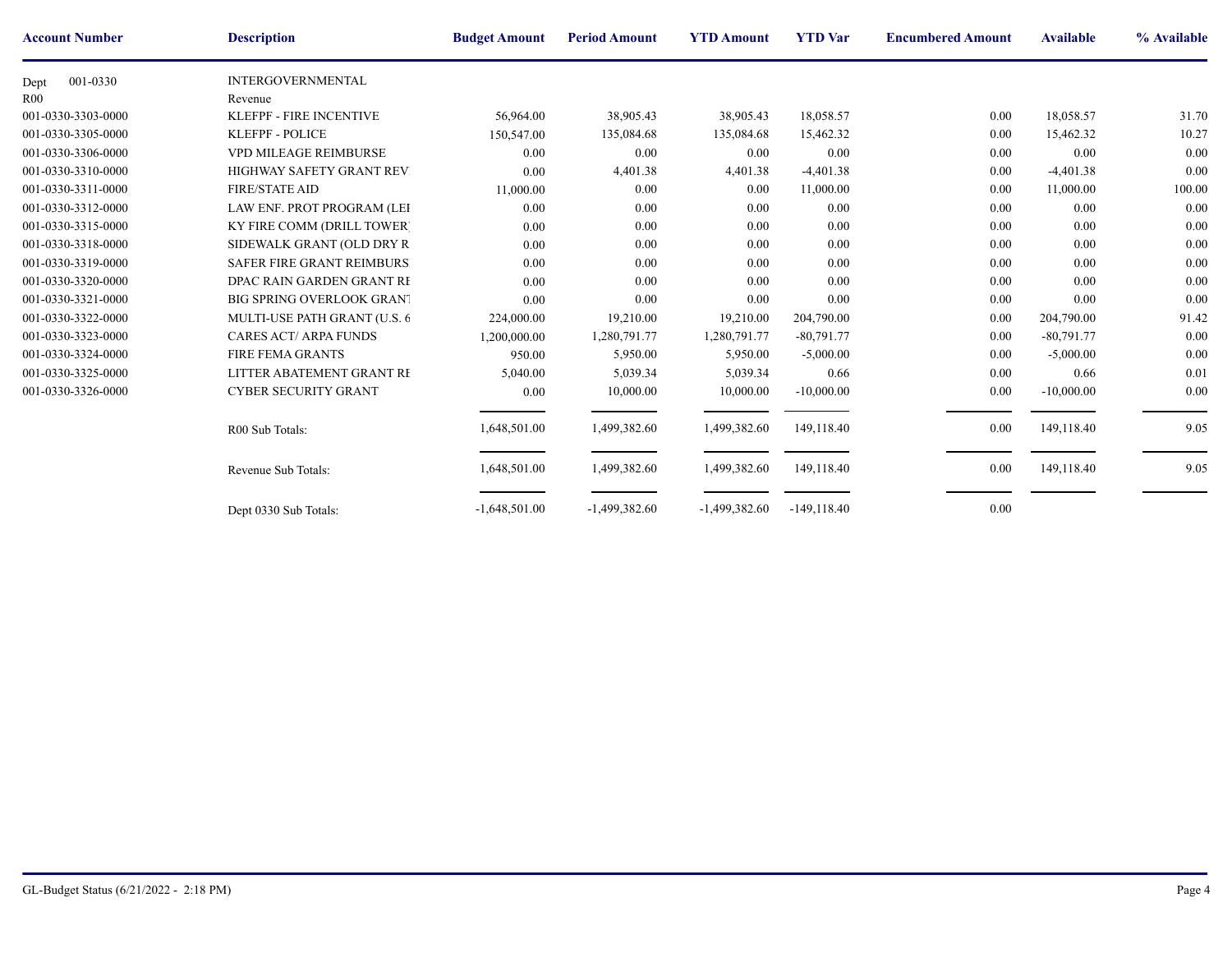| <b>Account Number</b> | <b>Description</b>             | <b>Budget Amount</b> | <b>Period Amount</b> | <b>YTD Amount</b> | <b>YTD</b> Var | <b>Encumbere</b> |
|-----------------------|--------------------------------|----------------------|----------------------|-------------------|----------------|------------------|
| 001-0340<br>Dept      | <b>CHARGES FOR SERVICES</b>    |                      |                      |                   |                |                  |
| R <sub>00</sub>       | Revenue                        |                      |                      |                   |                |                  |
| 001-0340-3410-0000    | PARKING REVENUE                | 0.00                 | 2,981.00             | 2,981.00          | $-2,981.00$    |                  |
| 001-0340-3412-0000    | <b>CEMETERY LOTS</b>           | 50,000.00            | 56,350.00            | 56,350.00         | $-6,350.00$    |                  |
| 001-0340-3413-0000    | <b>CEMETERY INTERMENTS</b>     | 50,000.00            | 58,400.00            | 58,400.00         | $-8,400.00$    |                  |
| 001-0340-3414-0000    | CEMETERY FOUND/INSTALLAT       | 12,000.00            | 9,762.67             | 9,762.67          | 2,237.33       |                  |
| 001-0340-3481-0000    | 911 WIRELINE FUNDING FEE       | 0.00                 | $0.00\,$             | 0.00              | 0.00           |                  |
| 001-0340-3483-0000    | V/WC 911 INTEREST              | 0.00                 | $0.00\,$             | 0.00              | 0.00           |                  |
| 001-0340-3484-0000    | 911 WIRELESS FUNDING FEE       | 0.00                 | $0.00\,$             | 0.00              | 0.00           |                  |
| 001-0340-3485-0000    | 911 OTHER INCOME               | 0.00                 | $0.00\,$             | 0.00              | $0.00\,$       |                  |
| 001-0340-3486-0000    | <b>FIRE PREVENTION REVENUE</b> | 5,000.00             | 564.71               | 564.71            | 4,435.29       |                  |
| 001-0340-3487-0000    | <b>SCHOOL RESOURCE OFFICER</b> | 75,000.00            | 123,750.00           | 123,750.00        | $-48,750.00$   |                  |
| 001-0340-3489-0000    | 911 SERVICE FEE                | 0.00                 | $-236.00$            | $-236.00$         | 236.00         |                  |
|                       | R00 Sub Totals:                | 192,000.00           | 251,572.38           | 251,572.38        | $-59,572.38$   |                  |
|                       | Revenue Sub Totals:            | 192,000.00           | 251,572.38           | 251,572.38        | $-59,572.38$   |                  |
|                       | Dept 0340 Sub Totals:          | $-192,000.00$        | $-251,572.38$        | $-251,572.38$     | 59,572.38      |                  |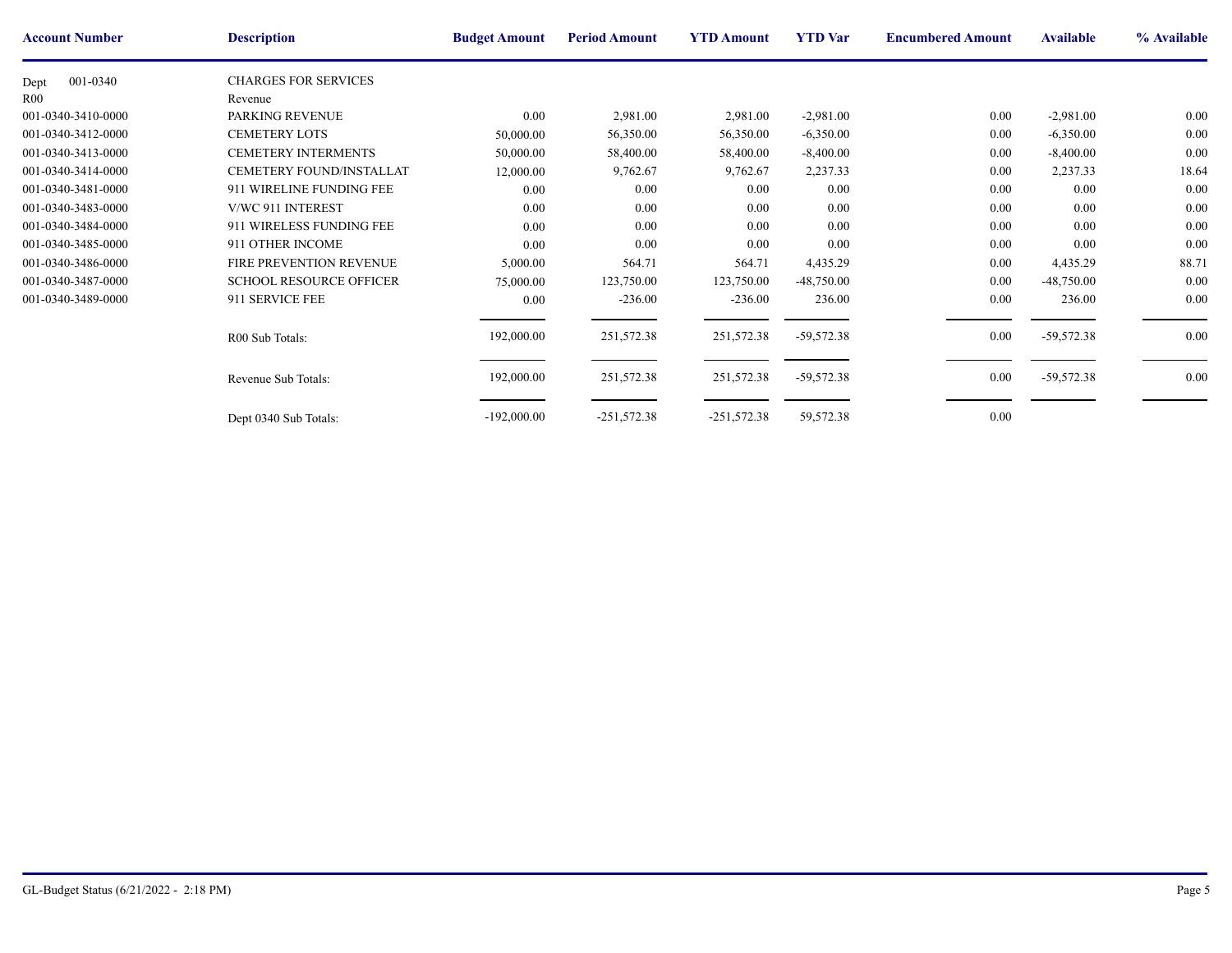| <b>Account Number</b> | <b>Description</b>             | <b>Budget Amount</b> | <b>Period Amount</b> | <b>YTD Amount</b> | <b>YTD</b> Var | <b>Encumbere</b> |
|-----------------------|--------------------------------|----------------------|----------------------|-------------------|----------------|------------------|
| 001-0350<br>Dept      | <b>FINES &amp; FORFEITURES</b> |                      |                      |                   |                |                  |
| <b>R00</b>            | Revenue                        |                      |                      |                   |                |                  |
| 001-0350-3510-0000    | ORDINANCE VIOLATION INCOM      | 0.00                 | 1,852.00             | 1,852.00          | $-1,852.00$    |                  |
| 001-0350-3512-0000    | KY LAW ENFORCE FEES (HB 41:    | 15,000.00            | 20,111.34            | 20,111.34         | $-5,111.34$    |                  |
| 001-0350-3513-0000    | POLICE FORFEITURE REVENUE      | 20,000.00            | 55,610.94            | 55,610.94         | $-35,610.94$   |                  |
| 001-0350-3514-0000    | POLICE FORFEITURE INTEREST     | 0.00                 | 178.71               | 178.71            | $-178.71$      |                  |
| 001-0350-3632-0000    | VPD CONSTRUCTION INTEREST      | 0.00                 | 457.86               | 457.86            | -457.86        |                  |
|                       | R00 Sub Totals:                | 35,000.00            | 78,210.85            | 78,210.85         | $-43,210.85$   |                  |
|                       | Revenue Sub Totals:            | 35,000.00            | 78,210.85            | 78,210.85         | $-43,210.85$   |                  |
|                       | Dept 0350 Sub Totals:          | $-35,000.00$         | $-78,210.85$         | $-78,210.85$      | 43,210.85      |                  |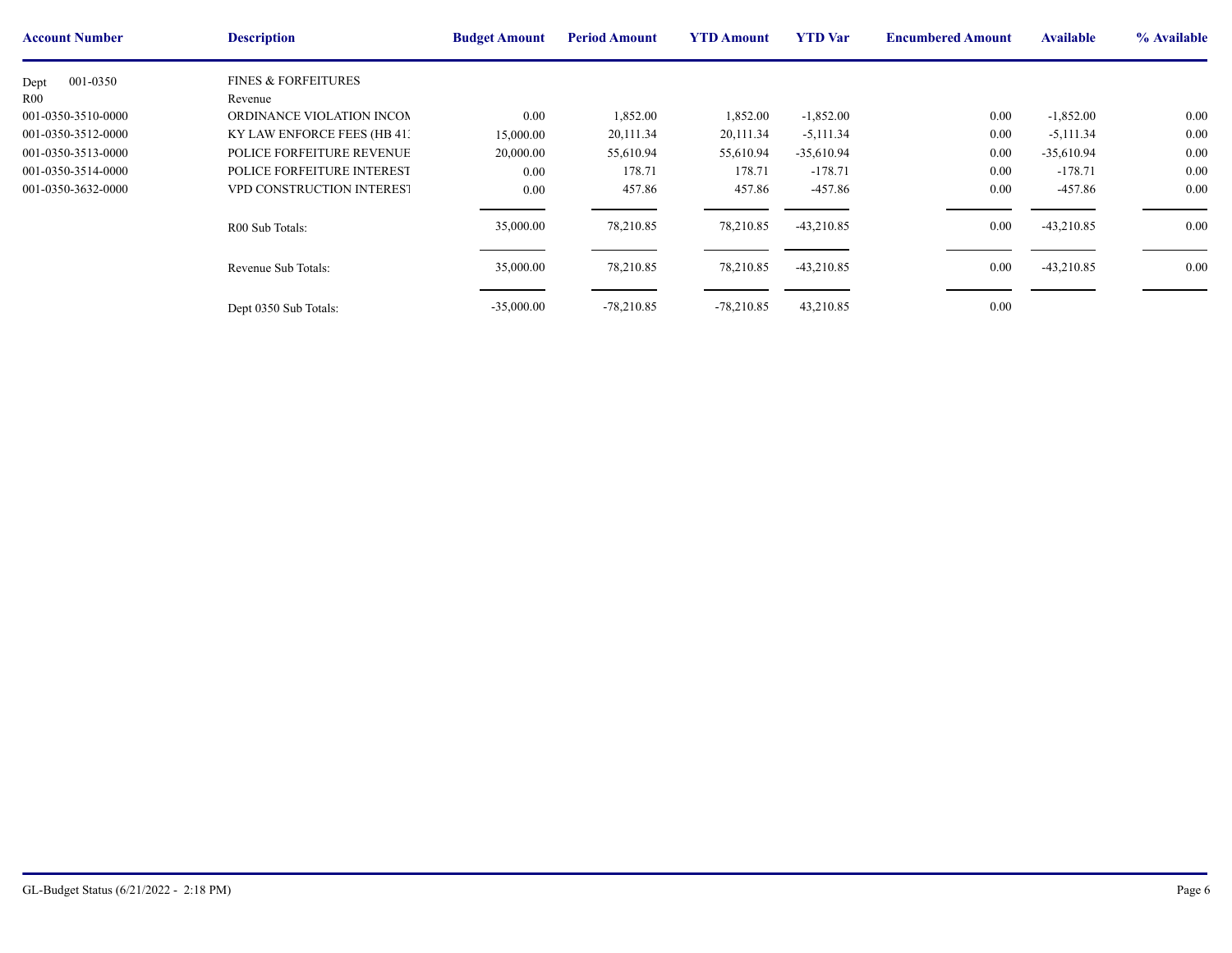| <b>Account Number</b> | <b>Description</b>              | <b>Budget Amount</b> | <b>Period Amount</b> | <b>YTD Amount</b> | <b>YTD</b> Var | <b>Encumbere</b> |
|-----------------------|---------------------------------|----------------------|----------------------|-------------------|----------------|------------------|
| 001-0360<br>Dept      | OTHER REVENUE                   |                      |                      |                   |                |                  |
| R <sub>00</sub>       | Revenue                         |                      |                      |                   |                |                  |
| 001-0360-3610-0000    | <b>SURPLUS EQUIPMENT</b>        | 0.00                 | 0.00                 | 0.00              | 0.00           |                  |
| 001-0360-3611-0000    | <b>SALE OF 110 COURT STREET</b> | 175,000.00           | 175,000.00           | 175,000.00        | 0.00           |                  |
| 001-0360-3620-0000    | MIDWAY/VPD MERGER INCOMI        | 190,025.00           | 148, 132. 63         | 148,132.63        | 41,892.37      |                  |
| 001-0360-3622-0000    | WOODFORD CO/VPD MERGER I        | 1,626,836.00         | 1,628,320.00         | 1,628,320.00      | $-1,484.00$    |                  |
| 001-0360-3624-0000    | WOODFORD CO/MERGER CAPIT        | 98,000.00            | 72,545.50            | 72,545.50         | 25,454.50      |                  |
| 001-0360-3626-0000    | WOODFORD CO/EM STATE FUN        | 10,664.00            | 0.00                 | 0.00              | 10,664.00      |                  |
| 001-0360-3628-0000    | 911 RENT REVENUE                | 43,200.00            | 0.00                 | 0.00              | 43,200.00      |                  |
| 001-0360-3630-0000    | <b>INTEREST INCOME</b>          | 0.00                 | 13,462.48            | 13,462.48         | $-13,462.48$   |                  |
| 001-0360-3631-0000    | <b>INTEREST CEMETARY TRUST</b>  | 23,000.00            | 24,192.92            | 24,192.92         | $-1,192.92$    |                  |
| 001-0360-3632-0000    | CEMETERY MEMORIAL FUNDS         | 0.00                 | 95,397.17            | 95,397.17         | -95,397.17     |                  |
| 001-0360-3690-0000    | VPD VEHICLE MILEAGE REIMB       | 0.00                 | 0.00                 | 0.00              | 0.00           |                  |
| 001-0360-3691-0000    | <b>OTHER INCOME</b>             | 50,000.00            | 111,109.48           | 111,109.48        | $-61,109.48$   |                  |
| 001-0360-3692-0000    | <b>KCTCS INSURANCE REIMBURS</b> | 24,000.00            | $0.00\,$             | 0.00              | 24,000.00      |                  |
|                       | R00 Sub Totals:                 | 2,240,725.00         | 2,268,160.18         | 2,268,160.18      | $-27,435.18$   |                  |
|                       | Revenue Sub Totals:             | 2,240,725.00         | 2,268,160.18         | 2,268,160.18      | $-27,435.18$   |                  |
|                       | Dept 0360 Sub Totals:           | $-2,240,725.00$      | $-2,268,160.18$      | $-2,268,160.18$   | 27,435.18      |                  |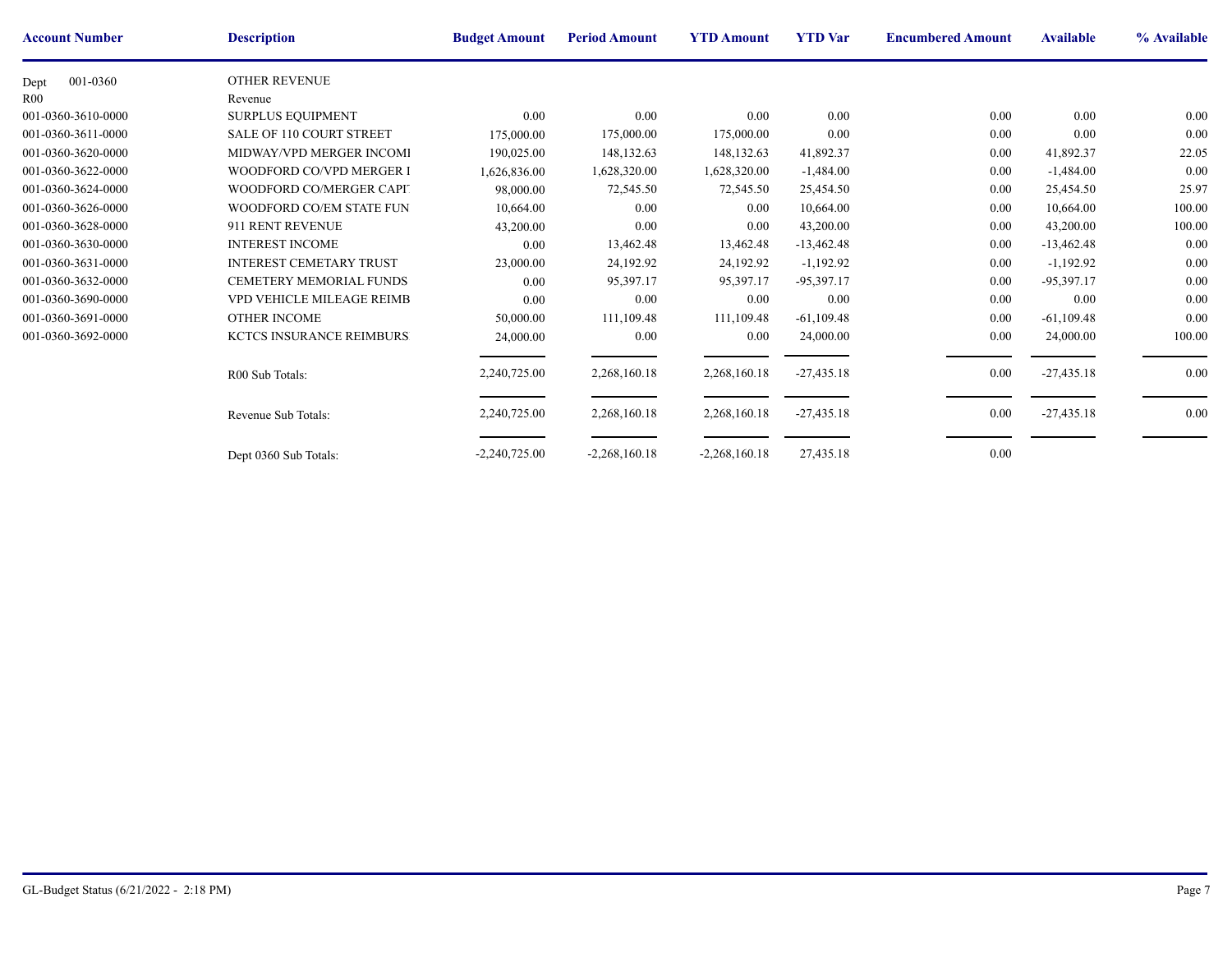| <b>Account Number</b> | <b>Description</b>        | <b>Budget Amount</b> | <b>Period Amount</b> | <b>YTD Amount</b> | <b>YTD</b> Var | <b>Encumbere</b> |
|-----------------------|---------------------------|----------------------|----------------------|-------------------|----------------|------------------|
| 001-0370<br>Dept      |                           |                      |                      |                   |                |                  |
| R00                   | Revenue                   |                      |                      |                   |                |                  |
| 001-0370-3710-0000    | <b>VPD LOAN PROCEEDS</b>  | 0.00                 | $0.00\,$             | 0.00              | 0.00           |                  |
| 001-0370-3711-0000    | VPD 2018 BOND PROCEEDS    | 0.00                 | $0.00\,$             | 0.00              | 0.00           |                  |
| 001-0370-3712-0000    | 2019 VPD GO BOND PROCEEDS | 0.00                 | $0.00\,$             | 0.00              | 0.00           |                  |
|                       | R00 Sub Totals:           | 0.00                 | $0.00\,$             | 0.00              | 0.00           |                  |
|                       | Revenue Sub Totals:       | 0.00                 | $0.00\,$             | 0.00              | 0.00           |                  |
|                       | Dept 0370 Sub Totals:     | 0.00                 | $0.00\,$             | 0.00              | 0.00           |                  |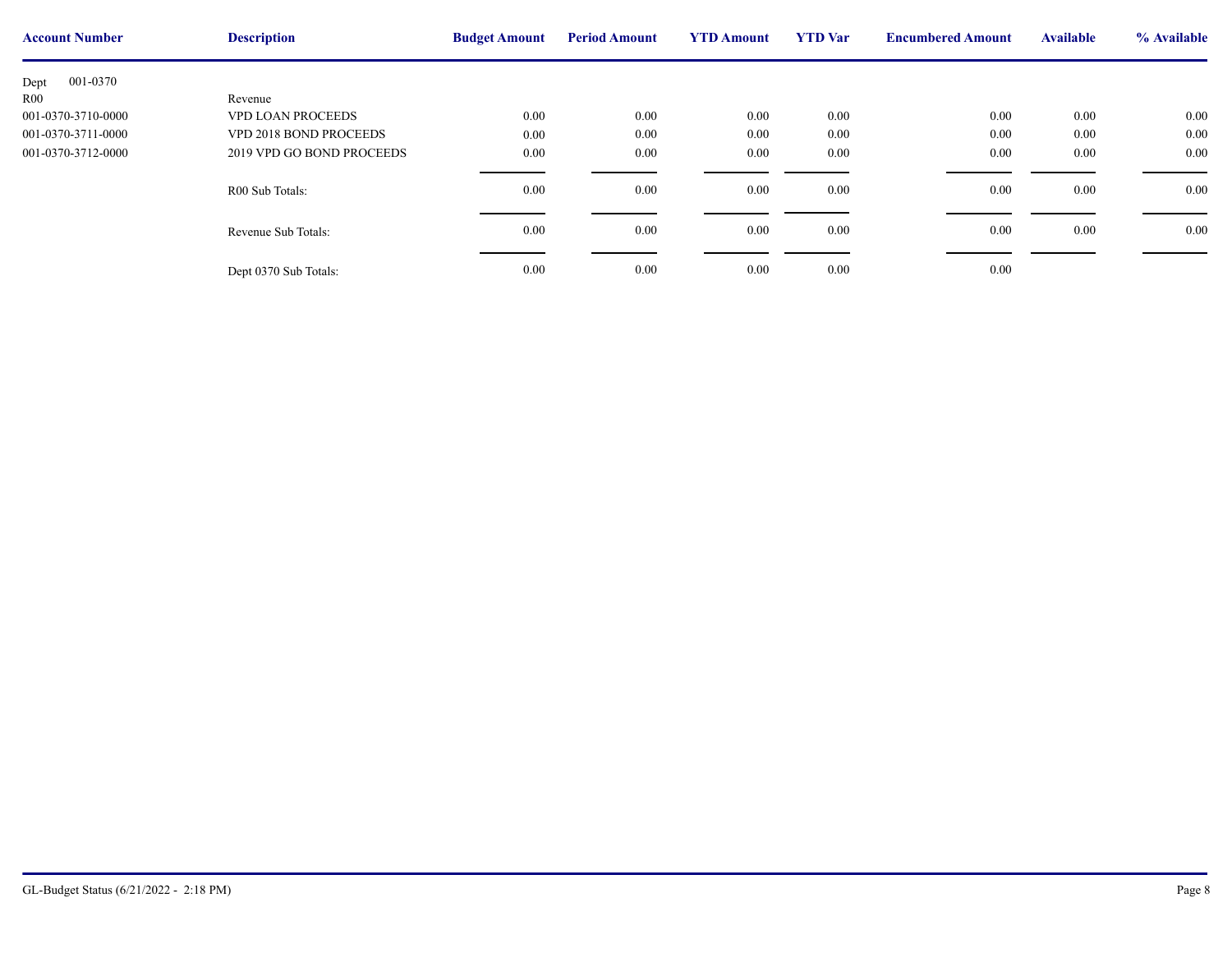| <b>Account Number</b>   | <b>Description</b>                   | <b>Budget Amount</b> | <b>Period Amount</b> | <b>YTD Amount</b> | <b>YTD</b> Var | <b>Encumbere</b> |
|-------------------------|--------------------------------------|----------------------|----------------------|-------------------|----------------|------------------|
| 001-0380<br>Dept<br>R00 | TRANSFERS & OTHER SOURCE!<br>Revenue |                      |                      |                   |                |                  |
| 001-0380-3810-0000      | <b>TRANSFERS IN/OUT</b>              | 0.00                 | $0.00\,$             | 0.00              | 0.00           |                  |
|                         | R00 Sub Totals:                      | 0.00                 | $0.00\,$             | 0.00              | 0.00           |                  |
|                         | Revenue Sub Totals:                  | 0.00                 | $0.00\,$             | 0.00              | 0.00           |                  |
|                         | Dept 0380 Sub Totals:                | 0.00                 | $0.00\,$             | 0.00              | 0.00           |                  |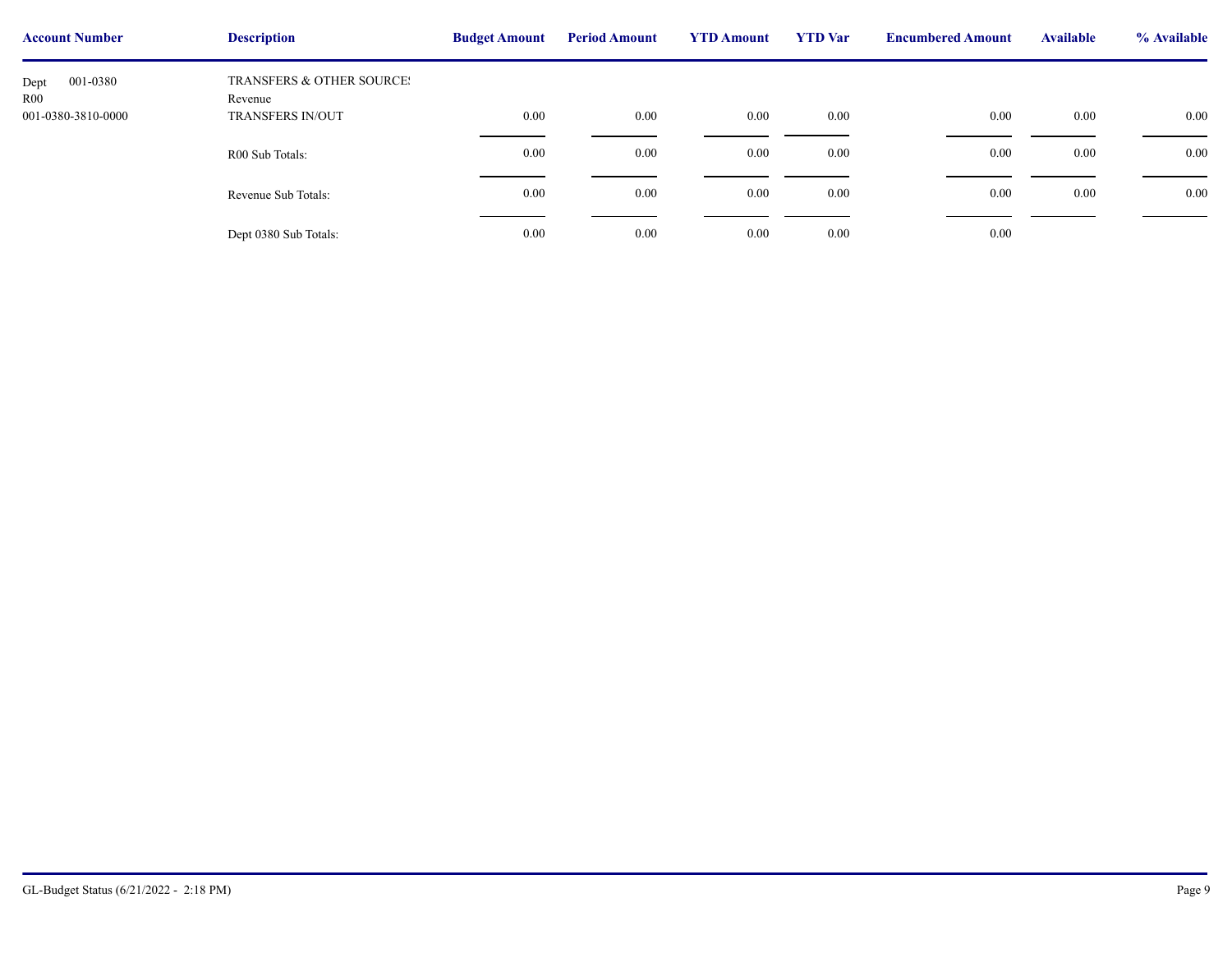| <b>Account Number</b> | <b>Description</b>               | <b>Budget Amount</b> | <b>Period Amount</b> | <b>YTD Amount</b> | <b>YTD</b> Var | <b>Encumbere</b> |
|-----------------------|----------------------------------|----------------------|----------------------|-------------------|----------------|------------------|
| 001-1100<br>Dept      | <b>COUNCIL</b>                   |                      |                      |                   |                |                  |
| E00                   | Expense                          |                      |                      |                   |                |                  |
| 001-1100-4100-0000    | <b>SALARY</b>                    | 87,400.00            | 71,521.21            | 71,521.21         | 15,878.79      |                  |
| 001-1100-4210-0000    | HEALTH EMPLOYER                  | 23,178.00            | 21,381.31            | 21,381.31         | 1,796.69       |                  |
| 001-1100-4211-0000    | DENTAL - EMPLOYER                | 577.00               | 577.49               | 577.49            | $-0.49$        |                  |
| 001-1100-4213-0000    | RETIREMENT NON-HAZARDOU          | 0.00                 | 810.25               | 810.25            | $-810.25$      |                  |
| 001-1100-4220-0000    | <b>FICA EMPLOYER</b>             | 5,419.00             | 4,676.36             | 4,676.36          | 742.64         |                  |
| 001-1100-4221-0000    | <b>MEDICARE EMPLOYER</b>         | 1,267.00             | 1,093.77             | 1,093.77          | 173.23         |                  |
| 001-1100-4240-0000    | LIFE INSURANCE EMPLOYER          | 236.00               | 167.73               | 167.73            | 68.27          |                  |
| 001-1100-4241-0000    | UNEMP INS BENEFIT                | 33.00                | 54.89                | 54.89             | $-21.89$       |                  |
| 001-1100-4242-0000    | <b>VISION</b>                    | 181.00               | 174.20               | 174.20            | 6.80           |                  |
| 001-1100-4310-0000    | PUBS/ADS/PRINTING                | 10,000.00            | 665.00               | 665.00            | 9,335.00       |                  |
| 001-1100-4313-0000    | <b>EVERBRIDGE EDUCATION CAM</b>  | 0.00                 | 0.00                 | 0.00              | 0.00           |                  |
| 001-1100-4314-0000    | <b>GRANT SOFTWARE</b>            | 15,000.00            | 0.00                 | 0.00              | 15,000.00      |                  |
| 001-1100-4315-0000    | COVID EMERGENCY EXPENSES         | 0.00                 | 0.00                 | 0.00              | 0.00           |                  |
| 001-1100-4316-0000    | <b>EMERGENCY FUND</b>            | 25,000.00            | 12,834.66            | 12,834.66         | 12,165.34      |                  |
| 001-1100-4317-0000    | NEIGHBORHOOD GRANTS              | 125,000.00           | 10,964.00            | 10,964.00         | 114,036.00     |                  |
| 001-1100-4320-0000    | PROFESSIONAL/TECHNICAL FE        | 70,000.00            | 85,530.51            | 85,530.51         | $-15,530.51$   |                  |
| 001-1100-4321-0000    | <b>AUDIT FEES</b>                | 30,000.00            | 26,888.03            | 26,888.03         | 3,111.97       |                  |
| 001-1100-4322-0000    | PROPERTY TAX ASSESSMENT F.       | 40,000.00            | 40,000.00            | 40,000.00         | 0.00           |                  |
| 001-1100-4324-0000    | DOWNTOWN IMPROV/EVENTS/          | 30,000.00            | 37,587.31            | 37,587.31         | $-7,587.31$    |                  |
| 001-1100-4327-0000    | COURT APPT SPECIAL ADVOCA        | 20,000.00            | 20,000.00            | 20,000.00         | 0.00           |                  |
| 001-1100-4330-0000    | REPAIRS/MAINTENANCE GENE         | 17,500.00            | 9,245.79             | 9,245.79          | 8,254.21       |                  |
| 001-1100-4332-0000    | NUISANCE ENFORCEMENT/MO          | 20,000.00            | 20,091.75            | 20,091.75         | $-91.75$       |                  |
| 001-1100-4340-0000    | <b>ELECTRIC</b>                  | 2,500.00             | 1,554.08             | 1,554.08          | 945.92         |                  |
| 001-1100-4341-0000    | <b>GAS/HEATING</b>               | 1,000.00             | 610.80               | 610.80            | 389.20         |                  |
| 001-1100-4360-0000    | <b>INSURANCE &amp; BONDS</b>     | 112,400.00           | 112,397.69           | 112,397.69        | 2.31           |                  |
| 001-1100-4410-0000    | ECONOMIC DEVELOPMENT AU          | 100,000.00           | 78,590.35            | 78,590.35         | 21,409.65      |                  |
| 001-1100-4411-0000    | V/WC/M HUMAN RIGHTS COMN         | 0.00                 | 0.00                 | 0.00              | 0.00           |                  |
| 001-1100-4412-0000    | <b>KLC/ANNUAL DUES</b>           | 0.00                 | 0.00                 | 0.00              | 0.00           |                  |
| 001-1100-4414-0000    | <b>HISTORICAL SOCIETY</b>        | 0.00                 | 0.00                 | 0.00              | 0.00           |                  |
| 001-1100-4420-0000    | DEVELOPMENT COSTS                | 56,000.00            | 55,942.95            | 55,942.95         | 57.05          |                  |
| 001-1100-4421-0000    | PLANNING & ZONING                | 112,371.00           | 103,006.75           | 103,006.75        | 9,364.25       |                  |
| 001-1100-4422-0000    | ART IN THE PARK EXP              | 0.00                 | 0.00                 | 0.00              | 0.00           |                  |
| 001-1100-4431-0000    | RECREATION BOARD (OPERATI        | 610,947.00           | 702,924.99           | 702,924.99        | -91,977.99     |                  |
| 001-1100-4434-0000    | FIREWORKS                        | 17,000.00            | 9,207.96             | 9,207.96          | 7,792.04       |                  |
| 001-1100-4435-0000    | PROJECT GRADUATION               | 0.00                 | $0.00\,$             | $0.00\,$          | 0.00           |                  |
| 001-1100-4444-0000    | W.C. SENIOR CITIZENS             | 0.00                 | 0.00                 | $0.00\,$          | 0.00           |                  |
| 001-1100-4446-0000    | OFFICE EXP/TRAVEL/TRAINING       | 12,500.00            | 8,463.92             | 8,463.92          | 4,036.08       |                  |
| 001-1100-4447-0000    | JANITORIAL CONTRACT              | 0.00                 | $0.00\,$             | $0.00\,$          | $0.00\,$       |                  |
| 001-1100-4448-0000    | <b>JANITORIAL SUPPLIES</b>       | 500.00               | 405.71               | 405.71            | 94.29          |                  |
| 001-1100-4451-0000    | <b>CHRISTMAS PARADE EXPENSE:</b> | 25,000.00            | 23,564.98            | 23,564.98         | 1,435.02       |                  |
| 001-1100-4452-0000    | DISASTER EMERGENCY MANA          | 60,373.00            | 63,519.12            | 63,519.12         | $-3,146.12$    |                  |
|                       |                                  |                      |                      |                   |                |                  |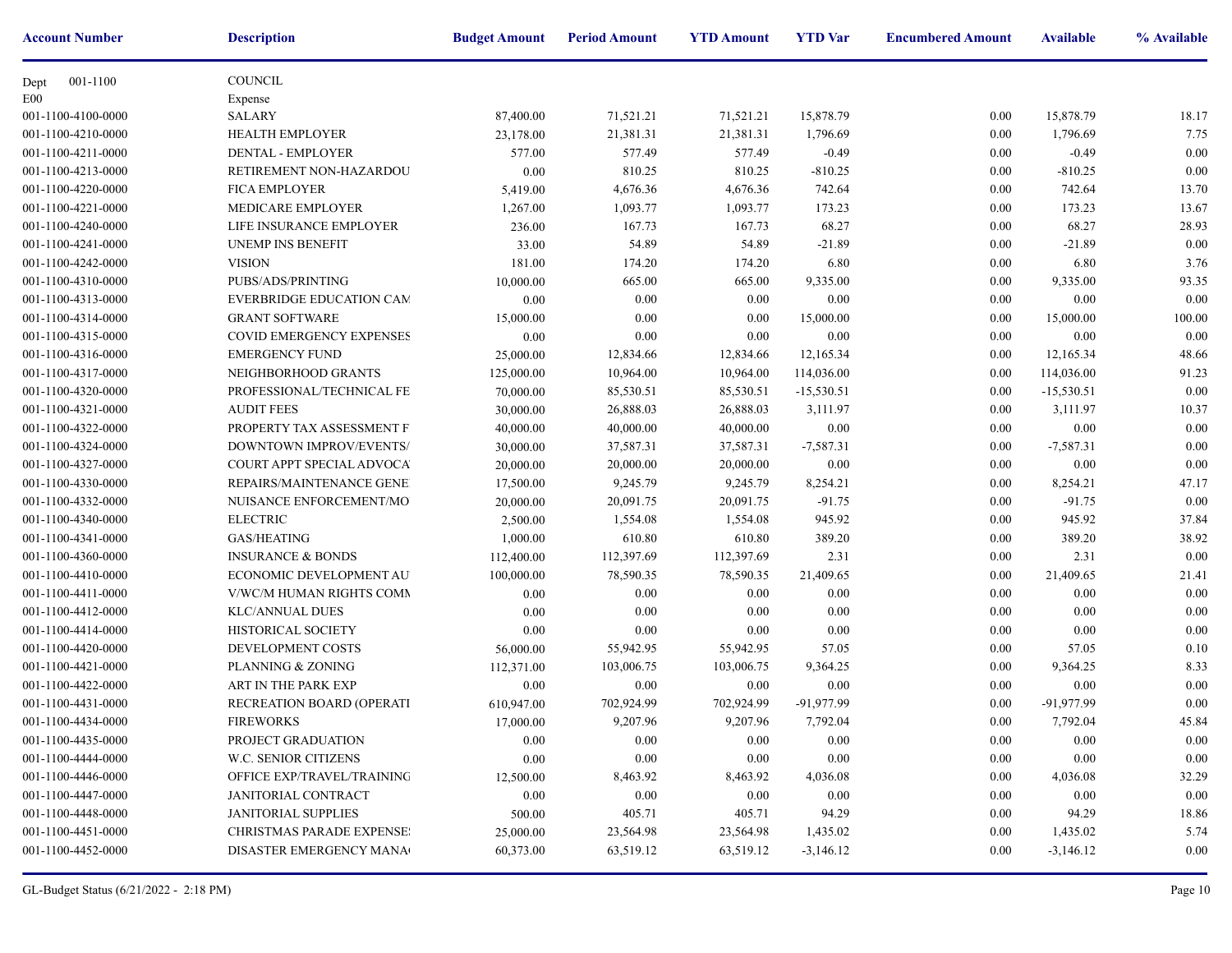| <b>Account Number</b> | <b>Description</b>                | <b>Budget Amount</b> | <b>Period Amount</b> | <b>YTD Amount</b> | <b>YTD</b> Var | <b>Encumbere</b> |
|-----------------------|-----------------------------------|----------------------|----------------------|-------------------|----------------|------------------|
| 001-1100-4453-0000    | LFUCG RECYCLING EXPENSE           | 0.00                 | 0.00                 | 0.00              | 0.00           |                  |
| 001-1100-4454-0000    | <b>GARBAGE SENIOR SUBSIDY</b>     | 2,000.00             | 3,115.69             | 3,115.69          | $-1,115.69$    |                  |
| 001-1100-4461-0000    | MUNICIPAL HOUSING                 | $0.00\,$             | 0.00                 | 0.00              | 0.00           |                  |
| 001-1100-4462-0000    | TWILIGHT/ROOTS HERITAGE FI        | $0.00\,$             | 0.00                 | 0.00              | 0.00           |                  |
| 001-1100-4463-0000    | W.C. ADULT DAY CARE               | 0.00                 | 0.00                 | 0.00              | 0.00           |                  |
| 001-1100-4464-0000    | <b>CHAMBER OF COMMERCE</b>        | 0.00                 | 0.00                 | 0.00              | 0.00           |                  |
| 001-1100-4465-0000    | <b>BLUEGRASS ADD</b>              | 0.00                 | 0.00                 | 0.00              | 0.00           |                  |
| 001-1100-4466-0000    | <b>TOURISM COMMISSION</b>         | 25,000.00            | 25,000.00            | 25,000.00         | 0.00           |                  |
| 001-1100-4472-0000    | DPAC RAIN GARDEN                  | 0.00                 | 0.00                 | 0.00              | 0.00           |                  |
| 001-1100-4473-0000    | STEELE CEMETERY RESURFACI         | 0.00                 | 0.00                 | 0.00              | 0.00           |                  |
| 001-1100-4474-0000    | <b>GRASSY SPRINGS FENCE</b>       | 0.00                 | 0.00                 | 0.00              | 0.00           |                  |
| 001-1100-4531-0000    | NCRC WORK READY CERTIFICA         | 500.00               | 0.00                 | 0.00              | 500.00         |                  |
| 001-1100-4542-0000    | PUBLIC SAFETY ESCROW              | 0.00                 | 0.00                 | 0.00              | 0.00           |                  |
| 001-1100-4543-0000    | <b>FALLING SPRINGS ESCROW</b>     | 25,000.00            | 0.00                 | 0.00              | 25,000.00      |                  |
| 001-1100-4544-0000    | CITY HALL MAINT/REPAIRS ESC       | 50,000.00            | 15,310.00            | 15,310.00         | 34,690.00      |                  |
| 001-1100-4810-0000    | ARPA-SMALL BUSINESS GRANT         | 240,000.00           | 239,082.00           | 239,082.00        | 918.00         |                  |
| 001-1100-4811-0000    | ARPA-EMPLOYEE HAZARD PAY          | 137,212.00           | 133,259.58           | 133,259.58        | 3,952.42       |                  |
| 001-1100-4812-0000    | ARPA-NONPROFIT GRANTS             | 130,000.00           | 129,500.00           | 129,500.00        | 500.00         |                  |
| 001-1100-4813-0000    | ARPA-INDIVIDUAL ASSISTANCI        | 150,000.00           | 124,257.90           | 124,257.90        | 25,742.10      |                  |
| 001-1100-4814-0000    | ARPA-OTHER EXPENSES               | 5,000.00             | 0.00                 | 0.00              | 5,000.00       |                  |
|                       |                                   |                      |                      |                   |                |                  |
|                       | E00 Sub Totals:                   | 2,396,094.00         | 2,193,978.73         | 2,193,978.73      | 202,115.27     |                  |
| E20                   | Capital                           |                      |                      |                   |                |                  |
| 001-1100-4610-1002    | US 60/DOUGLAS AVE                 | 0.00                 | 0.00                 | 0.00              | 0.00           |                  |
| 001-1100-4610-1003    | ST. LEO SCHOOL PROPERTY PU        | 0.00                 | 0.00                 | 0.00              | 0.00           |                  |
| 001-1100-4630-3011    | CITY HALL HVAC                    | 0.00                 | 0.00                 | 0.00              | 0.00           |                  |
| 001-1100-4640-4024    | COMMUNITY ROOM FURNITUR           | 0.00                 | 0.00                 | 0.00              | 0.00           |                  |
| 001-1100-4640-4045    | CITY HALL WINDOW REPLACE!         | $0.00\,$             | 43,186.96            | 43,186.96         | $-43,186.96$   |                  |
| 001-1100-4660-6004    | DOWNTOWN SIDEWALK IMPRC           | 0.00                 | 0.00                 | 0.00              | 0.00           |                  |
| 001-1100-4660-6020    | DOWNTOWN MURALS                   | 0.00                 | 0.00                 | 0.00              | 0.00           |                  |
| 001-1100-4660-6021    | <b>INTERNET PROVIDER PROF SEF</b> | 0.00                 | 0.00                 | 0.00              | 0.00           |                  |
| 001-1100-4660-6027    | <b>BIG SPRING OVERLOOK EXPEN</b>  | 0.00                 | 0.00                 | 0.00              | 0.00           |                  |
| 001-1100-4660-6028    | <b>DOWNTOWN ELECTRIC</b>          | 0.00                 | 0.00                 | $0.00\,$          | 0.00           |                  |
| 001-1100-4660-6031    | ONE STOP PORTAL                   | 10,000.00            | 4,182.49             | 4,182.49          | 5,817.51       |                  |
| 001-1100-4660-6032    | STREETLIGHTS - MARSAILLES         | 0.00                 | 0.00                 | 0.00              | 0.00           |                  |
| 001-1100-4660-6033    | TRAFFIC DATA COLL DEVICES         | 0.00                 | $0.00\,$             | $0.00\,$          | $0.00\,$       |                  |
| 001-1100-4660-6034    | PRECINCT PROJECT                  | 5,000.00             | 0.00                 | 0.00              | 5,000.00       |                  |
| 001-1100-4660-6039    | <b>MAKER SPACE</b>                | 5,000.00             | $0.00\,$             | 0.00              | 5,000.00       |                  |
| 001-1100-4660-6040    | MLK, JR BLVD PARK                 | 25,000.00            | 0.00                 | 0.00              | 25,000.00      |                  |
| 001-1100-4660-6042    | <b>APOLLO PARK</b>                | 30,000.00            | 15,695.00            | 15,695.00         | 14,305.00      |                  |
|                       |                                   |                      |                      |                   |                |                  |
|                       | E20 Sub Totals:                   | 75,000.00            | 63,064.45            | 63,064.45         | 11,935.55      |                  |
| E30                   | Debt Service                      |                      |                      |                   |                |                  |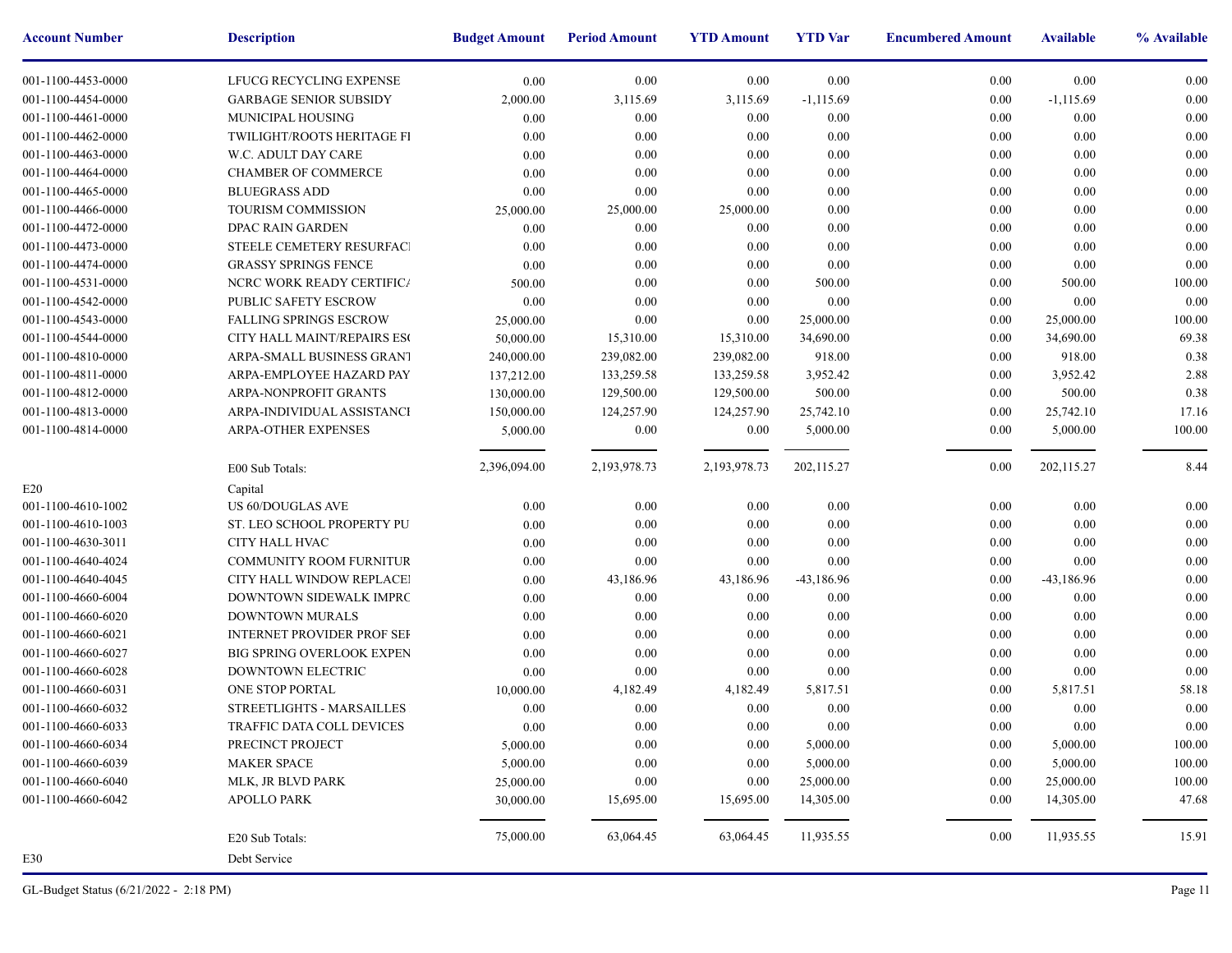| <b>Account Number</b>                    | <b>Description</b>                                     | <b>Budget Amount</b> | <b>Period Amount</b> | <b>YTD Amount</b>  | <b>YTD</b> Var      | <b>Encumbere</b> |
|------------------------------------------|--------------------------------------------------------|----------------------|----------------------|--------------------|---------------------|------------------|
| 001-1100-4710-0000<br>001-1100-4711-0000 | FALLING SPRINGS/BOND PAYM<br>VPD FACILITY DEBT SERVICE | 0.00<br>430,000.00   | 0.00<br>434,179.17   | 0.00<br>434,179.17 | 0.00<br>$-4,179.17$ |                  |
|                                          |                                                        | 430,000.00           | 434,179.17           | 434,179.17         | $-4,179.17$         |                  |
|                                          | E30 Sub Totals:                                        |                      |                      |                    |                     |                  |
|                                          | Expense Sub Totals:                                    | 2,901,094.00         | 2,691,222.35         | 2,691,222.35       | 209,871.65          |                  |
|                                          | Dept 1100 Sub Totals:                                  | 2,901,094.00         | 2,691,222.35         | 2,691,222.35       | 209,871.65          |                  |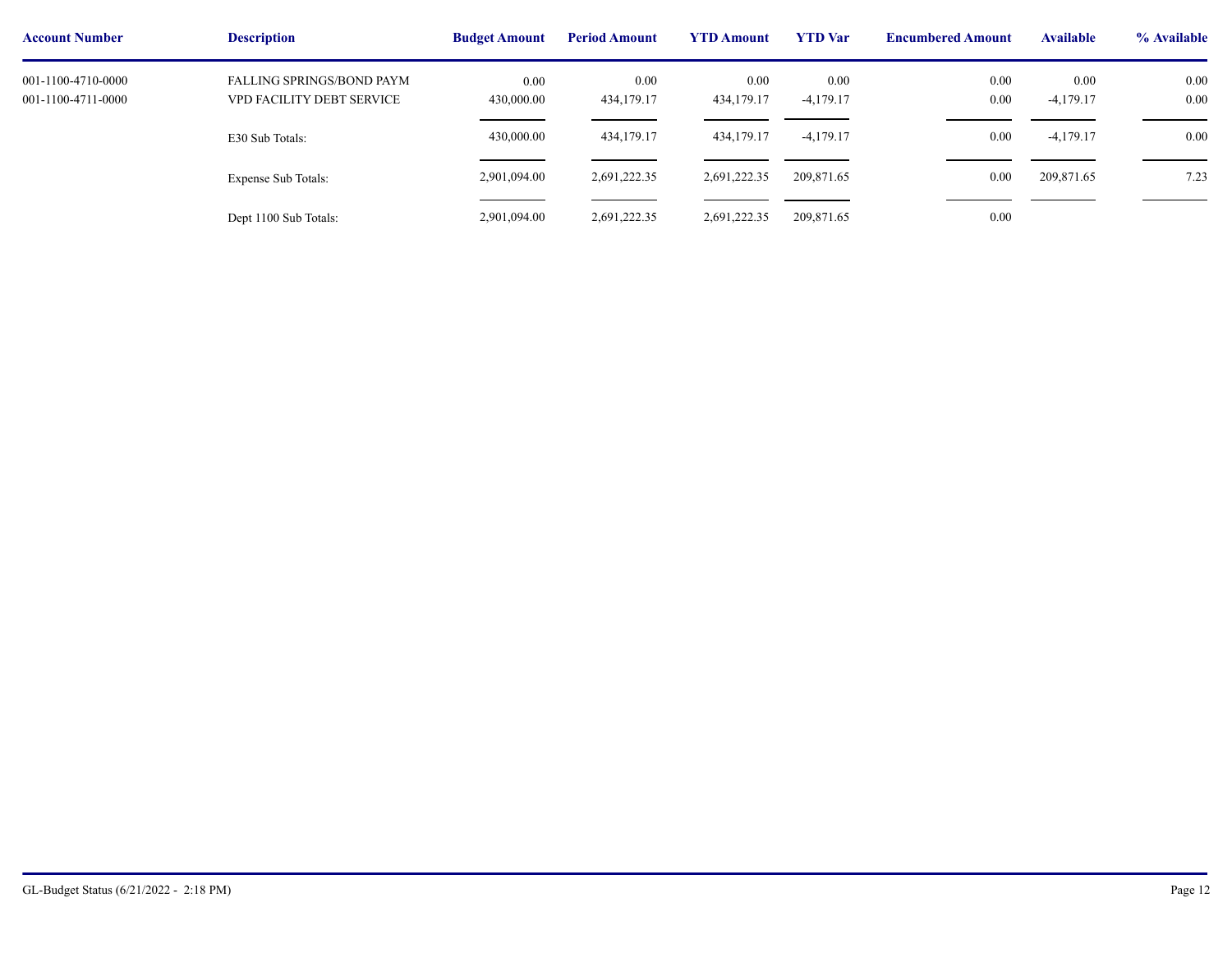| <b>Account Number</b> | <b>Description</b>         | <b>Budget Amount</b> | <b>Period Amount</b> | <b>YTD Amount</b> | <b>YTD</b> Var | <b>Encumbere</b> |
|-----------------------|----------------------------|----------------------|----------------------|-------------------|----------------|------------------|
| 001-1200<br>Dept      | <b>MAYOR</b>               |                      |                      |                   |                |                  |
| E <sub>00</sub>       | Expense                    |                      |                      |                   |                |                  |
| 001-1200-4100-0000    | <b>SALARY</b>              | 54,678.00            | 31,059.20            | 31,059.20         | 23,618.80      |                  |
| 001-1200-4210-0000    | <b>HEALTH EMPLOYER</b>     | 4,225.00             | 3,608.00             | 3,608.00          | 617.00         |                  |
| 001-1200-4211-0000    | <b>DENTAL - EMPLOYER</b>   | 130.00               | 119.46               | 119.46            | 10.54          |                  |
| 001-1200-4213-0000    | RETIREMENT NON-HAZARDOU    | 9,473.00             | 8,370.62             | 8,370.62          | 1,102.38       |                  |
| 001-1200-4220-0000    | <b>FICA EMPLOYER</b>       | 3,390.00             | 1,925.79             | 1,925.79          | 1,464.21       |                  |
| 001-1200-4221-0000    | MEDICARE EMPLOYER          | 793.00               | 450.34               | 450.34            | 342.66         |                  |
| 001-1200-4240-0000    | LIFE INSURANCE EMPLOYER    | 35.00                | 27.72                | 27.72             | 7.28           |                  |
| 001-1200-4242-0000    | <b>VISION</b>              | 35.00                | 32.12                | 32.12             | 2.88           |                  |
| 001-1200-4446-0000    | <b>OFFICE EXPENSE</b>      | 5,500.00             | 2,187.81             | 2,187.81          | 3,312.19       |                  |
| 001-1200-4530-0000    | TRAVEL/TRAINING            | 5,250.00             | 4,872.37             | 4,872.37          | 377.63         |                  |
|                       | E00 Sub Totals:            | 83,509.00            | 52,653.43            | 52,653.43         | 30,855.57      |                  |
|                       | <b>Expense Sub Totals:</b> | 83,509.00            | 52,653.43            | 52,653.43         | 30,855.57      |                  |
|                       | Dept 1200 Sub Totals:      | 83,509.00            | 52,653.43            | 52,653.43         | 30,855.57      |                  |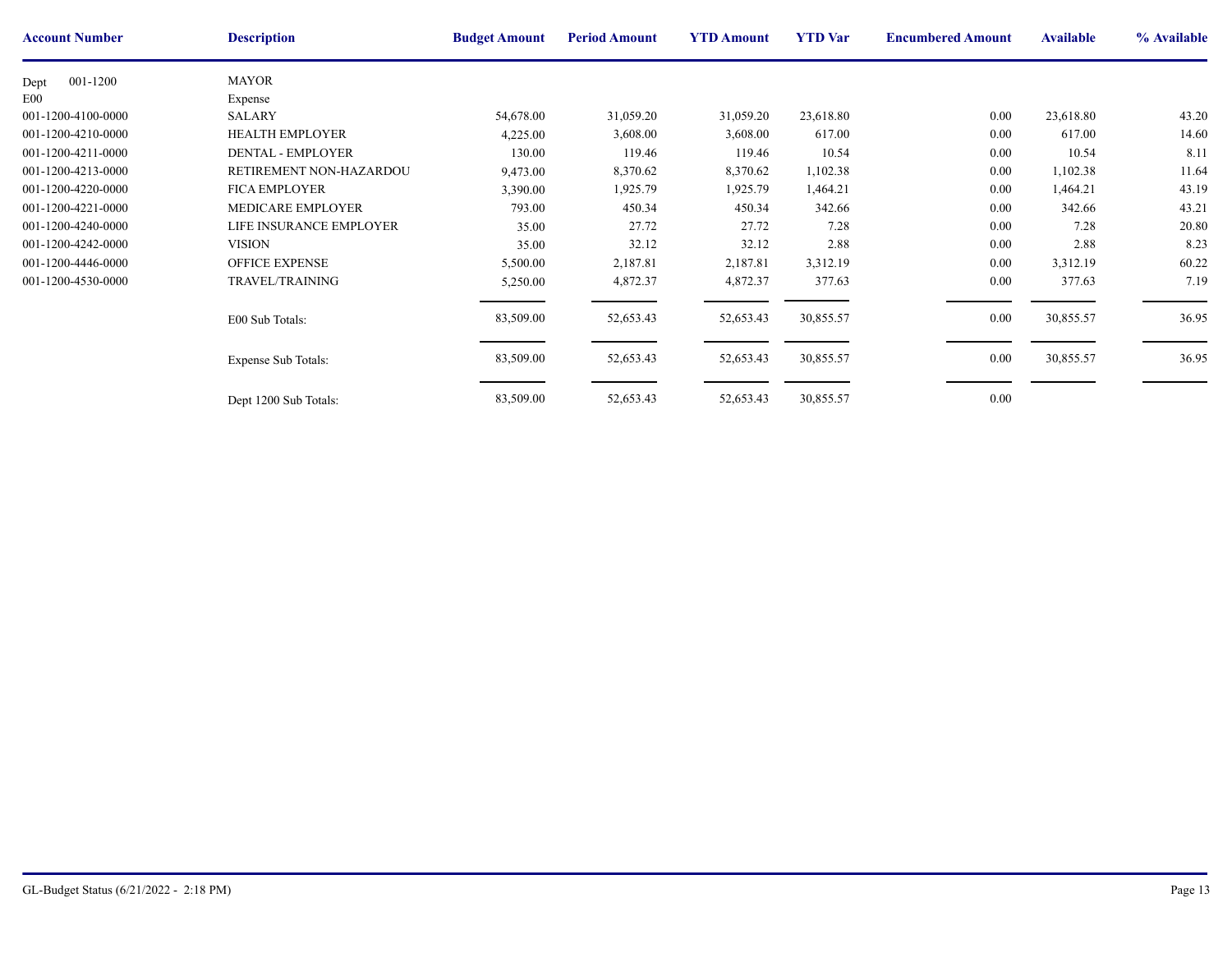| <b>Account Number</b> | <b>Description</b>         | <b>Budget Amount</b> | <b>Period Amount</b> | <b>YTD Amount</b> | <b>YTD</b> Var | <b>Encumbere</b> |
|-----------------------|----------------------------|----------------------|----------------------|-------------------|----------------|------------------|
| 001-1400<br>Dept      | <b>JANITOR</b>             |                      |                      |                   |                |                  |
| E <sub>00</sub>       | Expense                    |                      |                      |                   |                |                  |
| 001-1400-4100-0000    | SALARY                     | 0.00                 | 0.00                 | $0.00\,$          | $0.00\,$       |                  |
| 001-1400-4432-0000    | <b>JANITORIAL SUPPLIES</b> | 0.00                 | 0.00                 | $0.00\,$          | 0.00           |                  |
|                       |                            |                      |                      |                   |                |                  |
|                       | E00 Sub Totals:            | 0.00                 | 0.00                 | $0.00\,$          | $0.00\,$       |                  |
|                       |                            |                      |                      |                   |                |                  |
|                       | <b>Expense Sub Totals:</b> | 0.00                 | 0.00                 | $0.00\,$          | 0.00           |                  |
|                       |                            |                      |                      |                   |                |                  |
|                       |                            |                      |                      |                   |                |                  |
|                       | Dept 1400 Sub Totals:      | 0.00                 | 0.00                 | $0.00\,$          | $0.00\,$       |                  |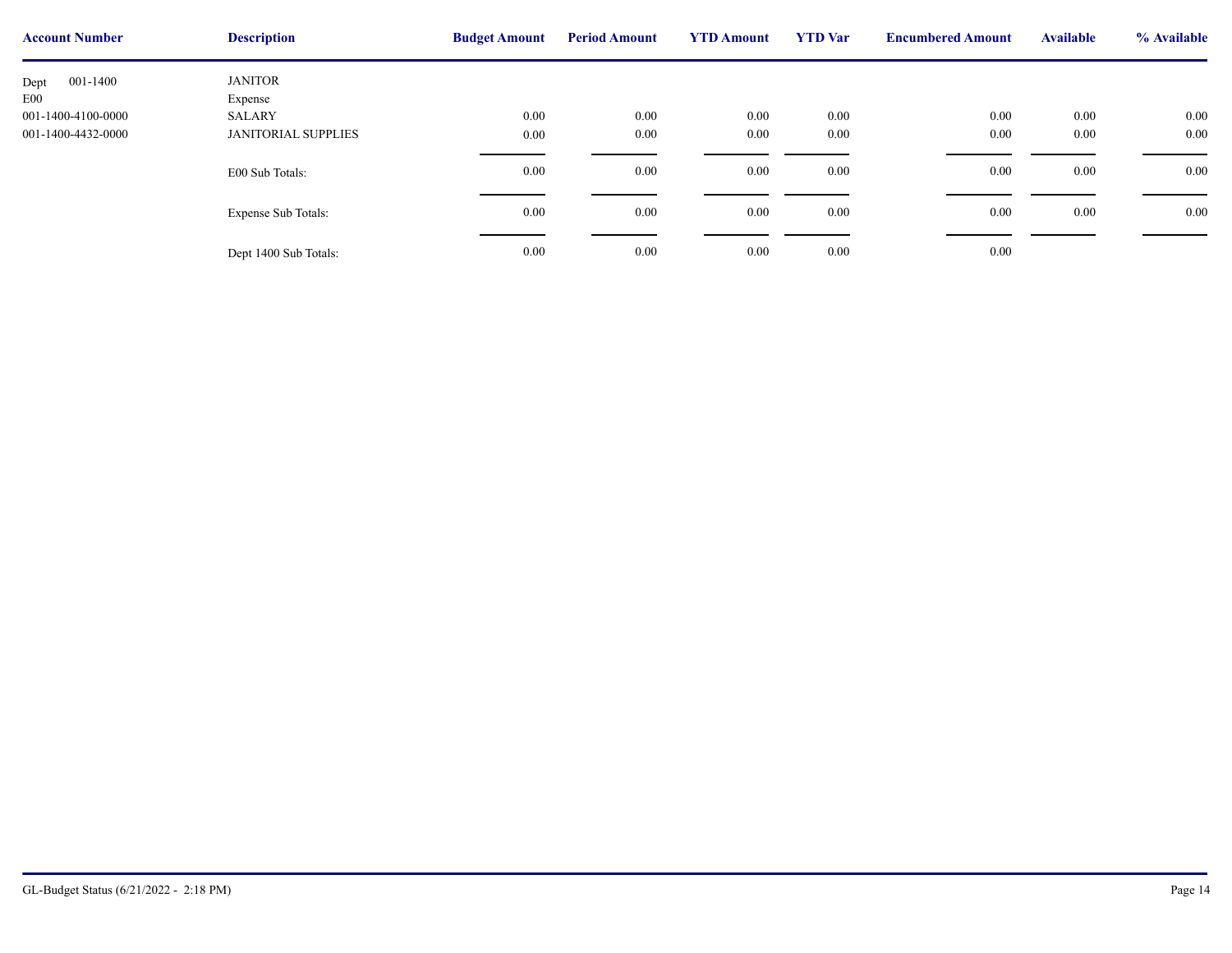| <b>Account Number</b> | <b>Description</b>           | <b>Budget Amount</b> | <b>Period Amount</b> | <b>YTD Amount</b> | <b>YTD</b> Var | <b>Encumbere</b> |
|-----------------------|------------------------------|----------------------|----------------------|-------------------|----------------|------------------|
| 001-1500<br>Dept      | <b>CLERK</b>                 |                      |                      |                   |                |                  |
| E00                   | Expense                      |                      |                      |                   |                |                  |
| 001-1500-4100-0000    | <b>SALARY</b>                | 237,308.00           | 210,326.19           | 210,326.19        | 26,981.81      |                  |
| 001-1500-4110-0000    | <b>SALARY - OVERTIME</b>     | $0.00\,$             | 0.00                 | 0.00              | 0.00           |                  |
| 001-1500-4210-0000    | <b>HEALTH EMPLOYER</b>       | 38,819.00            | 31,546.31            | 31,546.31         | 7,272.69       |                  |
| 001-1500-4211-0000    | <b>DENTAL - EMPLOYER</b>     | 1,225.00             | 1,073.68             | 1,073.68          | 151.32         |                  |
| 001-1500-4212-0000    | <b>RETIRE HEALTH</b>         | 0.00                 | $0.00\,$             | 0.00              | 0.00           |                  |
| 001-1500-4213-0000    | RETIREMENT NON-HAZARDOU      | 64,755.00            | 57,295.66            | 57,295.66         | 7,459.34       |                  |
| 001-1500-4220-0000    | <b>FICA EMPLOYER</b>         | 14,713.00            | 12,684.55            | 12,684.55         | 2,028.45       |                  |
| 001-1500-4221-0000    | MEDICARE EMPLOYER            | 3,441.00             | 2,966.69             | 2,966.69          | 474.31         |                  |
| 001-1500-4240-0000    | LIFE INSURANCE EMPLOYER      | 278.00               | 228.33               | 228.33            | 49.67          |                  |
| 001-1500-4241-0000    | <b>UNEMP INS BENEFIT</b>     | 326.00               | 288.21               | 288.21            | 37.79          |                  |
| 001-1500-4242-0000    | <b>VISION</b>                | 294.00               | 264.31               | 264.31            | 29.69          |                  |
| 001-1500-4310-0000    | PUBS/ADS/PRINTING            | 2,800.00             | 2,165.70             | 2,165.70          | 634.30         |                  |
| 001-1500-4320-0000    | PROFESSIONAL/TECHNICAL FE    | 3,500.00             | 1,824.25             | 1,824.25          | 1,675.75       |                  |
| 001-1500-4330-0000    | REPAIRS/MAINTENANCE GENE     | 8,000.00             | 3,775.57             | 3,775.57          | 4,224.43       |                  |
| 001-1500-4340-0000    | <b>ELECTRIC</b>              | 2,500.00             | 1,554.08             | 1,554.08          | 945.92         |                  |
| 001-1500-4341-0000    | GAS/HEATING                  | 800.00               | 610.81               | 610.81            | 189.19         |                  |
| 001-1500-4342-0000    | <b>POSTAGE</b>               | 8,000.00             | 7,269.03             | 7,269.03          | 730.97         |                  |
| 001-1500-4344-0000    | PHONE/RADIO/INTERNET         | 4,500.00             | 3,524.92             | 3,524.92          | 975.08         |                  |
| 001-1500-4360-0000    | <b>INSURANCE &amp; BONDS</b> | 2,000.00             | 1,982.75             | 1,982.75          | 17.25          |                  |
| 001-1500-4412-0000    | <b>DUES/SUBSCRIPTIONS</b>    | 600.00               | 235.00               | 235.00            | 365.00         |                  |
| 001-1500-4440-0000    | OFFICE SUPPLIES              | 5,000.00             | 4,019.29             | 4,019.29          | 980.71         |                  |
| 001-1500-4441-0000    | OFFICE EQUIPMENT/SUPPORT     | 5,000.00             | 2,176.62             | 2,176.62          | 2,823.38       |                  |
| 001-1500-4530-0000    | TRAVEL/TRAINING              | 5,250.00             | 7,177.25             | 7,177.25          | $-1,927.25$    |                  |
|                       |                              |                      |                      |                   |                |                  |
|                       | E00 Sub Totals:              | 409,109.00           | 352,989.20           | 352,989.20        | 56,119.80      |                  |
| E20                   | Capital                      |                      |                      |                   |                |                  |
| 001-1500-4640-4001    | COMPUTER/SERVER UPGRADE      | 18,000.00            | 12,884.69            | 12,884.69         | 5,115.31       |                  |
| 001-1500-4640-4023    | <b>COPIER</b>                | 0.00                 | 0.00                 | 0.00              | 0.00           |                  |
| 001-1500-4640-4024    | OFFICE FURNITURE             | 0.00                 | 0.00                 | 0.00              | 0.00           |                  |
| 001-1500-4640-4039    | OFFSITE DATA STORAGE         | 5,000.00             | $0.00\,$             | 0.00              | 5,000.00       |                  |
|                       | E20 Sub Totals:              | 23,000.00            | 12,884.69            | 12,884.69         | 10,115.31      |                  |
|                       | Expense Sub Totals:          | 432,109.00           | 365,873.89           | 365,873.89        | 66,235.11      |                  |
|                       | Dept 1500 Sub Totals:        | 432,109.00           | 365,873.89           | 365,873.89        | 66,235.11      |                  |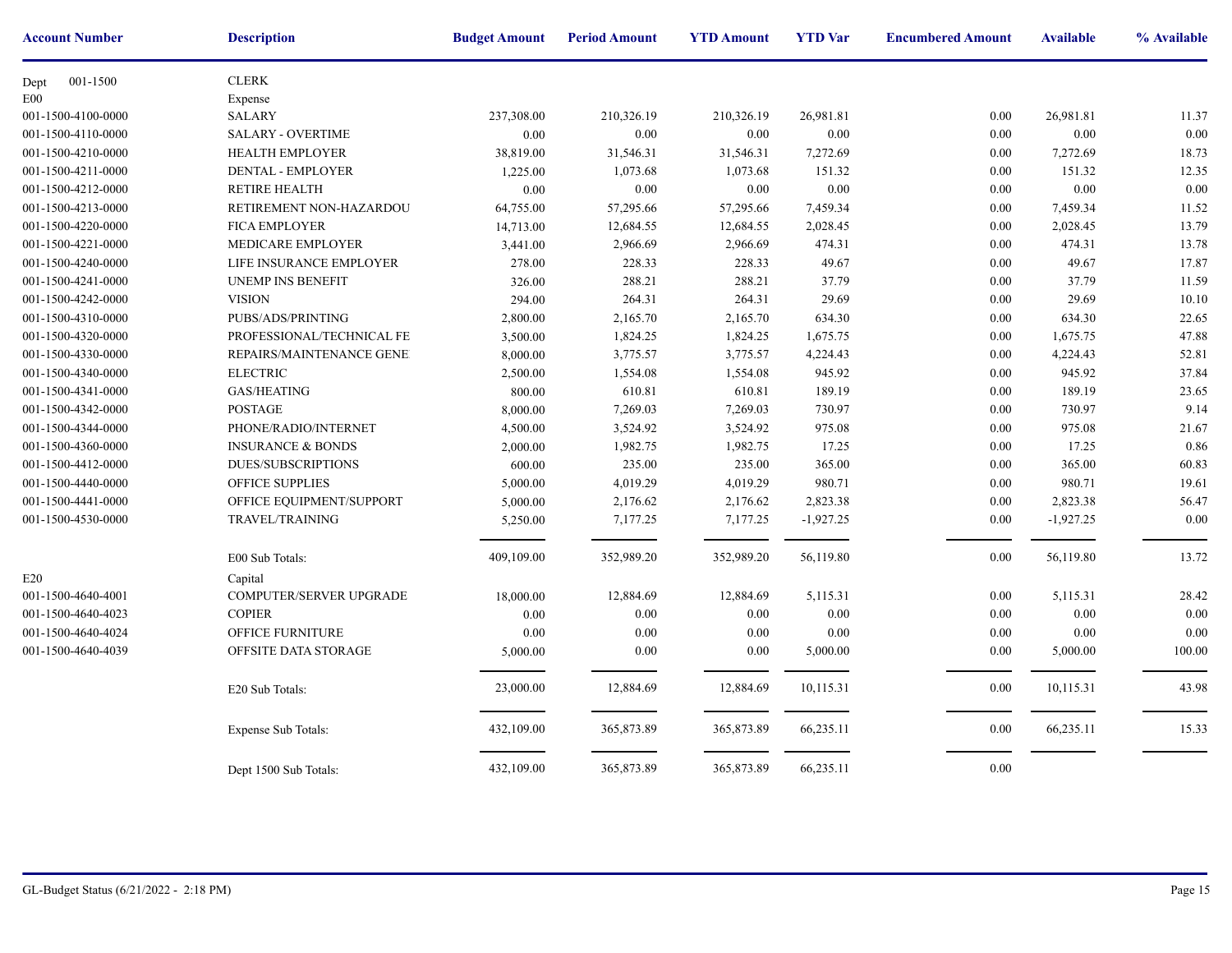| <b>Account Number</b> | <b>Description</b>           | <b>Budget Amount</b> | <b>Period Amount</b> | <b>YTD Amount</b> | <b>YTD</b> Var | <b>Encumbere</b> |
|-----------------------|------------------------------|----------------------|----------------------|-------------------|----------------|------------------|
| 001-2100<br>Dept      | POLICE                       |                      |                      |                   |                |                  |
| E00                   | Expense                      |                      |                      |                   |                |                  |
| 001-2100-4100-0000    | <b>SALARY</b>                | 2,405,026.00         | 1,960,992.57         | 1,960,992.57      | 444,033.43     |                  |
| 001-2100-4101-0000    | SALARY/PART-TIME             | 0.00                 | 0.00                 | 0.00              | 0.00           |                  |
| 001-2100-4110-0000    | <b>SALARY - OVERTIME</b>     | 75,000.00            | 208,301.59           | 208,301.59        | -133,301.59    |                  |
| 001-2100-4140-0000    | <b>INCENTIVE PAY</b>         | 148,000.00           | 132,800.61           | 132,800.61        | 15,199.39      |                  |
| 001-2100-4210-0000    | <b>HEALTH EMPLOYER</b>       | 338,000.00           | 239,000.07           | 239,000.07        | 98,999.93      |                  |
| 001-2100-4211-0000    | <b>DENTAL - EMPLOYER</b>     | 11,216.00            | 8,783.03             | 8,783.03          | 2,432.97       |                  |
| 001-2100-4212-0000    | <b>RETIRE HEALTH</b>         | 0.00                 | 0.00                 | 0.00              | 0.00           |                  |
| 001-2100-4213-0000    | RETIREMENT NON-HAZARDOU      | 33,862.00            | 30,348.82            | 30,348.82         | 3,513.18       |                  |
| 001-2100-4214-0000    | RETIREMENT HAZARDOUS DU'     | 995,445.00           | 771,222.02           | 771,222.02        | 224,222.98     |                  |
| 001-2100-4220-0000    | <b>FICA EMPLOYER</b>         | 162,938.00           | 141,748.95           | 141,748.95        | 21,189.05      |                  |
| 001-2100-4221-0000    | MEDICARE EMPLOYER            | 38,106.00            | 33,150.97            | 33,150.97         | 4,955.03       |                  |
| 001-2100-4240-0000    | LIFE INSURANCE EMPLOYER      | 2,556.00             | 2,012.67             | 2,012.67          | 543.33         |                  |
| 001-2100-4241-0000    | UNEMP INS BENEFIT            | 3,388.00             | 3,201.58             | 3,201.58          | 186.42         |                  |
| 001-2100-4242-0000    | <b>VISION</b>                | 2,636.00             | 2,083.93             | 2,083.93          | 552.07         |                  |
| 001-2100-4323-0000    | PROFESSIONAL/TECHNICAL FE    | 15,000.00            | 13,179.60            | 13,179.60         | 1,820.40       |                  |
| 001-2100-4330-0000    | EQUIPMENT MAINT. CONTRACT    | 15,000.00            | 17,017.04            | 17,017.04         | $-2,017.04$    |                  |
| 001-2100-4331-0000    | MAINTENANCE/REPAIRS VEHIC    | 50,000.00            | 11,621.16            | 11,621.16         | 38,378.84      |                  |
| 001-2100-4334-0000    | COMPUTER NETWORK MAINTE      | 23,000.00            | 38,015.91            | 38,015.91         | $-15,015.91$   |                  |
| 001-2100-4335-0000    | PHONE SYSTEM UPGRADE         | 0.00                 | 0.00                 | 0.00              | 0.00           |                  |
| 001-2100-4336-0000    | COMPUTER NETWORK UPGRAI      | 0.00                 | 0.00                 | 0.00              | 0.00           |                  |
| 001-2100-4337-0000    | OFFICE (MICROSOFT) UPGRADI   | 0.00                 | 0.00                 | 0.00              | 0.00           |                  |
| 001-2100-4338-0000    | REPAIRS/MAINTENANCE GENE!    | 18,000.00            | 25,777.37            | 25,777.37         | $-7,777.37$    |                  |
| 001-2100-4340-0000    | <b>ELECTRIC</b>              | 30,000.00            | 29,233.66            | 29,233.66         | 766.34         |                  |
| 001-2100-4341-0000    | <b>GAS/HEATING</b>           | $0.00\,$             | 1,084.12             | 1,084.12          | $-1,084.12$    |                  |
| 001-2100-4342-0000    | <b>POSTAGE</b>               | 1,000.00             | 799.28               | 799.28            | 200.72         |                  |
| 001-2100-4344-0000    | PHONE/RADIO/INTERNET         | 10,000.00            | 1,887.78             | 1,887.78          | 8,112.22       |                  |
| 001-2100-4360-0000    | <b>INSURANCE &amp; BONDS</b> | 168,000.00           | 144,678.42           | 144,678.42        | 23,321.58      |                  |
| 001-2100-4376-0000    | <b>UNIFORMS</b>              | 20,000.00            | 17,901.15            | 17,901.15         | 2,098.85       |                  |
| 001-2100-4440-0000    | OFFICE SUPPLIES              | 13,000.00            | 14,726.11            | 14,726.11         | $-1,726.11$    |                  |
| 001-2100-4441-0000    | <b>FURNITURE</b>             | 0.00                 | 0.00                 | 0.00              | 0.00           |                  |
| 001-2100-4443-0000    | FIREARMS TRAINING SUPPLIES   | 35,000.00            | 27,214.46            | 27,214.46         | 7,785.54       |                  |
| 001-2100-4470-0000    | MOTOR FUELS/LUBRICANTS       | 75,000.00            | 106,533.36           | 106,533.36        | $-31,533.36$   |                  |
| 001-2100-4530-0000    | <b>TRAVEL/TRAINING</b>       | 5,000.00             | 4,158.95             | 4,158.95          | 841.05         |                  |
|                       |                              |                      |                      |                   |                |                  |
|                       | E00 Sub Totals:              | 4,694,173.00         | 3,987,475.18         | 3,987,475.18      | 706,697.82     |                  |
| E20                   | Capital                      |                      |                      |                   |                |                  |
| 001-2100-4620-2000    | <b>BUILDINGS</b>             | 0.00                 | 0.00                 | 0.00              | $0.00\,$       |                  |
| 001-2100-4640-4014    | COMPUTER/SERVER UPGRADE      | $0.00\,$             | 0.00                 | 0.00              | 0.00           |                  |
| 001-2100-4640-4038    | <b>FARO 3-D SCANNER</b>      | 60,000.00            | 60,000.00            | 60,000.00         | 0.00           |                  |
| 001-2100-4650-5003    | CRUISERS/EQUIP               | 196,000.00           | 196,000.00           | 196,000.00        | 0.00           |                  |
|                       |                              |                      |                      |                   |                |                  |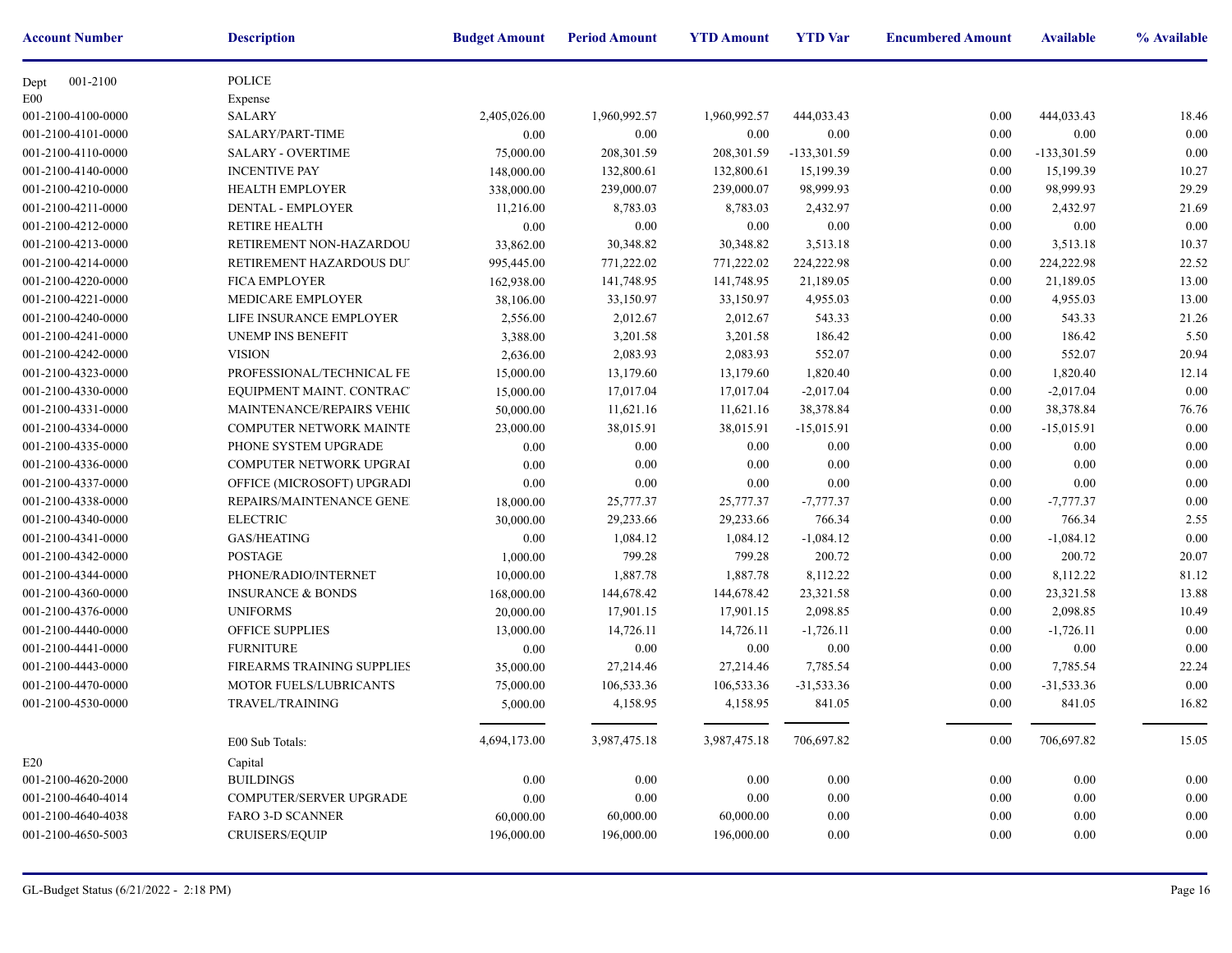| <b>Account Number</b> | <b>Description</b>    | <b>Budget Amount</b> | <b>Period Amount</b> | <b>YTD Amount</b> | <b>YTD</b> Var | <b>Encumbered Amount</b> | <b>Available</b> | % Available |
|-----------------------|-----------------------|----------------------|----------------------|-------------------|----------------|--------------------------|------------------|-------------|
|                       | E20 Sub Totals:       | 256,000.00           | 256,000.00           | 256,000.00        | 0.00           | 0.00                     | 0.00             | $0.00\,$    |
|                       | Expense Sub Totals:   | 4,950,173.00         | 4, 243, 475. 18      | 4,243,475.18      | 706,697.82     | 0.00                     | 706,697.82       | 14.28       |
|                       | Dept 2100 Sub Totals: | 4,950,173.00         | 4, 243, 475. 18      | 4, 243, 475. 18   | 706,697.82     | 0.00                     |                  |             |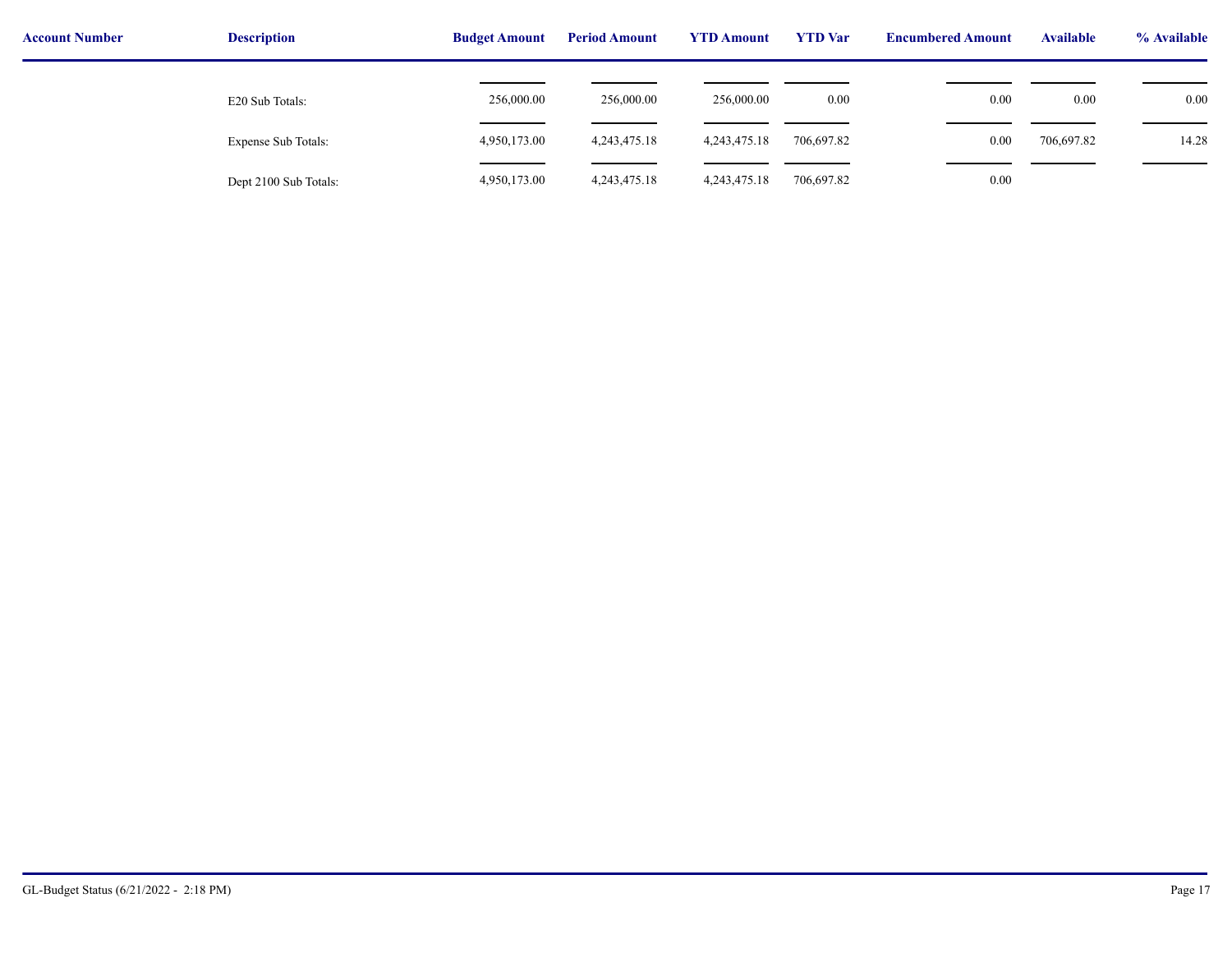| <b>Account Number</b> | <b>Description</b>       | <b>Budget Amount</b> | <b>Period Amount</b> | <b>YTD Amount</b> | <b>YTD</b> Var | <b>Encumbere</b> |
|-----------------------|--------------------------|----------------------|----------------------|-------------------|----------------|------------------|
| 001-2101<br>Dept      |                          |                      |                      |                   |                |                  |
| E00                   | Expense                  |                      |                      |                   |                |                  |
| 001-2101-4100-0000    | <b>SALARY</b>            | $0.00\,$             | $0.00\,$             | $0.00\,$          | 0.00           |                  |
| 001-2101-4110-0000    | <b>SALARY - OVERTIME</b> | 0.00                 | $0.00\,$             | 0.00              | 0.00           |                  |
| 001-2101-4210-0000    | <b>HEALTH EMPLOYER</b>   | $0.00\,$             | $0.00\,$             | 0.00              | 0.00           |                  |
| 001-2101-4211-0000    | DENTAL EMPLOYER          | 0.00                 | $0.00\,$             | $0.00\,$          | 0.00           |                  |
| 001-2101-4213-0000    | RETIREMENT NON-HAZARDOU  | 0.00                 | 0.00                 | 0.00              | 0.00           |                  |
| 001-2101-4214-0000    | RETIREMENT HAZARDOUS DU' | $0.00\,$             | 0.00                 | 0.00              | 0.00           |                  |
| 001-2101-4220-0000    | <b>FICA EMPLOYER</b>     | $0.00\,$             | $0.00\,$             | 0.00              | 0.00           |                  |
| 001-2101-4221-0000    | <b>MEDICARE EMPLOYER</b> | 0.00                 | 0.00                 | $0.00\,$          | 0.00           |                  |
| 001-2101-4240-0000    | LIFE INSURANCE EMPLOYER  | $0.00\,$             | $0.00\,$             | $0.00\,$          | 0.00           |                  |
| 001-2101-4241-0000    | <b>UNEMP INS BENEFIT</b> | $0.00\,$             | 0.00                 | 0.00              | 0.00           |                  |
| 001-2101-4242-0000    | <b>VISION</b>            | 0.00                 | $0.00\,$             | 0.00              | 0.00           |                  |
|                       |                          |                      |                      |                   |                |                  |
|                       | E00 Sub Totals:          | 0.00                 | $0.00\,$             | $0.00\,$          | 0.00           |                  |
|                       |                          |                      |                      |                   |                |                  |
|                       | Expense Sub Totals:      | 0.00                 | $0.00\,$             | $0.00\,$          | 0.00           |                  |
|                       |                          |                      |                      |                   |                |                  |
|                       |                          | 0.00                 | $0.00\,$             | 0.00              | 0.00           |                  |
|                       | Dept 2101 Sub Totals:    |                      |                      |                   |                |                  |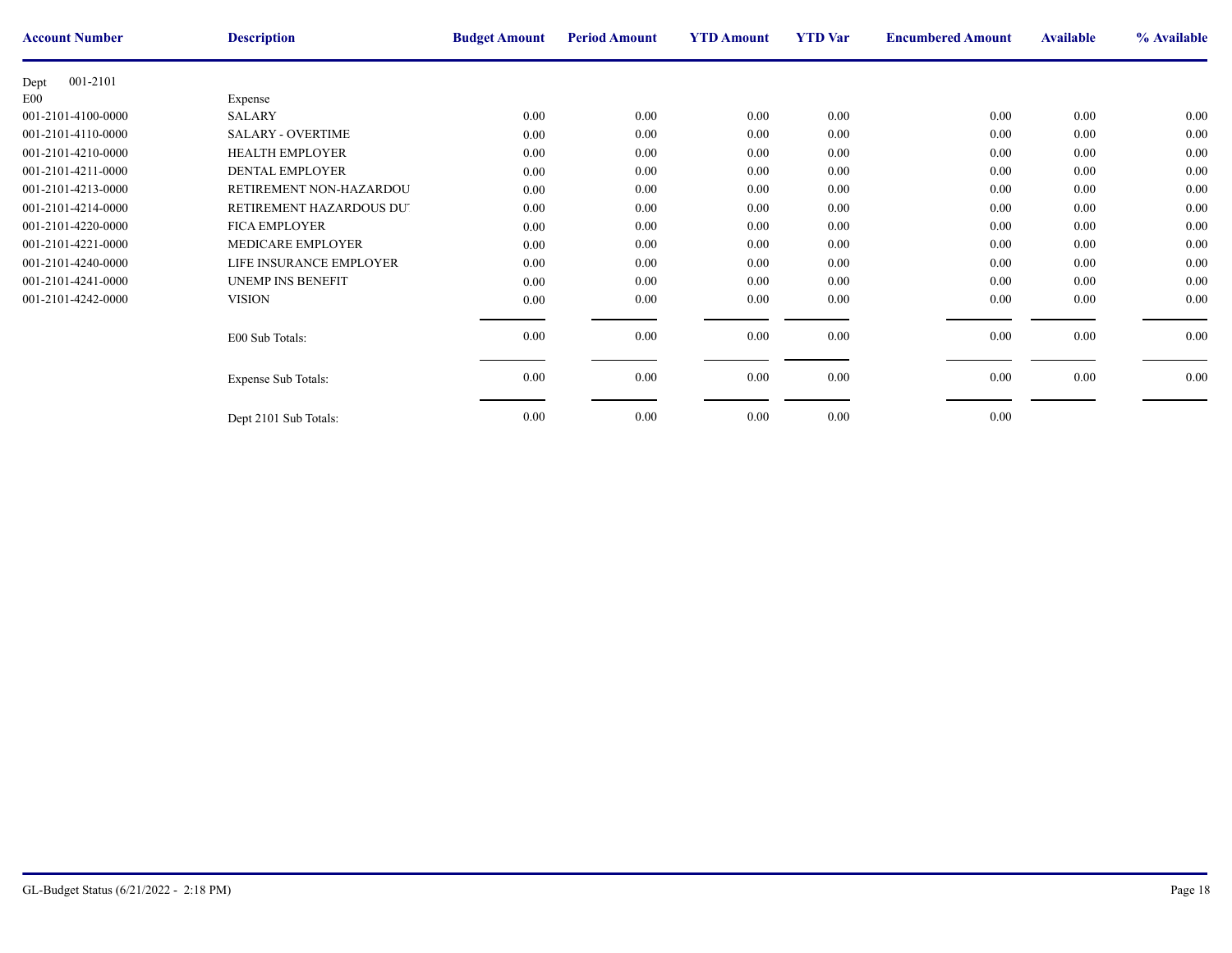| <b>Account Number</b> | <b>Description</b>           | <b>Budget Amount</b> | <b>Period Amount</b> | <b>YTD Amount</b> | <b>YTD</b> Var         | <b>Encumbere</b> |
|-----------------------|------------------------------|----------------------|----------------------|-------------------|------------------------|------------------|
| 001-2200<br>Dept      | <b>DISPATCH</b>              |                      |                      |                   |                        |                  |
| E00                   | Expense                      |                      |                      |                   |                        |                  |
| 001-2200-4100-0000    | <b>SALARY</b>                | 582,887.00           | 0.00                 | 0.00              | 582,887.00             |                  |
| 001-2200-4110-0000    | <b>SALARY - OVERTIME</b>     | 20,000.00            | 0.00                 | 0.00              | 20,000.00              |                  |
| 001-2200-4210-0000    | HEALTH EMPLOYER              | 92,260.00            | 0.00                 | 0.00              | 92,260.00              |                  |
| 001-2200-4211-0000    | <b>DENTAL - EMPLOYER</b>     | 2,983.00             | 0.00                 | 0.00              | 2,983.00               |                  |
| 001-2200-4212-0000    | <b>RETIRE HEALTH</b>         | $0.00\,$             | 0.00                 | 0.00              | 0.00                   |                  |
| 001-2200-4213-0000    | RETIREMENT NON-HAZARDOU      | 156,818.00           | 0.00                 | 0.00              | 156,818.00             |                  |
| 001-2200-4220-0000    | <b>FICA EMPLOYER</b>         | 37,379.00            | 0.00                 | 0.00              | 37,379.00              |                  |
| 001-2200-4221-0000    | MEDICARE EMPLOYER            | 8,742.00             | 0.00                 | 0.00              | 8,742.00               |                  |
| 001-2200-4240-0000    | LIFE INSURANCE EMPLOYER      | 784.00               | 0.00                 | 0.00              | 784.00                 |                  |
| 001-2200-4241-0000    | <b>UNEMP INS BENEFIT</b>     | 826.00               | 0.00                 | 0.00              | 826.00                 |                  |
| 001-2200-4242-0000    | <b>VISION</b>                | 767.00               | 0.00                 | 0.00              | 767.00                 |                  |
| 001-2200-4323-0000    | PROFESSIONAL/TECHNICAL FE    | 15,000.00            | 0.00                 | 0.00              | 15,000.00              |                  |
| 001-2200-4324-0000    | 911 RECURRING CHARGES        | 57,600.00            | 6,708.27             | 6,708.27          | 50,891.73              |                  |
| 001-2200-4325-0000    | 911 RENT (SPACE-VPD FACILITY | 43,200.00            | 0.00                 | 0.00              | 43,200.00              |                  |
| 001-2200-4330-0000    | EQUIPMENT MAINT. CONTRAC'    | 67,500.00            | 2,115.20             | 2,115.20          | 65,384.80              |                  |
| 001-2200-4336-0000    | 911 VEHICLE MAINTENANCE      | 0.00                 | 0.00                 | 0.00              | 0.00                   |                  |
| 001-2200-4338-0000    | REPAIRS/MAINTENANCE GENE!    | 0.00                 | 0.00                 | 0.00              | 0.00                   |                  |
| 001-2200-4342-0000    | <b>POSTAGE</b>               | 0.00                 | $0.00\,$             | 0.00              | 0.00                   |                  |
| 001-2200-4344-0000    | PHONE/RADIO/INTERNET         | 10,000.00            | 775.44               | 775.44            | 9,224.56               |                  |
| 001-2200-4376-0000    | <b>UNIFORMS</b>              | 3,500.00             | 505.00               | 505.00            | 2,995.00               |                  |
| 001-2200-4430-0000    | <b>TECHNICAL SUPPLIES</b>    | 0.00                 | 0.00                 | 0.00              | 0.00                   |                  |
| 001-2200-4456-0000    | SMALL EQUIPMENT              | 6,000.00             | 53.71                | 53.71             | 5,946.29               |                  |
| 001-2200-4470-0000    | MOTOR FUELS/LUBRICANTS       | 0.00                 | 0.00                 | 0.00              | 0.00                   |                  |
| 001-2200-4530-0000    | TRAVEL/TRAINING              | 1,000.00             | 0.00                 | 0.00              | 1,000.00               |                  |
|                       |                              |                      |                      |                   |                        |                  |
|                       | E00 Sub Totals:              | 1,107,246.00         | 10,157.62            |                   | 10,157.62 1,097,088.38 |                  |
| E20                   | Capital                      |                      |                      |                   |                        |                  |
| 001-2200-4640-4003    | COMPUTER/SERVER UPGRADE      | $0.00\,$             | 0.00                 | 0.00              | 0.00                   |                  |
| 001-2200-4640-4024    | <b>CONSOLE FURNITURE</b>     | 0.00                 | 0.00                 | 0.00              | $0.00\,$               |                  |
| 001-2200-4640-4028    | <b>ANTENNA/TOWER</b>         | 0.00                 | 0.00                 | 0.00              | 0.00                   |                  |
| 001-2200-4640-4029    | UPS's-HUNTERTOWN RD TOWEI    | 0.00                 | 0.00                 | 0.00              | 0.00                   |                  |
| 001-2200-4640-4040    | <b>RECORDER</b>              | 0.00                 | 0.00                 | 0.00              | 0.00                   |                  |
| 001-2200-4660-6029    | <b>SOLACOM 911 REFRESH</b>   | 0.00                 | 0.00                 | 0.00              | 0.00                   |                  |
|                       | E20 Sub Totals:              | $0.00\,$             | 0.00                 | 0.00              | 0.00                   |                  |
|                       | Expense Sub Totals:          | 1,107,246.00         | 10,157.62            | 10,157.62         | 1,097,088.38           |                  |
|                       | Dept 2200 Sub Totals:        | 1,107,246.00         | 10,157.62            | 10,157.62         | 1,097,088.38           |                  |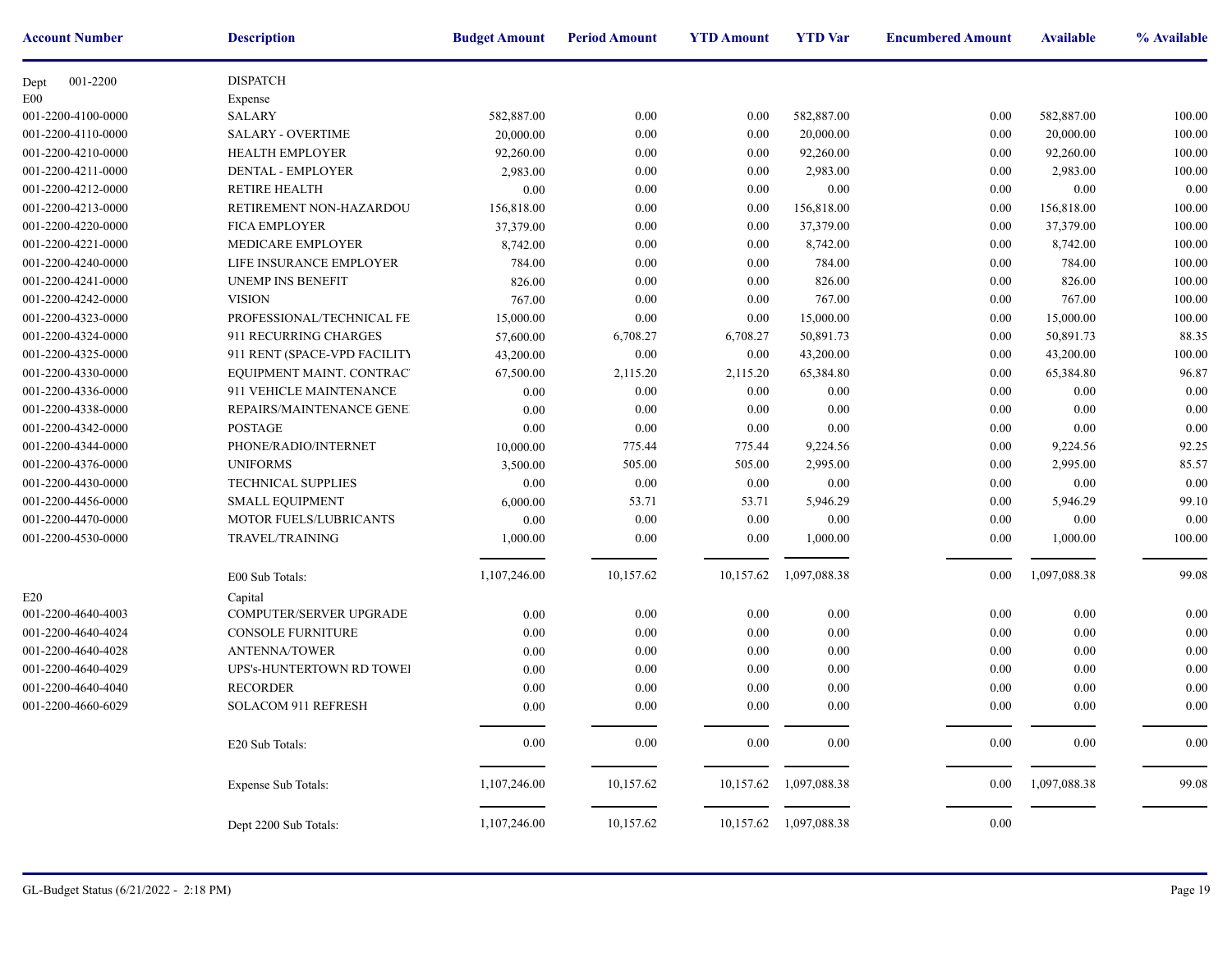| <b>Account Number</b> | <b>Description</b>       | <b>Budget Amount</b> | <b>Period Amount</b> | <b>YTD Amount</b> | <b>YTD</b> Var | <b>Encumbere</b> |
|-----------------------|--------------------------|----------------------|----------------------|-------------------|----------------|------------------|
| 001-2201<br>Dept      |                          |                      |                      |                   |                |                  |
| E00                   | Expense                  |                      |                      |                   |                |                  |
| 001-2201-4100-0000    | <b>SALARY</b>            | 0.00                 | 0.00                 | 0.00              | 0.00           |                  |
| 001-2201-4110-0000    | <b>SALARY - OVERTIME</b> | 0.00                 | 0.00                 | 0.00              | 0.00           |                  |
| 001-2201-4210-0000    | <b>HEALTH EMPLOYER</b>   | 0.00                 | 0.00                 | 0.00              | 0.00           |                  |
| 001-2201-4211-0000    | <b>DENTAL EMPLOYER</b>   | 0.00                 | 0.00                 | 0.00              | 0.00           |                  |
| 001-2201-4213-0000    | RETIREMENT NON-HAZARDOU  | $0.00\,$             | 0.00                 | 0.00              | 0.00           |                  |
| 001-2201-4220-0000    | <b>FICA EMPLOYER</b>     | 0.00                 | 0.00                 | 0.00              | 0.00           |                  |
| 001-2201-4221-0000    | MEDICARE EMPLOYER        | 0.00                 | 0.00                 | 0.00              | 0.00           |                  |
| 001-2201-4240-0000    | LIFE INSURANCE EMPLOYER  | 0.00                 | 0.00                 | 0.00              | 0.00           |                  |
| 001-2201-4241-0000    | <b>UNEMP INS BENEFIT</b> | 0.00                 | 0.00                 | 0.00              | 0.00           |                  |
| 001-2201-4242-0000    | <b>VISION</b>            | 0.00                 | 0.00                 | 0.00              | 0.00           |                  |
|                       |                          |                      |                      |                   |                |                  |
|                       | E00 Sub Totals:          | 0.00                 | 0.00                 | 0.00              | 0.00           |                  |
|                       |                          |                      |                      |                   |                |                  |
|                       | Expense Sub Totals:      | 0.00                 | $0.00\,$             | 0.00              | 0.00           |                  |
|                       |                          |                      |                      |                   |                |                  |
|                       | Dept 2201 Sub Totals:    | 0.00                 | 0.00                 | 0.00              | 0.00           |                  |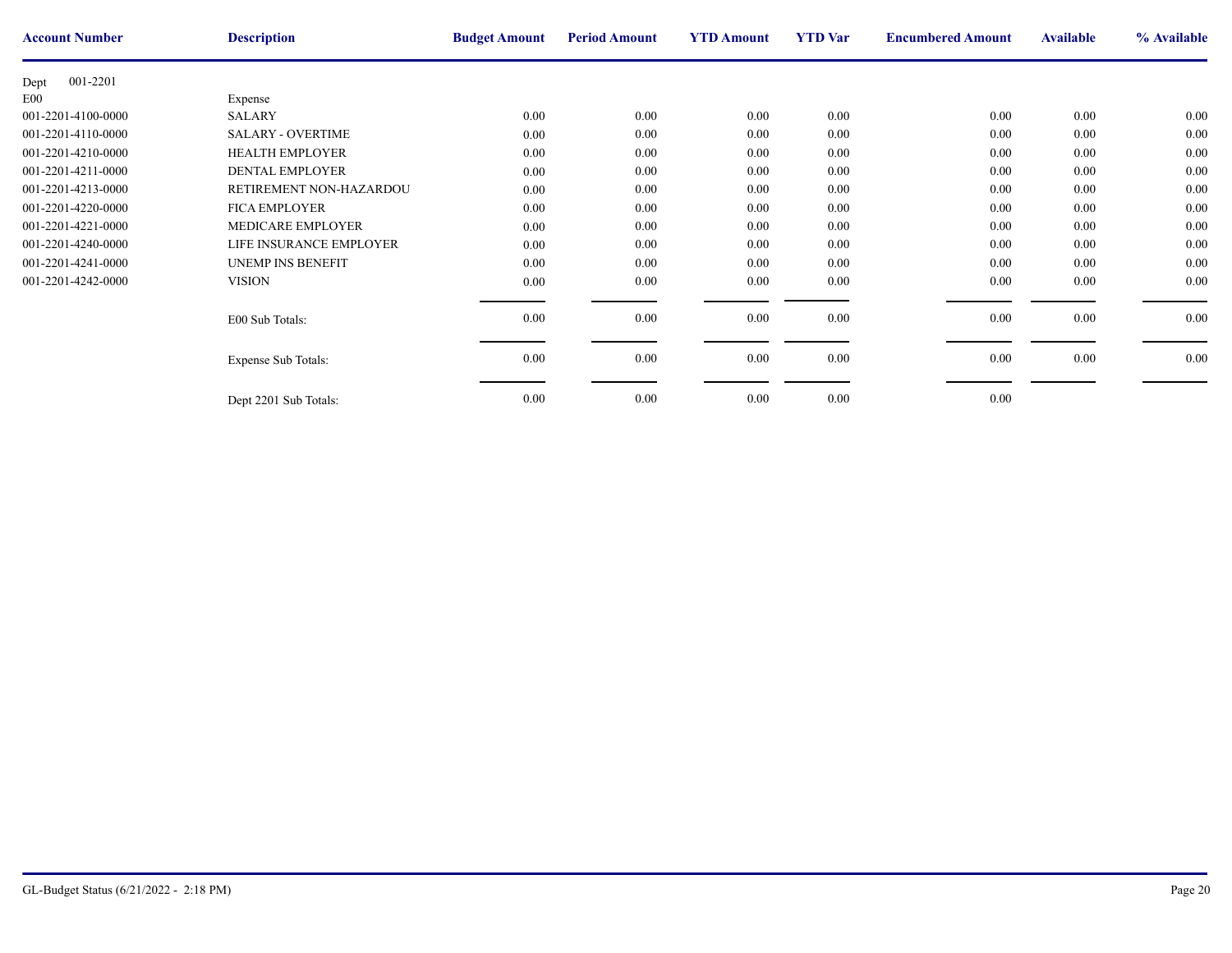| <b>Account Number</b> | <b>Description</b>               | <b>Budget Amount</b> | <b>Period Amount</b> | <b>YTD Amount</b>       | <b>YTD</b> Var | <b>Encumbere</b> |
|-----------------------|----------------------------------|----------------------|----------------------|-------------------------|----------------|------------------|
| 001-2300<br>Dept      | <b>FIRE</b>                      |                      |                      |                         |                |                  |
| E <sub>0</sub>        | Expense                          |                      |                      |                         |                |                  |
| 001-2300-4100-0000    | <b>SALARY</b>                    | 656,944.00           | 560,921.11           | 560,921.11              | 96,022.89      |                  |
| 001-2300-4110-0000    | <b>SALARY - OVERTIME</b>         | 87,500.00            | 87,719.21            | 87,719.21               | $-219.21$      |                  |
| 001-2300-4130-0000    | PART-TIME SALARY                 | 100,000.00           | 58,626.97            | 58,626.97               | 41,373.03      |                  |
| 001-2300-4140-0000    | <b>INCENTIVE PAY</b>             | 56,000.00            | 43,145.18            | 43,145.18               | 12,854.82      |                  |
| 001-2300-4210-0000    | <b>HEALTH EMPLOYER</b>           | 117,272.00           | 90,473.99            | 90,473.99               | 26,798.01      |                  |
| 001-2300-4211-0000    | DENTAL - EMPLOYER                | 4,407.00             | 3,532.85             | 3,532.85                | 874.15         |                  |
| 001-2300-4212-0000    | <b>RETIRE HEALTH</b>             | 0.00                 | 0.00                 | 0.00                    | 0.00           |                  |
| 001-2300-4213-0000    | <b>FIRE NON-HAZ RT</b>           | 9,424.00             | 2,855.76             | 2,855.76                | 6,568.24       |                  |
| 001-2300-4214-0000    | RETIREMENT HAZARDOUS DU'         | 305,808.00           | 286,740.22           | 286,740.22              | 19,067.78      |                  |
| 001-2300-4220-0000    | <b>FICA EMPLOYER</b>             | 55,828.00            | 45,688.35            | 45,688.35               | 10,139.65      |                  |
| 001-2300-4221-0000    | MEDICARE EMPLOYER                | 13,057.00            | 10,685.18            | 10,685.18               | 2,371.82       |                  |
| 001-2300-4240-0000    | LIFE INSURANCE EMPLOYER          | 927.00               | 658.04               | 658.04                  | 268.96         |                  |
| 001-2300-4241-0000    | <b>UNEMP INS BENEFIT</b>         | 1,234.00             | 1,011.10             | 1,011.10                | 222.90         |                  |
| 001-2300-4242-0000    | <b>VISION</b>                    | 1,049.00             | 799.35               | 799.35                  | 249.65         |                  |
| 001-2300-4323-0000    | PROFESSIONAL/TECHNICAL FE        | 10,000.00            | 9,432.11             | 9,432.11                | 567.89         |                  |
| 001-2300-4326-0000    | <b>INFORMATION TECHNOLOGY</b>    | 5,000.00             | 3,683.11             | 3,683.11                | 1,316.89       |                  |
| 001-2300-4331-0000    | <b>MAINTENANCE/REPAIRS VEHIC</b> | 50,000.00            | 49,334.74            | 49,334.74               | 665.26         |                  |
| 001-2300-4338-0000    | REPAIRS/MAINTENANCE GENE!        | 30,000.00            | 21,092.44            | 21,092.44               | 8,907.56       |                  |
| 001-2300-4340-0000    | <b>ELECTRIC</b>                  | 12,000.00            | 11,643.45            | 11,643.45               | 356.55         |                  |
| 001-2300-4341-0000    | <b>GAS/HEATING</b>               | 9,200.00             | 7,628.34             | 7,628.34                | 1,571.66       |                  |
| 001-2300-4344-0000    | PHONE/RADIO/INTERNET             | 15,000.00            | 11,150.26            | 11,150.26               | 3,849.74       |                  |
| 001-2300-4360-0000    | <b>INSURANCE &amp; BONDS</b>     | 40,000.00            | 39,764.04            | 39,764.04               | 235.96         |                  |
| 001-2300-4376-0000    | <b>UNIFORMS</b>                  | 13,000.00            | 12,365.07            | 12,365.07               | 634.93         |                  |
| 001-2300-4412-0000    | DUES/SUBSCRIPTIONS               | 4,000.00             | 3,851.21             | 3,851.21                | 148.79         |                  |
| 001-2300-4430-0000    | FIRE/EMS TECHNICAL SUPPLIE:      | 55,000.00            | 42,647.36            | 42,647.36               | 12,352.64      |                  |
| 001-2300-4433-0000    | STATION/OTHER SUPPLIES           | 10,000.00            | 6,919.26             | 6,919.26                | 3,080.74       |                  |
| 001-2300-4440-0000    | OFFICE SUPPLIES                  | 2,500.00             | 1,898.84             | 1,898.84                | 601.16         |                  |
| 001-2300-4450-0000    | FIRE/STATE AID EXPENSES          | 11,000.00            | 70.75                | 70.75                   | 10,929.25      |                  |
| 001-2300-4457-0000    | FIRE PREVENTION EXPENSE          | 3,000.00             | 852.57               | 852.57                  | 2,147.43       |                  |
| 001-2300-4470-0000    | MOTOR FUELS/LUBRICANTS           | 15,000.00            | 13,897.77            | 13,897.77               | 1,102.23       |                  |
| 001-2300-4530-0000    | TRAVEL/TRAINING                  | 18,000.00            | 16,088.62            | 16,088.62               | 1,911.38       |                  |
| 001-2300-4620-0000    | FIRE STATION INFRASTRUCTUF       | 0.00                 | 0.00                 | 0.00                    | 0.00           |                  |
|                       | E00 Sub Totals:                  | 1,712,150.00         | 1,445,177.25         | 1,445,177.25 266,972.75 |                |                  |
| E20                   | Capital                          |                      |                      |                         |                |                  |
| 001-2300-4620-2002    | FIRE STATION INFRASTRUCTUF       | 0.00                 | 0.00                 | 0.00                    | 0.00           |                  |
| 001-2300-4620-2009    | FIRE STATION INFRASTRUCTUF       | $0.00\,$             | 0.00                 | 0.00                    | 0.00           |                  |
| 001-2300-4640-4006    | <b>AIR BOTTLES</b>               | 84,000.00            | 80,465.00            | 80,465.00               | 3,535.00       |                  |
| 001-2300-4640-4019    | <b>AUTO EXT DEFIBRILLATORS</b>   | 0.00                 | $0.00\,$             | 0.00                    | 0.00           |                  |
| 001-2300-4640-4030    | <b>INFORMATION TECHNOLOGY U</b>  | 0.00                 | 0.00                 | 0.00                    | 0.00           |                  |
| 001-2300-4650-5004    | <b>VEHICLE</b>                   | 0.00                 | 0.00                 | 0.00                    | 0.00           |                  |
|                       |                                  |                      |                      |                         |                |                  |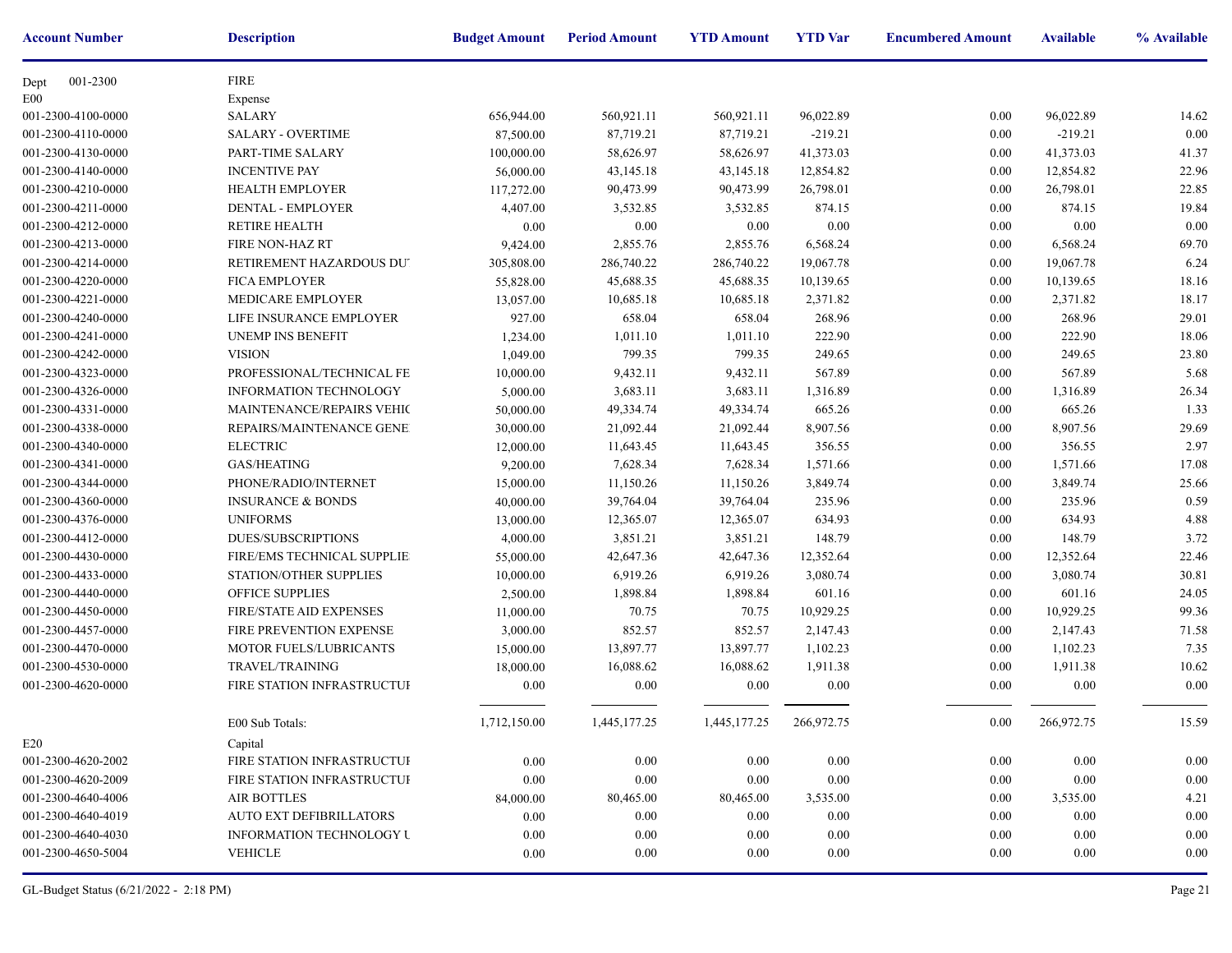| <b>Account Number</b> | <b>Description</b>                 | <b>Budget Amount</b> | <b>Period Amount</b> | <b>YTD Amount</b> | <b>YTD</b> Var | <b>Encumbere</b> |
|-----------------------|------------------------------------|----------------------|----------------------|-------------------|----------------|------------------|
| 001-2300-4650-5007    | ALL TERRAIN VEHICLE                | 0.00                 | $0.00\,$             | 0.00              | 0.00           |                  |
| 001-2300-4650-5009    | FIRE TRUCK-2006 PIERCE DASH        | 0.00                 | 0.00                 | 0.00              | 0.00           |                  |
| 001-2300-4650-5011    | <b>GENERATOR - 1ST OUT APPARA</b>  | 0.00                 | 0.00                 | 0.00              | 0.00           |                  |
| 001-2300-4650-5012    | <b>FIRE ENGINE</b>                 | 650,000.00           | 641,453.00           | 641,453.00        | 8,547.00       |                  |
| 001-2300-4650-5013    | <b>FIRE PREVENTION HOUSE</b>       | 6,300.00             | 6,282.00             | 6,282.00          | 18.00          |                  |
| 001-2300-4650-5014    | <b>ENCLOSED TRAILER (F.P. HOUS</b> | 10,325.00            | 10,325.00            | 10,325.00         | 0.00           |                  |
| 001-2300-4660-6014    | <b>FIRE TRAINING TOWER</b>         | 0.00                 | $0.00\,$             | $0.00\,$          | 0.00           |                  |
|                       |                                    |                      |                      |                   |                |                  |
|                       | E20 Sub Totals:                    | 750,625.00           | 738,525.00           | 738,525.00        | 12,100.00      |                  |
| E30                   | Debt Service                       |                      |                      |                   |                |                  |
| 001-2300-4760-0000    | <b>FIRE TRUCK LEASE</b>            | 0.00                 | $0.00\,$             | 0.00              | 0.00           |                  |
|                       |                                    |                      |                      |                   |                |                  |
|                       | E30 Sub Totals:                    | 0.00                 | $0.00\,$             | 0.00              | 0.00           |                  |
|                       |                                    |                      |                      |                   |                |                  |
|                       | <b>Expense Sub Totals:</b>         | 2,462,775.00         | 2,183,702.25         | 2,183,702.25      | 279,072.75     |                  |
|                       |                                    |                      |                      |                   |                |                  |
|                       | Dept 2300 Sub Totals:              | 2,462,775.00         | 2,183,702.25         | 2,183,702.25      | 279,072.75     |                  |
|                       |                                    |                      |                      |                   |                |                  |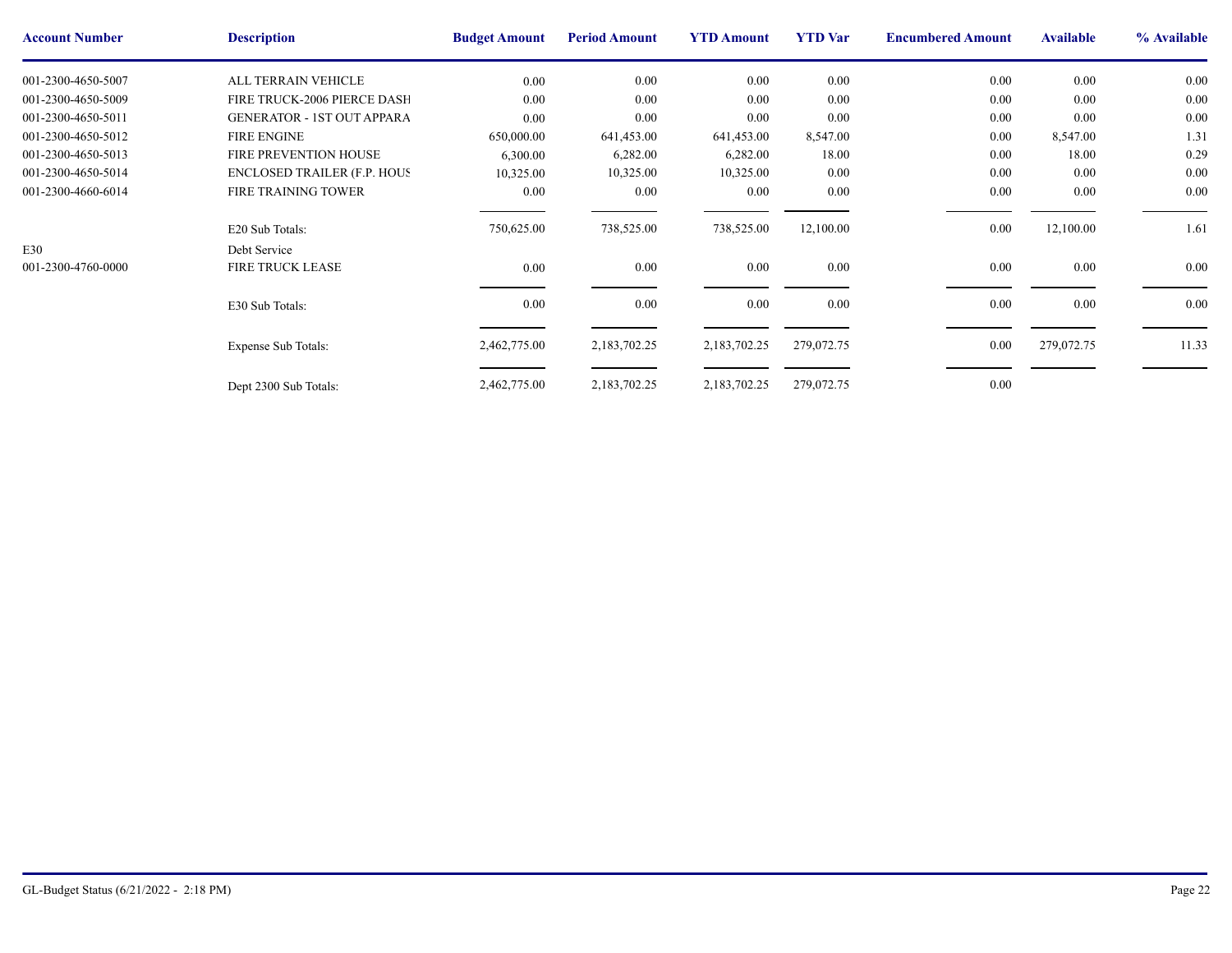| <b>Account Number</b> | <b>Description</b>       | <b>Budget Amount</b> | <b>Period Amount</b> | <b>YTD Amount</b> | <b>YTD</b> Var | <b>Encumbere</b> |
|-----------------------|--------------------------|----------------------|----------------------|-------------------|----------------|------------------|
| 001-2301<br>Dept      |                          |                      |                      |                   |                |                  |
| E00                   | Expense                  |                      |                      |                   |                |                  |
| 001-2301-4100-0000    | <b>SALARY</b>            | 0.00                 | 0.00                 | 0.00              | 0.00           |                  |
| 001-2301-4110-0000    | <b>SALARY - OVERTIME</b> | 0.00                 | 0.00                 | 0.00              | 0.00           |                  |
| 001-2301-4210-0000    | <b>HEALTH EMPLOYER</b>   | 0.00                 | 0.00                 | 0.00              | 0.00           |                  |
| 001-2301-4211-0000    | <b>DENTAL EMPLOYER</b>   | 0.00                 | 0.00                 | 0.00              | 0.00           |                  |
| 001-2301-4214-0000    | RETIREMENT HAZARDOUS DUT | $0.00\,$             | 0.00                 | 0.00              | 0.00           |                  |
| 001-2301-4220-0000    | <b>FICA EMPLOYER</b>     | 0.00                 | 0.00                 | 0.00              | 0.00           |                  |
| 001-2301-4221-0000    | MEDICARE EMPLOYER        | 0.00                 | 0.00                 | 0.00              | 0.00           |                  |
| 001-2301-4240-0000    | LIFE INSURANCE EMPLOYER  | 0.00                 | 0.00                 | 0.00              | 0.00           |                  |
| 001-2301-4241-0000    | <b>UNEMP INS BENEFIT</b> | 0.00                 | 0.00                 | 0.00              | 0.00           |                  |
| 001-2301-4242-0000    | <b>VISION</b>            | 0.00                 | 0.00                 | 0.00              | 0.00           |                  |
|                       |                          |                      |                      |                   |                |                  |
|                       | E00 Sub Totals:          | 0.00                 | 0.00                 | 0.00              | 0.00           |                  |
|                       |                          |                      |                      |                   |                |                  |
|                       | Expense Sub Totals:      | 0.00                 | $0.00\,$             | 0.00              | 0.00           |                  |
|                       |                          |                      |                      |                   |                |                  |
|                       | Dept 2301 Sub Totals:    | 0.00                 | 0.00                 | 0.00              | 0.00           |                  |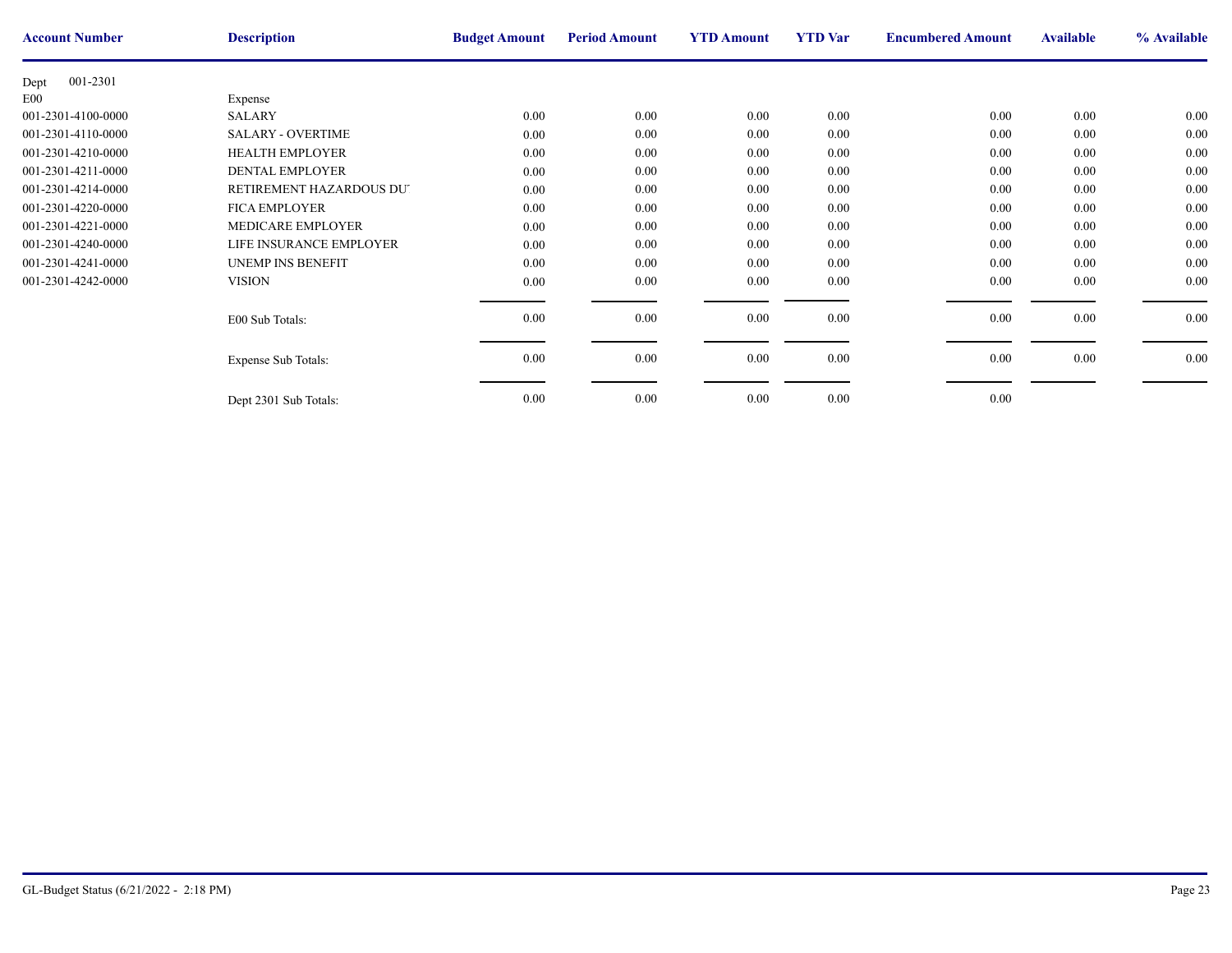| <b>Account Number</b> | <b>Description</b>             | <b>Budget Amount</b> | <b>Period Amount</b> | <b>YTD Amount</b> | <b>YTD</b> Var | <b>Encumbere</b> |
|-----------------------|--------------------------------|----------------------|----------------------|-------------------|----------------|------------------|
| 001-2302<br>Dept      |                                |                      |                      |                   |                |                  |
| E00                   | Expense                        |                      |                      |                   |                |                  |
| 001-2302-4100-0000    | <b>SALARY (SAFER)</b>          | $0.00\,$             | $0.00\,$             | $0.00\,$          | 0.00           |                  |
| 001-2302-4110-0000    | <b>SALARY OVERTIME (SAFER)</b> | $0.00\,$             | 0.00                 | 0.00              | 0.00           |                  |
| 001-2302-4210-0000    | <b>HEALTH ER (SAFER)</b>       | 0.00                 | $0.00\,$             | $0.00\,$          | 0.00           |                  |
| 001-2302-4211-0000    | <b>DENTAL ER (SAFER)</b>       | 0.00                 | 0.00                 | 0.00              | 0.00           |                  |
| 001-2302-4214-0000    | RETIREMENT HAZ (SAFER)         | $0.00\,$             | 0.00                 | 0.00              | 0.00           |                  |
| 001-2302-4220-0000    | FICA ER (SAFER)                | $0.00\,$             | $0.00\,$             | 0.00              | 0.00           |                  |
| 001-2302-4221-0000    | <b>MEDICARE ER (SAFER)</b>     | $0.00\,$             | $0.00\,$             | 0.00              | 0.00           |                  |
| 001-2302-4240-0000    | LIFE ER (SAFER)                | 0.00                 | 0.00                 | 0.00              | 0.00           |                  |
| 001-2302-4241-0000    | UNEMP INS BENEFIT (SAFER)      | 0.00                 | 0.00                 | 0.00              | 0.00           |                  |
| 001-2302-4242-0000    | VISION ER (SAFER)              | $0.00\,$             | $0.00\,$             | $0.00\,$          | 0.00           |                  |
|                       |                                |                      |                      |                   |                |                  |
|                       | E00 Sub Totals:                | 0.00                 | $0.00\,$             | 0.00              | 0.00           |                  |
|                       |                                |                      |                      |                   |                |                  |
|                       | <b>Expense Sub Totals:</b>     | 0.00                 | $0.00\,$             | $0.00\,$          | 0.00           |                  |
|                       |                                |                      |                      |                   |                |                  |
|                       | Dept 2302 Sub Totals:          | 0.00                 | 0.00                 | 0.00              | 0.00           |                  |
|                       |                                |                      |                      |                   |                |                  |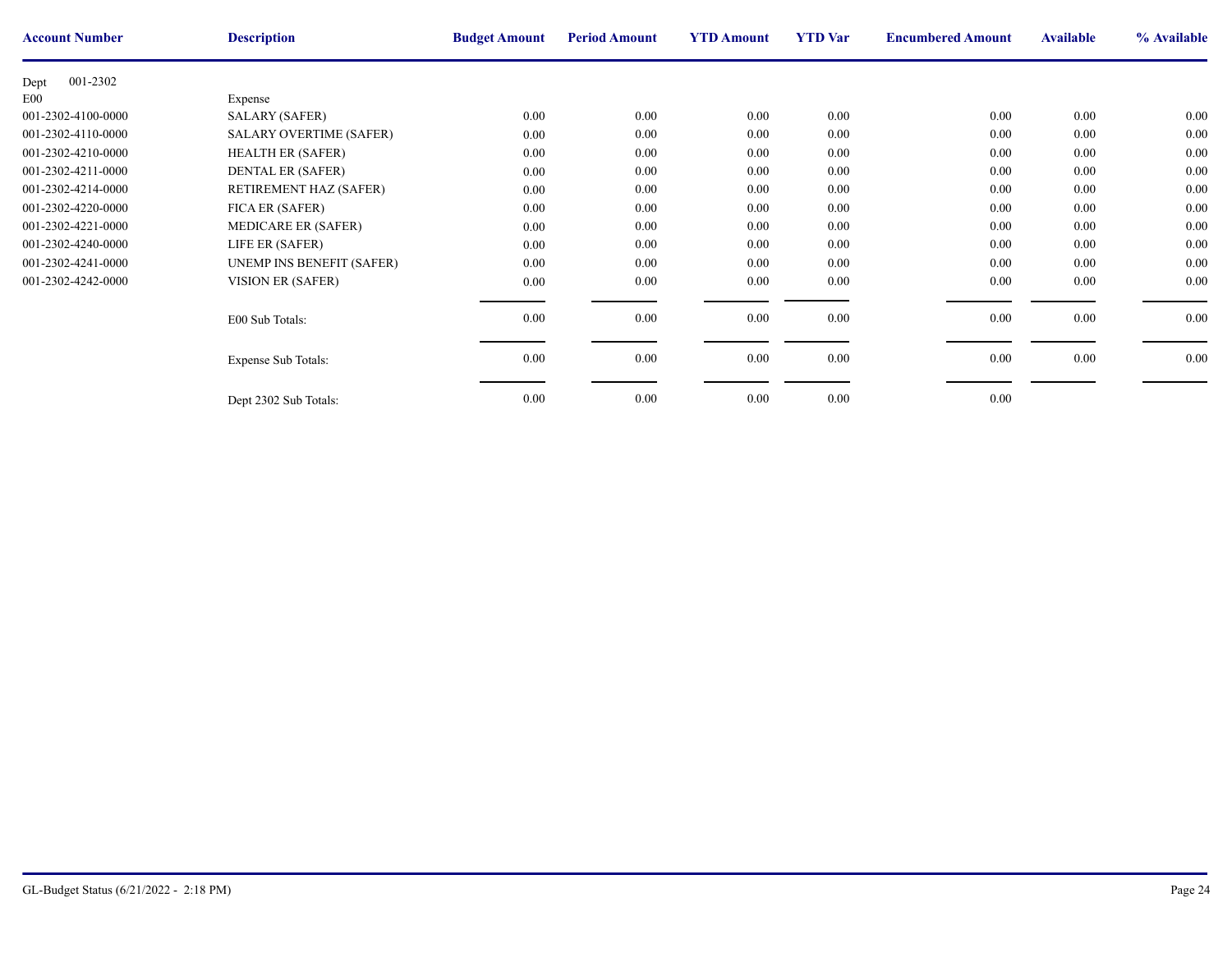| <b>Account Number</b>                         | <b>Description</b>                                               | <b>Budget Amount</b> | <b>Period Amount</b> | <b>YTD Amount</b> | <b>YTD</b> Var | <b>Encumbere</b> |
|-----------------------------------------------|------------------------------------------------------------------|----------------------|----------------------|-------------------|----------------|------------------|
| 001-2400<br>Dept<br>E00<br>001-2400-4309-0000 | <b>POLICE FORFEITURE</b><br>Expense<br>POLICE FORFEITURE EXPENSE | 80,000.00            | 149,312.46           | 149,312.46        | $-69,312.46$   |                  |
|                                               | E00 Sub Totals:                                                  | 80,000.00            | 149,312.46           | 149,312.46        | $-69,312.46$   |                  |
|                                               | Expense Sub Totals:                                              | 80,000.00            | 149,312.46           | 149,312.46        | $-69,312.46$   |                  |
|                                               | Dept 2400 Sub Totals:                                            | 80,000.00            | 149,312.46           | 149,312.46        | $-69,312.46$   |                  |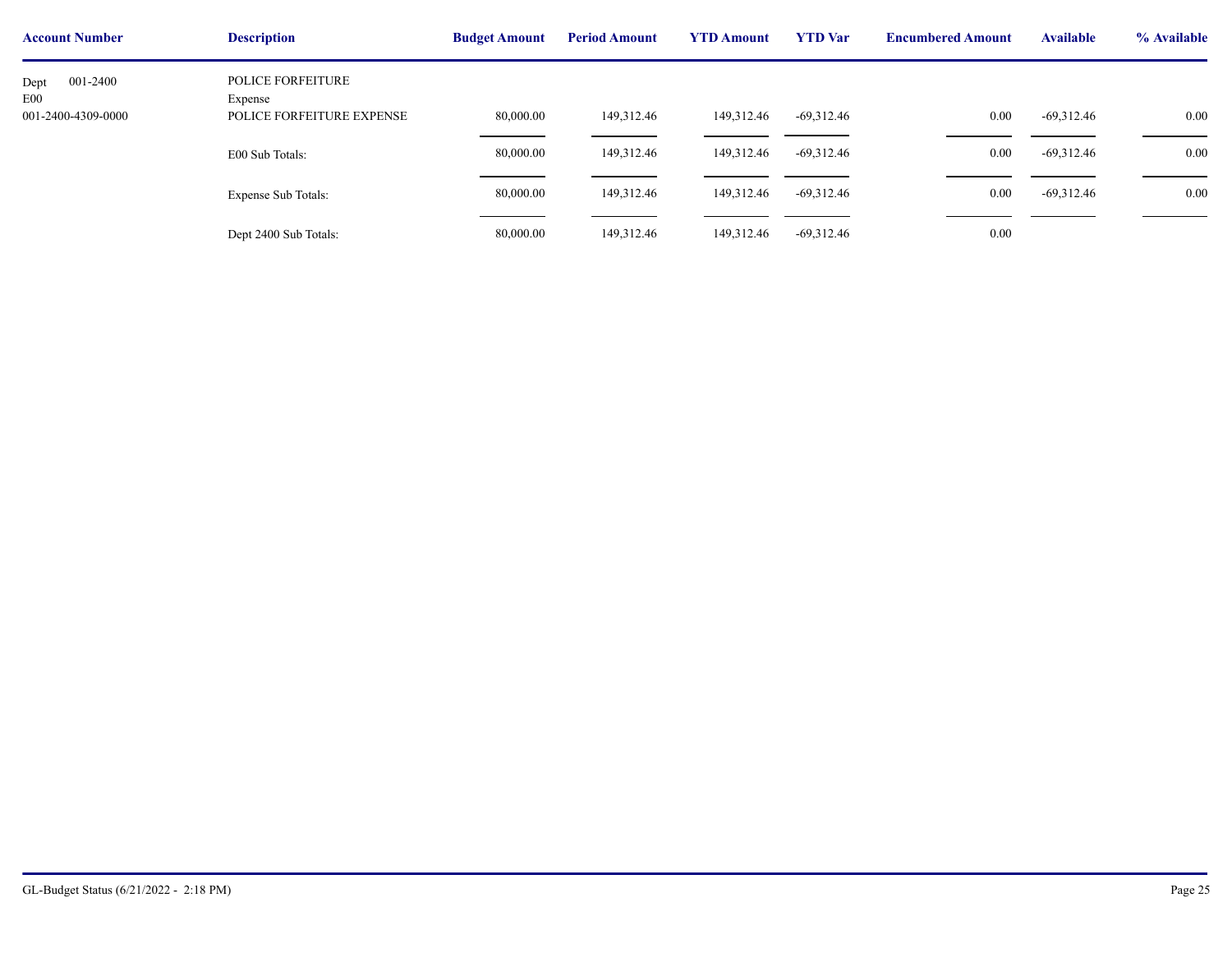| <b>Account Number</b> | <b>Description</b>        | <b>Budget Amount</b> | <b>Period Amount</b> | <b>YTD Amount</b> | <b>YTD</b> Var | <b>Encumbere</b> |
|-----------------------|---------------------------|----------------------|----------------------|-------------------|----------------|------------------|
| 001-2500<br>Dept      |                           |                      |                      |                   |                |                  |
| E <sub>00</sub>       | Expense                   |                      |                      |                   |                |                  |
| 001-2500-4707-0000    | <b>BOND ISSUE COSTS</b>   | $0.00\,$             | $0.00\,$             | $0.00\,$          | $0.00\,$       |                  |
|                       | E00 Sub Totals:           | 0.00                 | $0.00\,$             | 0.00              | 0.00           |                  |
| E20                   | Capital                   |                      |                      |                   |                |                  |
| 001-2500-4620-2015    | CONSTRUCTION COSTS        | 0.00                 | $0.00\,$             | 0.00              | $0.00\,$       |                  |
|                       | E20 Sub Totals:           | 0.00                 | $0.00\,$             | 0.00              | $0.00\,$       |                  |
| E30                   | Debt Service              |                      |                      |                   |                |                  |
| 001-2500-2530-0000    | DEBT SERVICE-VPD CONSTRUC | 0.00                 | $0.00\,$             | 0.00              | $0.00\,$       |                  |
|                       | E30 Sub Totals:           | $0.00\,$             | $0.00\,$             | $0.00\,$          | $0.00\,$       |                  |
|                       | Expense Sub Totals:       | 0.00                 | $0.00\,$             | 0.00              | $0.00\,$       |                  |
|                       | Dept 2500 Sub Totals:     | 0.00                 | $0.00\,$             | $0.00\,$          | 0.00           |                  |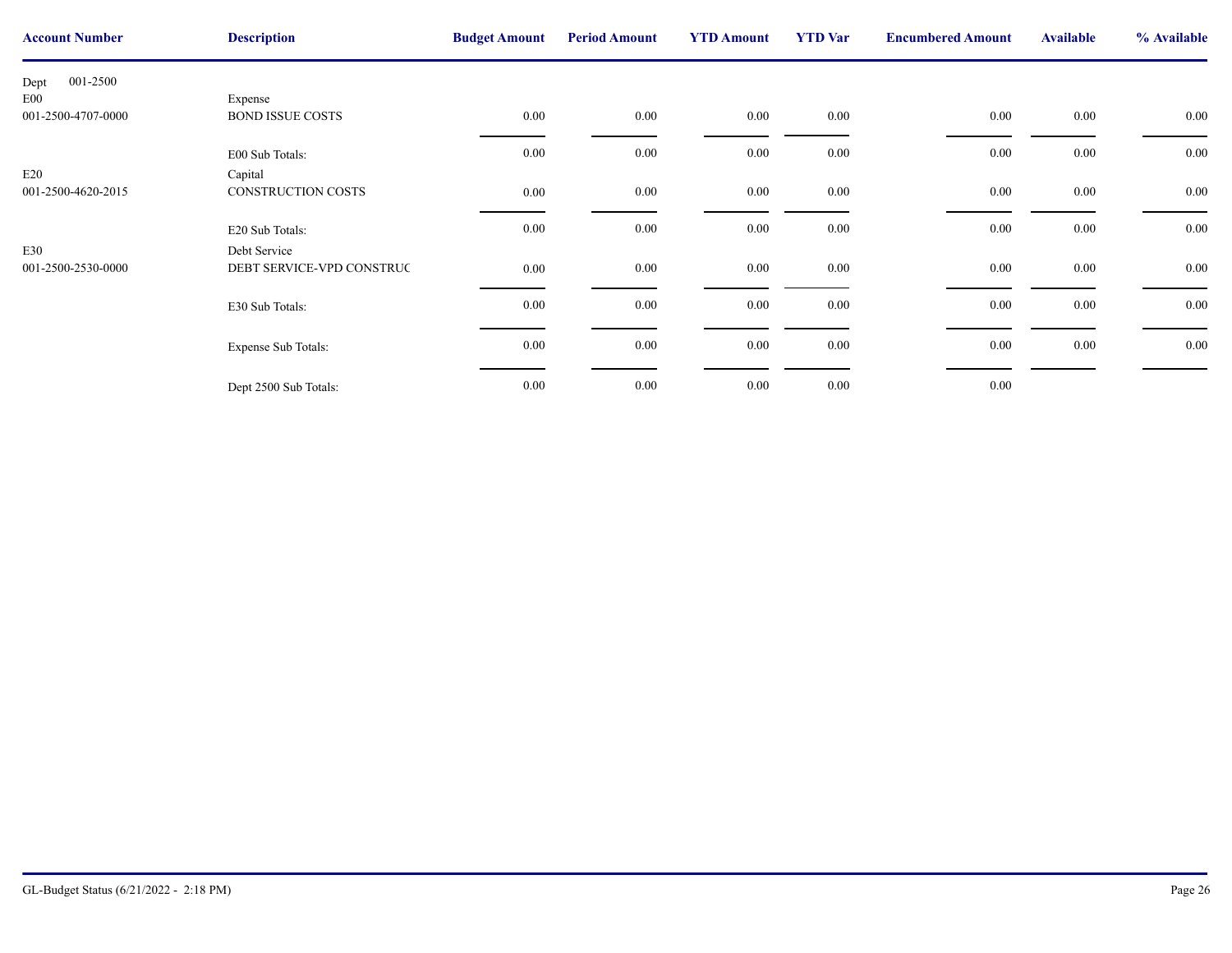| <b>Account Number</b> | <b>Description</b>           | <b>Budget Amount</b> | <b>Period Amount</b> | <b>YTD Amount</b> | <b>YTD</b> Var | <b>Encumbere</b> |
|-----------------------|------------------------------|----------------------|----------------------|-------------------|----------------|------------------|
| 001-3100<br>Dept      | <b>STREET</b>                |                      |                      |                   |                |                  |
| E00                   | Expense                      |                      |                      |                   |                |                  |
| 001-3100-4100-0000    | <b>SALARY</b>                | 499,699.00           | 386,380.50           | 386,380.50        | 113,318.50     |                  |
| 001-3100-4110-0000    | <b>SALARY - OVERTIME</b>     | 12,000.00            | 7,503.31             | 7,503.31          | 4,496.69       |                  |
| 001-3100-4210-0000    | <b>HEALTH EMPLOYER</b>       | 83,457.00            | 71,211.52            | 71,211.52         | 12,245.48      |                  |
| 001-3100-4211-0000    | DENTAL - EMPLOYER            | 2,946.00             | 2,285.39             | 2,285.39          | 660.61         |                  |
| 001-3100-4212-0000    | <b>RETIRE HEALTH</b>         | 0.00                 | 0.00                 | 0.00              | 0.00           |                  |
| 001-3100-4213-0000    | RETIREMENT NON-HAZARDOU      | 113,641.00           | 88,840.88            | 88,840.88         | 24,800.12      |                  |
| 001-3100-4220-0000    | <b>FICA EMPLOYER</b>         | 30,981.00            | 23,380.93            | 23,380.93         | 7,600.07       |                  |
| 001-3100-4221-0000    | MEDICARE EMPLOYER            | 7,246.00             | 5,468.02             | 5,468.02          | 1,777.98       |                  |
| 001-3100-4240-0000    | LIFE INSURANCE EMPLOYER      | 849.00               | 451.06               | 451.06            | 397.94         |                  |
| 001-3100-4241-0000    | UNEMP INS BENEFIT            | 685.00               | 539.73               | 539.73            | 145.27         |                  |
| 001-3100-4242-0000    | <b>VISION</b>                | 766.00               | 583.34               | 583.34            | 182.66         |                  |
| 001-3100-4323-0000    | PROFESSIONAL/TECHNICAL FE    | 25,000.00            | 22,733.95            | 22,733.95         | 2,266.05       |                  |
| 001-3100-4331-0000    | MAINTENANCE/REPAIRS VEHIC    | 23,000.00            | 29,761.05            | 29,761.05         | $-6,761.05$    |                  |
| 001-3100-4332-0000    | NUISANCE ENFORCEMENT/MO      | 0.00                 | 0.00                 | 0.00              | 0.00           |                  |
| 001-3100-4333-0000    | COMPUTER EQUIPMENT/MAINT     | 0.00                 | 0.00                 | 0.00              | 0.00           |                  |
| 001-3100-4338-0000    | REPAIRS/MAINTENANCE GENE!    | 16,000.00            | 13,359.42            | 13,359.42         | 2,640.58       |                  |
| 001-3100-4340-0000    | <b>ELECTRIC</b>              | 2,200.00             | 1,396.11             | 1,396.11          | 803.89         |                  |
| 001-3100-4341-0000    | <b>GAS/HEATING</b>           | 1,200.00             | 1,325.90             | 1,325.90          | $-125.90$      |                  |
| 001-3100-4343-0000    | ELECTRIC (STREET LIGHTS)     | 124,000.00           | 106,771.99           | 106,771.99        | 17,228.01      |                  |
| 001-3100-4344-0000    | PHONE/RADIO/INTERNET         | 3,000.00             | 4,628.34             | 4,628.34          | $-1,628.34$    |                  |
| 001-3100-4360-0000    | <b>INSURANCE &amp; BONDS</b> | 27,000.00            | 25,893.98            | 25,893.98         | 1,106.02       |                  |
| 001-3100-4361-0000    | 2013-14 KLC SAFETY GRANT     | 0.00                 | 0.00                 | 0.00              | 0.00           |                  |
| 001-3100-4374-0000    | STRIPE/STOP BARS CONTRACT    | 10,000.00            | $0.00\,$             | 0.00              | 10,000.00      |                  |
| 001-3100-4376-0000    | <b>UNIFORMS</b>              | 3,500.00             | 2,487.25             | 2,487.25          | 1,012.75       |                  |
| 001-3100-4445-0000    | COMPUTER SOFTWARE/EQUIPM     | 3,000.00             | 2,697.21             | 2,697.21          | 302.79         |                  |
| 001-3100-4461-0000    | <b>STREET SIGNS</b>          | 5,000.00             | 1,470.50             | 1,470.50          | 3,529.50       |                  |
| 001-3100-4468-0000    | CONSTRUCTION MATERIALS       | 10,000.00            | 4,067.80             | 4,067.80          | 5,932.20       |                  |
| 001-3100-4470-0000    | MOTOR FUELS/LUBRICANTS       | 26,000.00            | 28,246.13            | 28,246.13         | $-2,246.13$    |                  |
| 001-3100-4471-0000    | <b>ROAD SALT</b>             | 30,000.00            | 48,649.23            | 48,649.23         | $-18,649.23$   |                  |
| 001-3100-4530-0000    | TRAVEL/TRAINING              | 1,500.00             | 1,372.09             | 1,372.09          | 127.91         |                  |
|                       | E00 Sub Totals:              | 1,062,670.00         | 881,505.63           | 881,505.63        | 181,164.37     |                  |
| E20                   | Capital                      |                      |                      |                   |                |                  |
| 001-3100-4620-2016    | MAINT GARAGE IMPROVEMEN      | $0.00\,$             | $0.00\,$             | $0.00\,$          | 0.00           |                  |
| 001-3100-4640-4003    | <b>LAWN MOWER</b>            | 8,400.00             | 0.00                 | 0.00              | 8,400.00       |                  |
| 001-3100-4640-4007    | <b>BACKHOE</b>               | $0.00\,$             | 0.00                 | 0.00              | $0.00\,$       |                  |
| 001-3100-4640-4011    | <b>MOWER</b>                 | $0.00\,$             | 0.00                 | 0.00              | $0.00\,$       |                  |
| 001-3100-4640-4016    | <b>SNOW PLOW</b>             | $0.00\,$             | 0.00                 | 0.00              | 0.00           |                  |
| 001-3100-4640-4020    | <b>SALT SPREADER</b>         | 4,500.00             | 6,308.49             | 6,308.49          | $-1,808.49$    |                  |
| 001-3100-4640-4025    | <b>MINI EXCAVATOR</b>        | 0.00                 | 0.00                 | 0.00              | $0.00\,$       |                  |
| 001-3100-4640-4027    | <b>LEAF VACUUM</b>           | 0.00                 | 0.00                 | 0.00              | 0.00           |                  |
|                       |                              |                      |                      |                   |                |                  |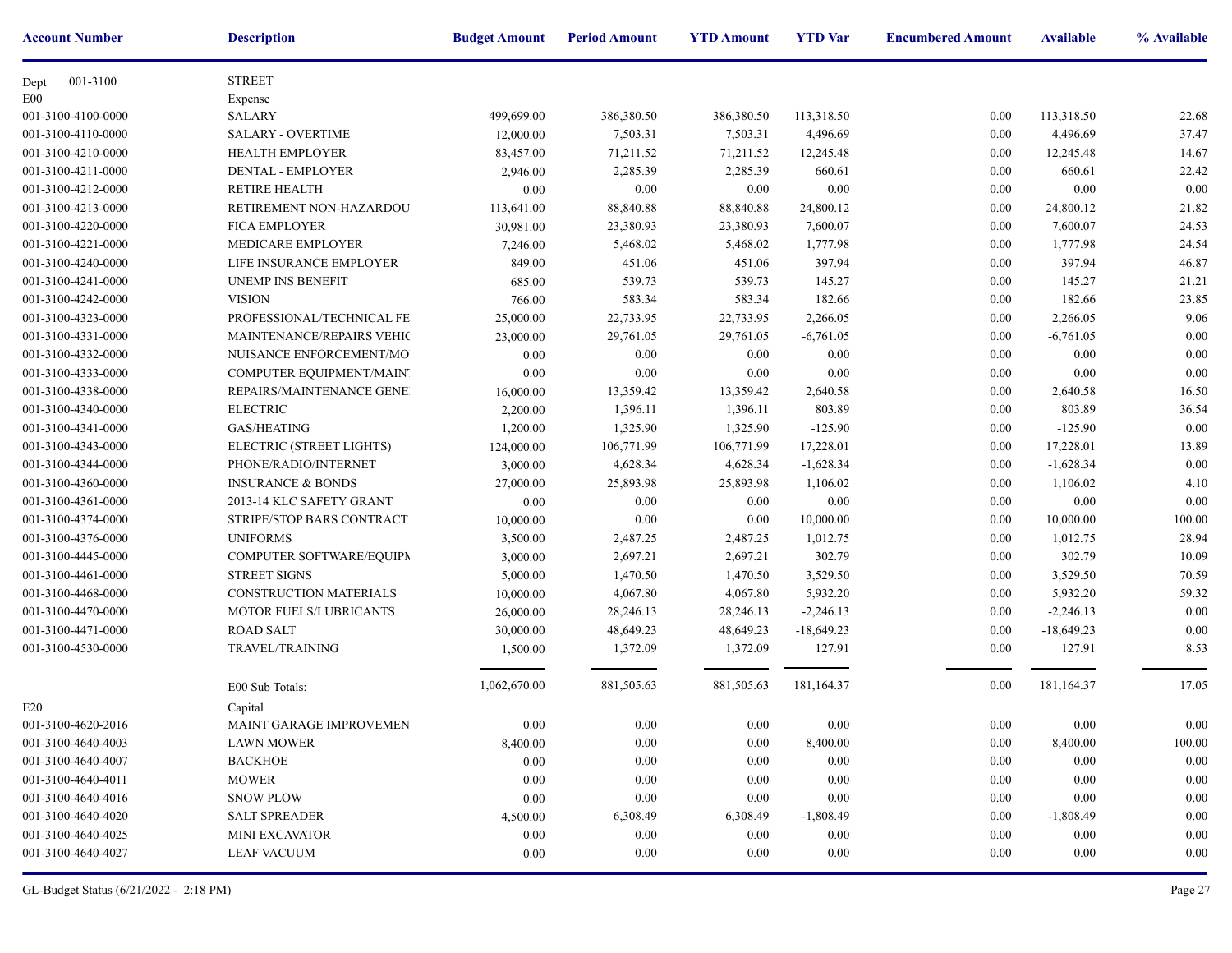| <b>Account Number</b> | <b>Description</b>              | <b>Budget Amount</b> | <b>Period Amount</b> | <b>YTD Amount</b> | <b>YTD</b> Var | <b>Encumbere</b> |
|-----------------------|---------------------------------|----------------------|----------------------|-------------------|----------------|------------------|
| 001-3100-4640-4031    | <b>STREET SIGN MAKER</b>        | 0.00                 | 0.00                 | 0.00              | 0.00           |                  |
| 001-3100-4640-4037    | <b>BOBCAT/SKID STEER (1/2)</b>  | 0.00                 | 0.00                 | 0.00              | 0.00           |                  |
| 001-3100-4650-5001    | <b>DUMP TRUCK</b>               | 0.00                 | 25,000.00            | 25,000.00         | $-25,000.00$   |                  |
| 001-3100-4650-5002    | PICKUP TRUCK                    | 7,500.00             | 7,500.00             | 7,500.00          | 0.00           |                  |
| 001-3100-4650-5004    | <b>VEHICLE</b>                  | 0.00                 | 0.00                 | 0.00              | 0.00           |                  |
| 001-3100-4650-5005    | <b>WOOD CHIPPER</b>             | 0.00                 | 0.00                 | 0.00              | 0.00           |                  |
| 001-3100-4650-5006    | <b>BUCKET TRUCK</b>             | 0.00                 | 0.00                 | 0.00              | 0.00           |                  |
| 001-3100-4650-5008    | CAB & CHASSIS TRUCK             | 0.00                 | 0.00                 | 0.00              | 0.00           |                  |
| 001-3100-4660-6001    | STORM DRAINAGE REPAIR           | 35,000.00            | $-605.00$            | $-605.00$         | 35,605.00      |                  |
| 001-3100-4660-6002    | <b>WELCOME SIGN REHAB</b>       | 0.00                 | 0.00                 | 0.00              | 0.00           |                  |
| 001-3100-4660-6004    | SIDEWALK RENOVATIONS            | 75,000.00            | 12,892.00            | 12,892.00         | 62,108.00      |                  |
| 001-3100-4660-6015    | OLD DRY RIDGE SIDEWALK GR       | 0.00                 | 0.00                 | 0.00              | 0.00           |                  |
| 001-3100-4660-6016    | HUNTERTOWN SIDEWALK GRA         | 0.00                 | 0.00                 | 0.00              | 0.00           |                  |
| 001-3100-4660-6022    | GIS EQUIPMENT (1/4)             | 0.00                 | 0.00                 | 0.00              | 0.00           |                  |
| 001-3100-4660-6023    | WAYFINDING SIGNAGE              | 5,000.00             | 2,080.00             | 2,080.00          | 2,920.00       |                  |
| 001-3100-4660-6030    | LED STREET SIGN CONVERSIOI      | 0.00                 | 0.00                 | 0.00              | 0.00           |                  |
| 001-3100-4660-6035    | HIGH STREET SIDEWALK            | 150,000.00           | 29,827.50            | 29,827.50         | 120,172.50     |                  |
| 001-3100-4660-6038    | U.S. 60 MULTI-USE PATH          | 280,000.00           | 207,123.93           | 207,123.93        | 72,876.07      |                  |
| 001-3100-4660-6041    | <b>SOUTH MAIN ST SIDEWALK</b>   | 5,000.00             | 0.00                 | 0.00              | 5,000.00       |                  |
| 001-3100-4660-6043    | <b>BLACBURN ALLEY RESURFACI</b> | 4,800.00             | 4,737.62             | 4,737.62          | 62.38          |                  |
| 001-3100-4660-6044    | <b>LEXINGTON RD MUP</b>         | 35,500.00            | 35,099.13            | 35,099.13         | 400.87         |                  |
|                       | E20 Sub Totals:                 | 610,700.00           | 329,963.67           | 329,963.67        | 280,736.33     |                  |
|                       | <b>Expense Sub Totals:</b>      | 1,673,370.00         | 1,211,469.30         | 1,211,469.30      | 461,900.70     |                  |
|                       | Dept 3100 Sub Totals:           | 1,673,370.00         | 1,211,469.30         | 1,211,469.30      | 461,900.70     |                  |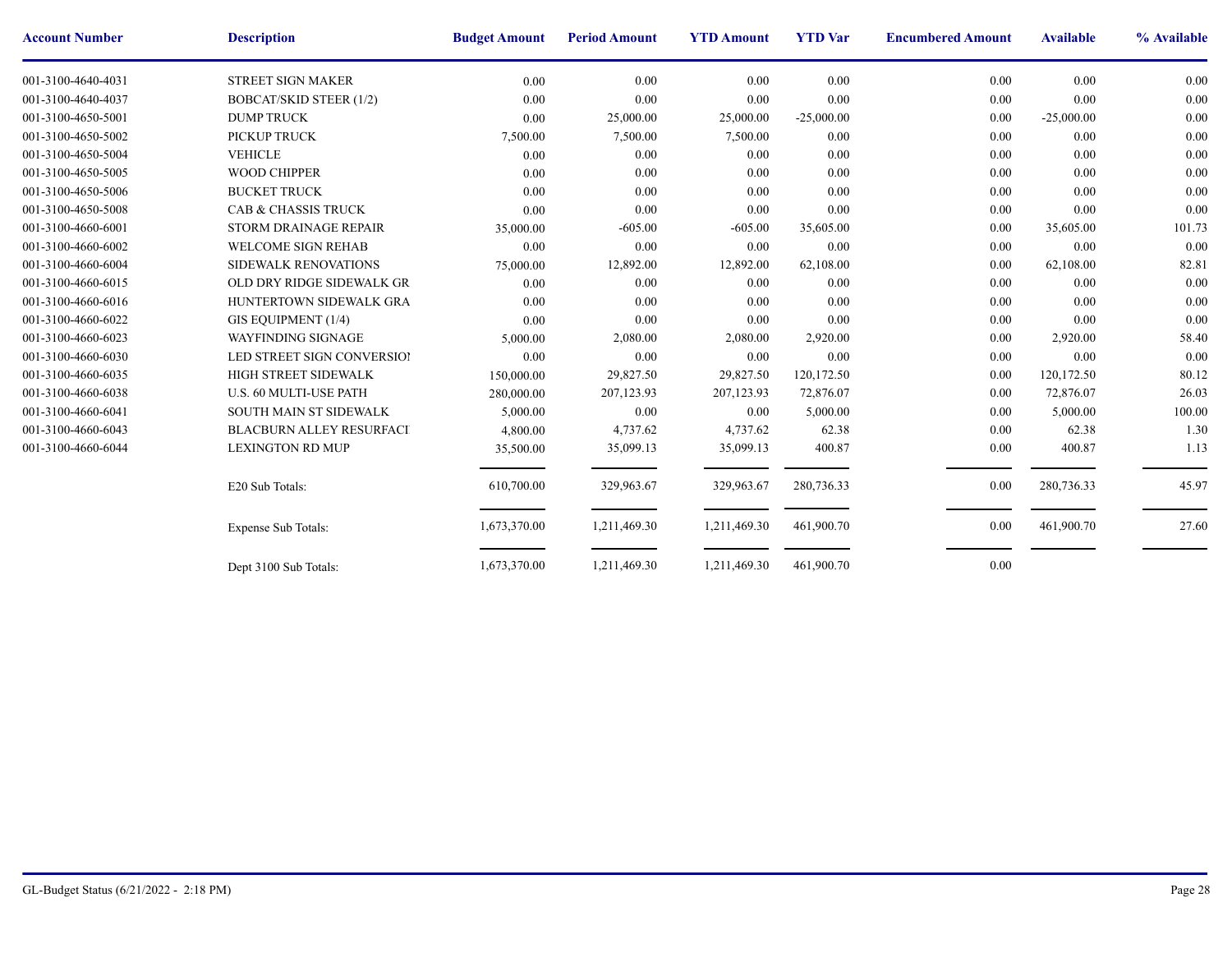| <b>Account Number</b> | <b>Description</b>         | <b>Budget Amount</b> | <b>Period Amount</b> | <b>YTD Amount</b> | <b>YTD</b> Var | <b>Encumbere</b> |
|-----------------------|----------------------------|----------------------|----------------------|-------------------|----------------|------------------|
| 001-3101<br>Dept      | STREET - SNOW/SALT         |                      |                      |                   |                |                  |
| E00                   | Expense                    |                      |                      |                   |                |                  |
| 001-3101-4100-0000    | <b>SALARY</b>              | 0.00                 | 0.00                 | $0.00\,$          | 0.00           |                  |
| 001-3101-4110-0000    | <b>SALARY - OVERTIME</b>   | 0.00                 | 2,172.27             | 2,172.27          | $-2,172.27$    |                  |
| 001-3101-4210-0000    | <b>HEALTH EMPLOYER</b>     | 0.00                 | 290.00               | 290.00            | $-290.00$      |                  |
| 001-3101-4211-0000    | <b>DENTAL EMPLOYER</b>     | 0.00                 | 11.44                | 11.44             | $-11.44$       |                  |
| 001-3101-4213-0000    | RETIREMENT NON-HAZARDOU    | 0.00                 | 585.43               | 585.43            | $-585.43$      |                  |
| 001-3101-4220-0000    | <b>FICA EMPLOYER</b>       | 0.00                 | 133.64               | 133.64            | $-133.64$      |                  |
| 001-3101-4221-0000    | MEDICARE EMPLOYER          | 0.00                 | 31.26                | 31.26             | $-31.26$       |                  |
| 001-3101-4240-0000    | LIFE INSURANCE EMPLOYER    | 0.00                 | 2.12                 | 2.12              | $-2.12$        |                  |
| 001-3101-4241-0000    | <b>UNEMP INS BENEFIT</b>   | 0.00                 | 2.98                 | 2.98              | $-2.98$        |                  |
| 001-3101-4242-0000    | VISION EMPLOYER            | 0.00                 | 2.54                 | 2.54              | $-2.54$        |                  |
|                       | E00 Sub Totals:            | 0.00                 | 3,231.68             | 3,231.68          | $-3,231.68$    |                  |
|                       | <b>Expense Sub Totals:</b> | 0.00                 | 3,231.68             | 3,231.68          | $-3,231.68$    |                  |
|                       | Dept 3101 Sub Totals:      | 0.00                 | 3,231.68             | 3,231.68          | $-3,231.68$    |                  |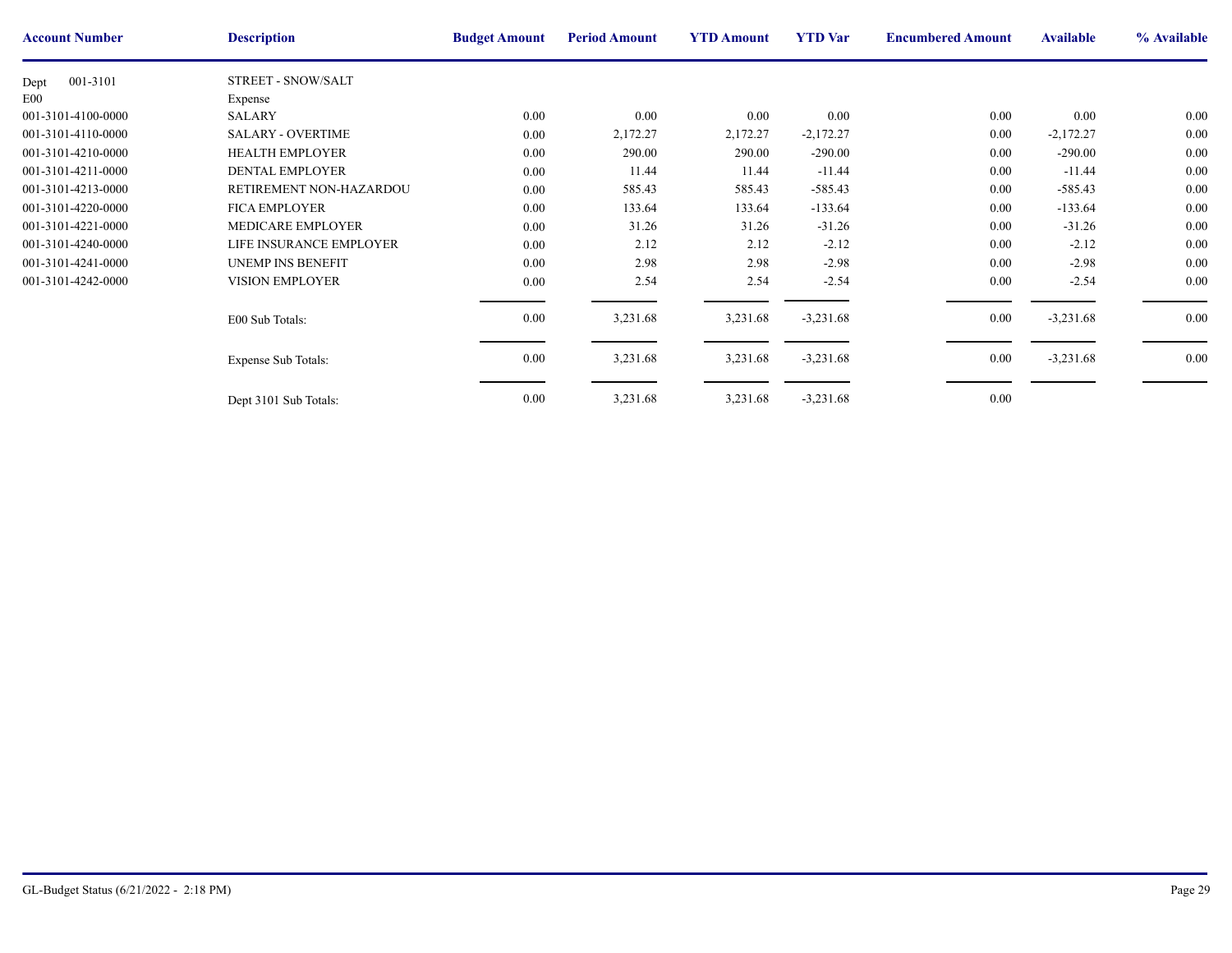| <b>Account Number</b> | <b>Description</b>           | <b>Budget Amount</b> | <b>Period Amount</b> | <b>YTD Amount</b> | <b>YTD</b> Var | <b>Encumbere</b> |
|-----------------------|------------------------------|----------------------|----------------------|-------------------|----------------|------------------|
| 001-3200<br>Dept      | <b>CEMETERY</b>              |                      |                      |                   |                |                  |
| E <sub>00</sub>       | Expense                      |                      |                      |                   |                |                  |
| 001-3200-4100-0000    | <b>SALARY</b>                | 183,474.00           | 160,024.32           | 160,024.32        | 23,449.68      |                  |
| 001-3200-4110-0000    | <b>SALARY - OVERTIME</b>     | 10,000.00            | 7,857.43             | 7,857.43          | 2,142.57       |                  |
| 001-3200-4210-0000    | <b>HEALTH EMPLOYER</b>       | 36,023.00            | 30,682.57            | 30,682.57         | 5,340.43       |                  |
| 001-3200-4211-0000    | DENTAL - EMPLOYER            | 1,277.00             | 1,143.76             | 1,143.76          | 133.24         |                  |
| 001-3200-4212-0000    | <b>RETIRE HEALTH</b>         | 0.00                 | 0.00                 | 0.00              | 0.00           |                  |
| 001-3200-4213-0000    | RETIREMENT NON-HAZARDOU      | 50,635.00            | 45,848.56            | 45,848.56         | 4,786.44       |                  |
| 001-3200-4220-0000    | <b>FICA EMPLOYER</b>         | 11,995.00            | 10,152.28            | 10,152.28         | 1,842.72       |                  |
| 001-3200-4221-0000    | MEDICARE EMPLOYER            | 2,806.00             | 2,374.15             | 2,374.15          | 431.85         |                  |
| 001-3200-4240-0000    | LIFE INSURANCE EMPLOYER      | 284.00               | 221.54               | 221.54            | 62.46          |                  |
| 001-3200-4241-0000    | UNEMP INS BENEFIT            | 265.00               | 229.81               | 229.81            | 35.19          |                  |
| 001-3200-4242-0000    | <b>VISION</b>                | 299.00               | 270.80               | 270.80            | 28.20          |                  |
| 001-3200-4323-0000    | PROFESSIONAL/TECHNICAL FE    | 1,000.00             | 850.63               | 850.63            | 149.37         |                  |
| 001-3200-4331-0000    | MAINTENANCE/REPAIRS VEHIC    | 5,000.00             | 9,476.19             | 9,476.19          | $-4,476.19$    |                  |
| 001-3200-4338-0000    | REPAIRS/MAINTENANCE GENE!    | 11,000.00            | 16,872.23            | 16,872.23         | $-5,872.23$    |                  |
| 001-3200-4340-0000    | <b>ELECTRIC</b>              | 3,400.00             | 2,898.33             | 2,898.33          | 501.67         |                  |
| 001-3200-4341-0000    | <b>GAS/HEATING</b>           | 1,500.00             | 1,791.64             | 1,791.64          | $-291.64$      |                  |
| 001-3200-4342-0000    | <b>POSTAGE</b>               | $0.00\,$             | 0.00                 | 0.00              | 0.00           |                  |
| 001-3200-4344-0000    | PHONE/RADIO/INTERNET         | 2,700.00             | 2,458.93             | 2,458.93          | 241.07         |                  |
| 001-3200-4360-0000    | <b>INSURANCE &amp; BONDS</b> | 8,500.00             | 7,784.80             | 7,784.80          | 715.20         |                  |
| 001-3200-4376-0000    | <b>UNIFORMS</b>              | 1,600.00             | 1,585.60             | 1,585.60          | 14.40          |                  |
| 001-3200-4378-0000    | <b>GIS</b>                   | 0.00                 | $0.00\,$             | 0.00              | 0.00           |                  |
| 001-3200-4440-0000    | <b>OFFICE SUPPLIES</b>       | 400.00               | 267.68               | 267.68            | 132.32         |                  |
| 001-3200-4445-0000    | COMPUTER SOFTWARE/EQUIPM     | 2,400.00             | 1,887.79             | 1,887.79          | 512.21         |                  |
| 001-3200-4470-0000    | MOTOR FUELS/LUBRICANTS       | 8,000.00             | 6,177.66             | 6,177.66          | 1,822.34       |                  |
| 001-3200-4530-0000    | TRAVEL/TRAINING              | 1,500.00             | 672.09               | 672.09            | 827.91         |                  |
|                       |                              |                      |                      |                   |                |                  |
|                       | E00 Sub Totals:              | 344,058.00           | 311,528.79           | 311,528.79        | 32,529.21      |                  |
| E20                   | Capital                      |                      |                      |                   |                |                  |
| 001-3200-4620-2005    | STORAGE BLDG MAINT VERSA     | 0.00                 | 0.00                 | 0.00              | 0.00           |                  |
| 001-3200-4640-4009    | MOWERS/TRIMMERS/OTHER EC     | 0.00                 | 0.00                 | 0.00              | 0.00           |                  |
| 001-3200-4640-4025    | <b>MINI EXCAVATOR</b>        | 0.00                 | 0.00                 | 0.00              | 0.00           |                  |
| 001-3200-4650-5001    | <b>DUMP TRUCK</b>            | 0.00                 | 0.00                 | $0.00\,$          | 0.00           |                  |
| 001-3200-4650-5002    | PICK UP TRUCK (1/4)          | 7,500.00             | 7,500.00             | 7,500.00          | 0.00           |                  |
| 001-3200-4650-5004    | VEHICLE                      | $0.00\,$             | $0.00\,$             | $0.00\,$          | $0.00\,$       |                  |
| 001-3200-4650-5005    | <b>DUMP TRUCK</b>            | 0.00                 | 0.00                 | 0.00              | 0.00           |                  |
| 001-3200-4650-5015    | EXCAVATOR (CEM MEMORIAL I    | 0.00                 | $0.00\,$             | $0.00\,$          | $0.00\,$       |                  |
| 001-3200-4660-6006    | CEMETERY ROAD SEALANT        | 6,000.00             | 6,400.00             | 6,400.00          | $-400.00$      |                  |
| 001-3200-4660-6022    | GIS EQUIPMENT (1/4)          | 0.00                 | 0.00                 | $0.00\,$          | 0.00           |                  |
|                       | E20 Sub Totals:              | 13,500.00            | 13,900.00            | 13,900.00         | $-400.00$      |                  |
|                       |                              |                      |                      |                   |                |                  |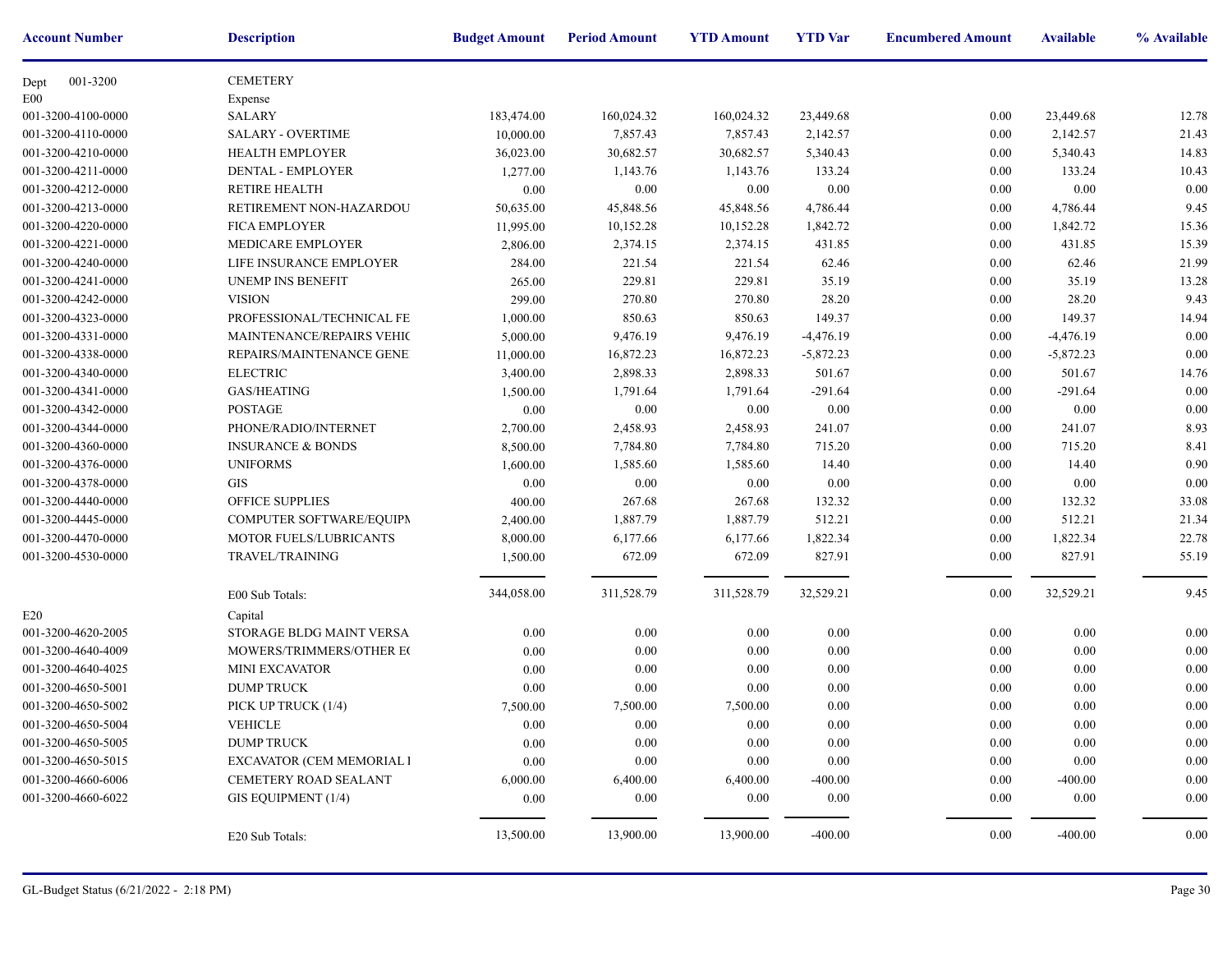| <b>Account Number</b> | <b>Description</b>    | <b>Budget Amount</b> | <b>Period Amount</b> | <b>YTD Amount</b> | <b>YTD</b> Var | <b>Encumbered Amount</b> | <b>Available</b> | % Available |  |
|-----------------------|-----------------------|----------------------|----------------------|-------------------|----------------|--------------------------|------------------|-------------|--|
|                       | Expense Sub Totals:   | 357,558.00           | 325,428.79           | 325,428.79        | 32,129.21      | 0.00                     | 32,129.21        | 8.99        |  |
|                       | Dept 3200 Sub Totals: | 357,558.00           | 325,428.79           | 325,428.79        | 32,129.21      | 0.00                     |                  |             |  |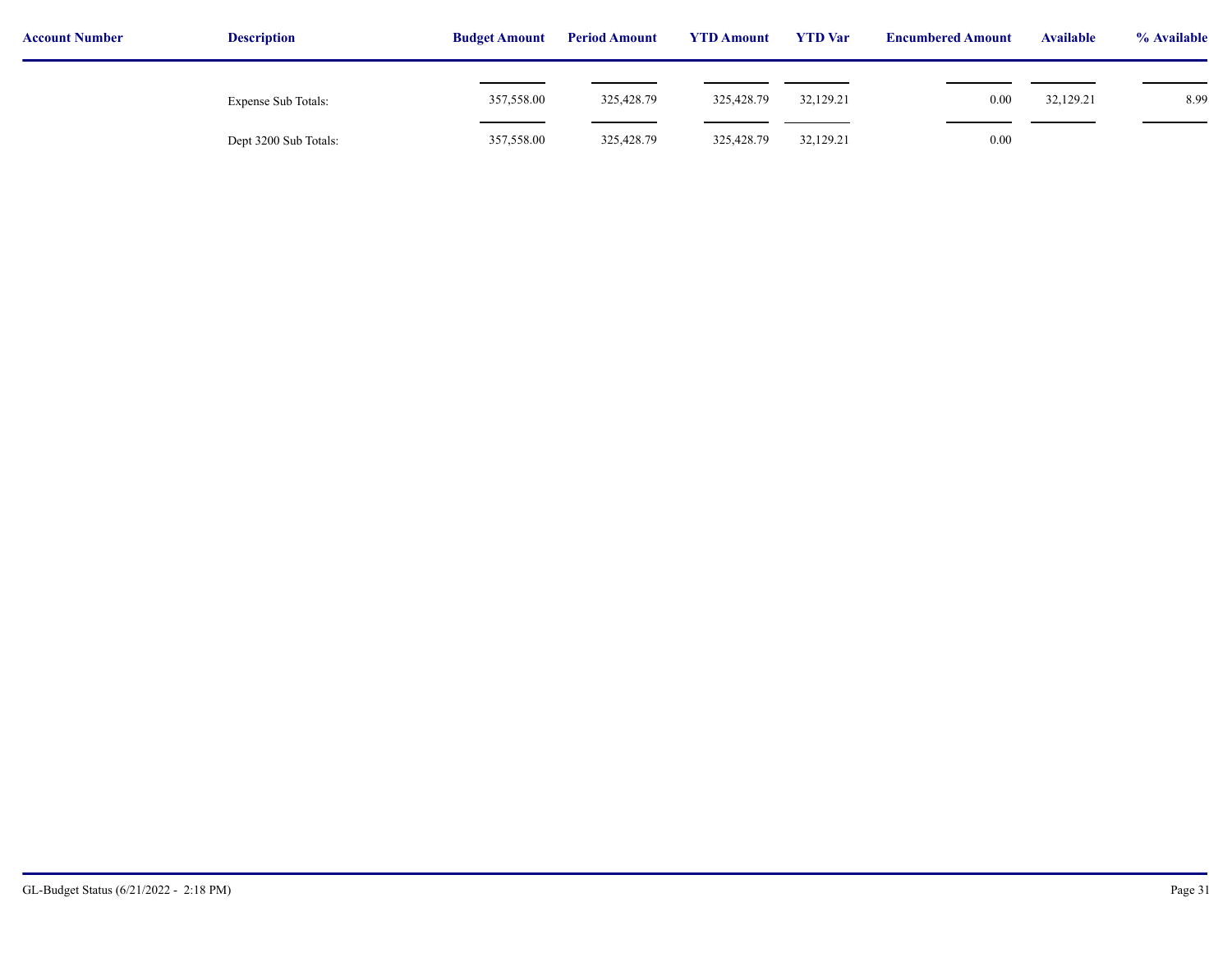| <b>Account Number</b> | <b>Description</b>         | <b>Budget Amount</b> | <b>Period Amount</b> | <b>YTD Amount</b> | <b>YTD</b> Var | <b>Encumbere</b> |
|-----------------------|----------------------------|----------------------|----------------------|-------------------|----------------|------------------|
| 001-3201<br>Dept      | <b>CEMETERY SNOW/STORM</b> |                      |                      |                   |                |                  |
| E <sub>00</sub>       | Expense                    |                      |                      |                   |                |                  |
| 001-3201-4100-0000    | <b>SALARY</b>              | 0.00                 | 0.00                 | 0.00              | 0.00           |                  |
| 001-3201-4110-0000    | <b>SALARY - OVERTIME</b>   | 0.00                 | $0.00\,$             | 0.00              | 0.00           |                  |
| 001-3201-4210-0000    | <b>HEALTH EMPLOYER</b>     | 0.00                 | 0.00                 | 0.00              | 0.00           |                  |
| 001-3201-4211-0000    | <b>DENTAL EMPLOYER</b>     | $0.00\,$             | $0.00\,$             | 0.00              | 0.00           |                  |
| 001-3201-4213-0000    | RETIREMENT NON HAZARDOU    | $0.00\,$             | 0.00                 | $0.00\,$          | 0.00           |                  |
| 001-3201-4220-0000    | <b>FICA EMPLOYER</b>       | $0.00\,$             | 0.00                 | 0.00              | 0.00           |                  |
| 001-3201-4221-0000    | MEDICARE EMPLOYER          | $0.00\,$             | 0.00                 | 0.00              | 0.00           |                  |
| 001-3201-4240-0000    | LIFE INSURANCE EMPLOYER    | $0.00\,$             | $0.00\,$             | 0.00              | 0.00           |                  |
| 001-3201-4241-0000    | <b>UNEMP INS BENEFIT</b>   | $0.00\,$             | 0.00                 | 0.00              | 0.00           |                  |
| 001-3201-4242-0000    | <b>VISION</b>              | $0.00\,$             | 0.00                 | $0.00\,$          | 0.00           |                  |
|                       |                            |                      |                      |                   |                |                  |
|                       | E00 Sub Totals:            | $0.00\,$             | 0.00                 | 0.00              | 0.00           |                  |
|                       |                            |                      |                      |                   |                |                  |
|                       | <b>Expense Sub Totals:</b> | $0.00\,$             | $0.00\,$             | $0.00\,$          | 0.00           |                  |
|                       |                            |                      |                      |                   |                |                  |
|                       | Dept 3201 Sub Totals:      | $0.00\,$             | 0.00                 | 0.00              | 0.00           |                  |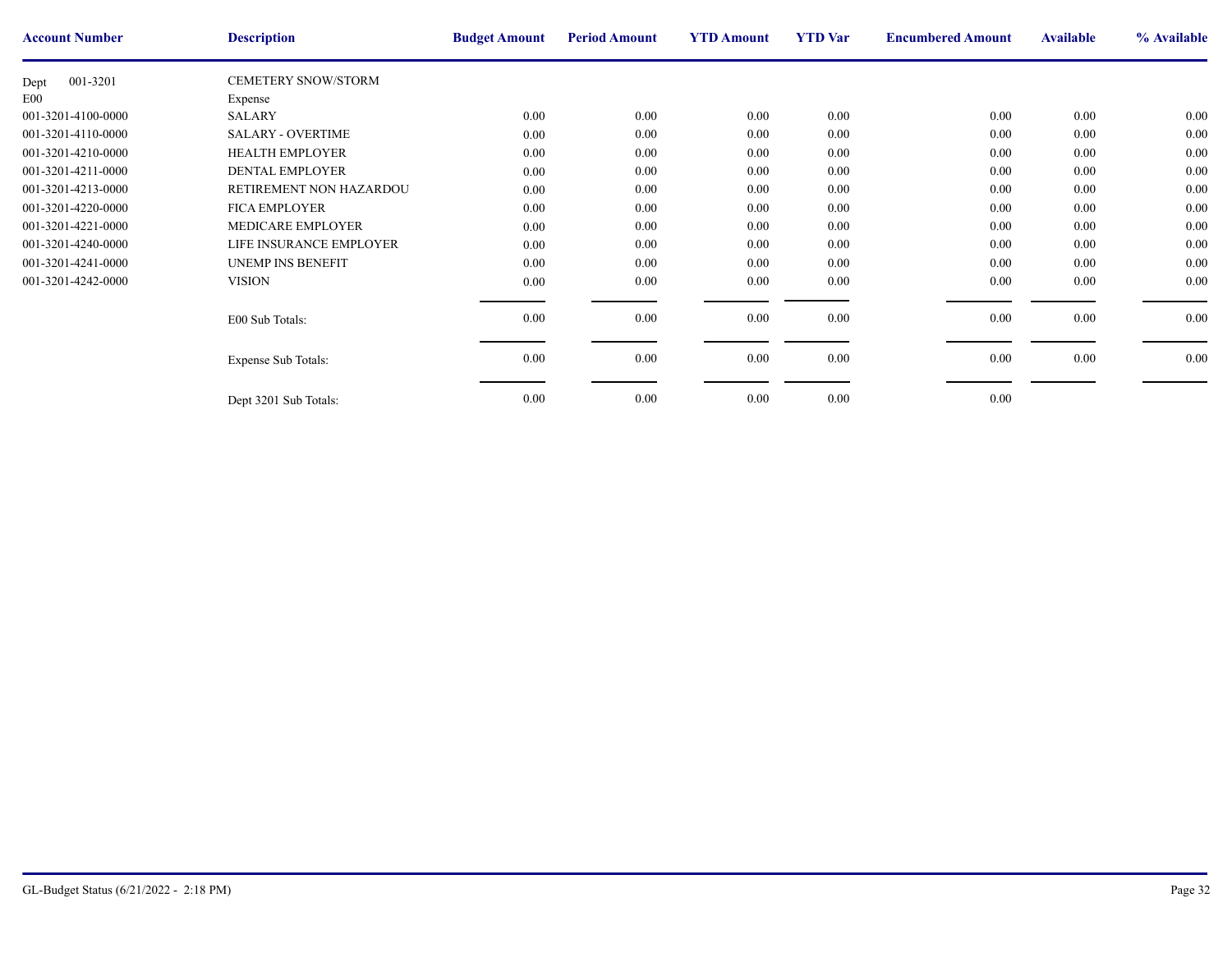| <b>Account Number</b> | <b>Description</b>       | <b>Budget Amount</b> | <b>YTD Amount</b><br><b>Period Amount</b> |                 | <b>YTD</b> Var | <b>Encumbered Amount</b> | <b>Available</b> | % Available |
|-----------------------|--------------------------|----------------------|-------------------------------------------|-----------------|----------------|--------------------------|------------------|-------------|
|                       | Fund Revenue Sub Totals: | 11,287,226.00        | 12,271,875.68                             | 12,271,875.68   | -984,649.68    | 0.00                     | -984,649.68      | 0.00        |
|                       | Fund Expense Sub Totals: | 14,047,834.00        | 11,236,526.95                             | 11,236,526.95   | 2,811,307.05   | $0.00\,$                 | 2,811,307.05     | 20.01       |
|                       | Fund 001 Sub Totals:     | 2,760,608.00         | $-1,035,348.73$                           | $-1,035,348.73$ | 3,795,956.73   | 0.00                     |                  |             |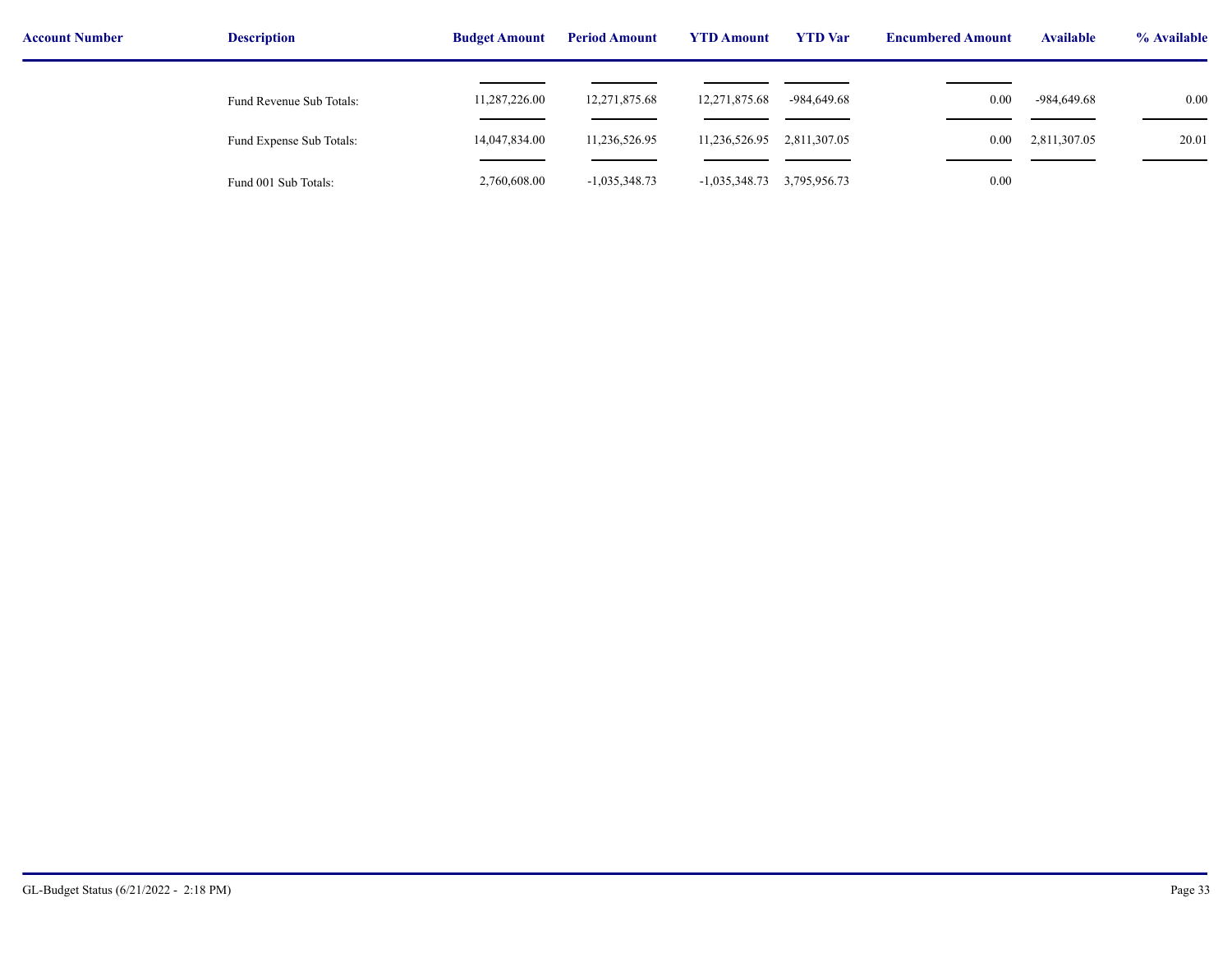| <b>Account Number</b>                                        | <b>Description</b>                                                             | <b>Budget Amount</b>     | <b>Period Amount</b> | <b>YTD Amount</b> | <b>YTD</b> Var | <b>Encumbere</b> |
|--------------------------------------------------------------|--------------------------------------------------------------------------------|--------------------------|----------------------|-------------------|----------------|------------------|
| 003<br>Fund<br>003-0331<br>Dept<br>R00<br>003-0331-3190-0000 | <b>ROAD FUND</b><br>MUNICIPAL ROAD TAX<br>Revenue<br><b>COAL SEVERANCE TAX</b> |                          | 194,056.00           | 194,056.00        | $-20,037.00$   |                  |
|                                                              | R00 Sub Totals:                                                                | 174,019.00<br>174,019.00 | 194,056.00           | 194,056.00        | $-20,037.00$   |                  |
|                                                              | Revenue Sub Totals:                                                            | 174,019.00               | 194,056.00           | 194,056.00        | $-20,037.00$   |                  |
|                                                              | Dept 0331 Sub Totals:                                                          | $-174,019.00$            | $-194,056.00$        | $-194,056.00$     | 20,037.00      |                  |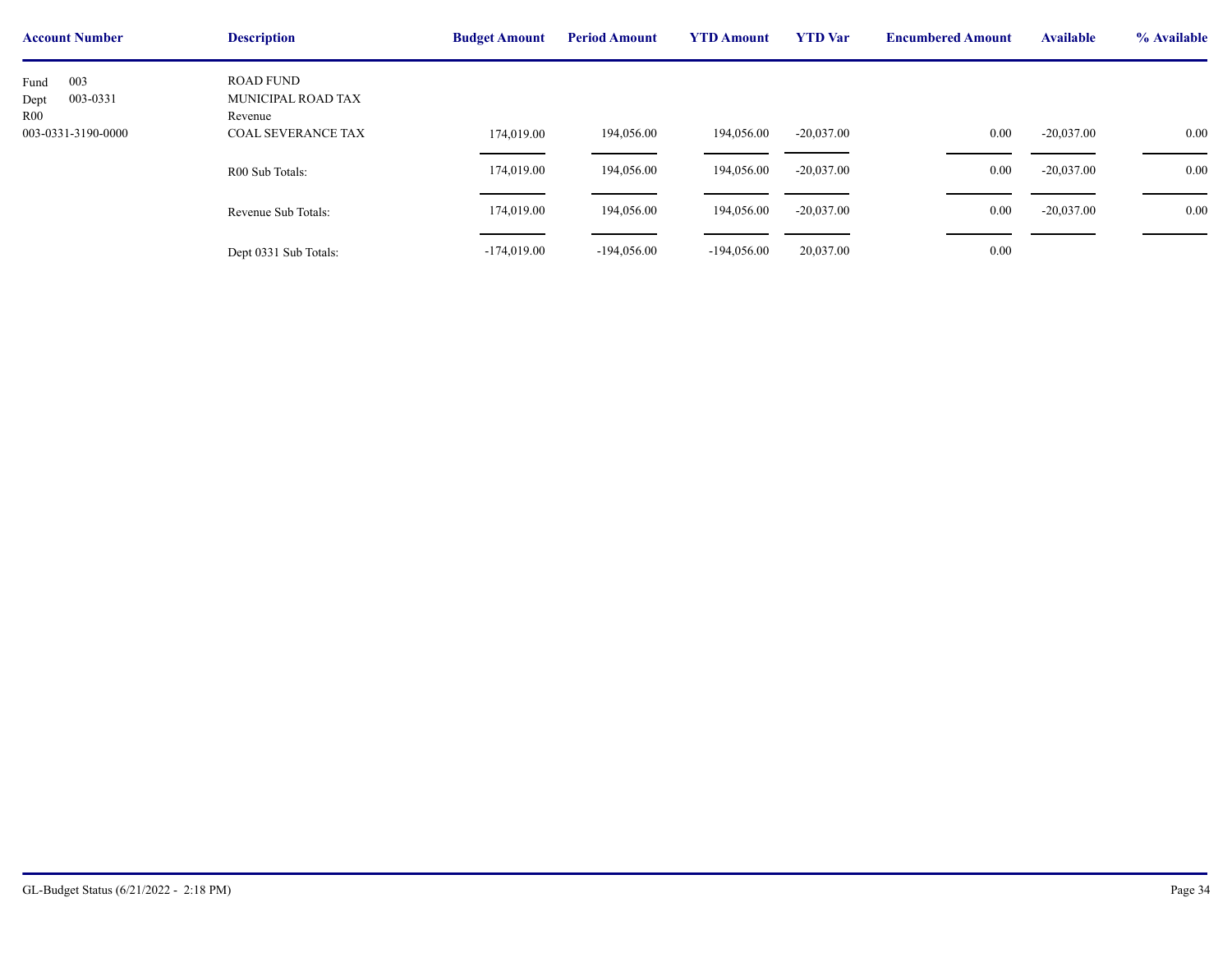| <b>Account Number</b>   | <b>Description</b>       | <b>Budget Amount</b> | <b>Period Amount</b> | <b>YTD Amount</b> | <b>YTD</b> Var | <b>Encumbere</b> |
|-------------------------|--------------------------|----------------------|----------------------|-------------------|----------------|------------------|
| 003-0360<br>Dept<br>R00 | OTHER REVENUE<br>Revenue |                      |                      |                   |                |                  |
| 003-0360-3630-0000      | <b>INTEREST INCOME</b>   | 200.00               | 724.12               | 724.12            | $-524.12$      |                  |
|                         | R00 Sub Totals:          | 200.00               | 724.12               | 724.12            | $-524.12$      |                  |
|                         | Revenue Sub Totals:      | 200.00               | 724.12               | 724.12            | $-524.12$      |                  |
|                         | Dept 0360 Sub Totals:    | $-200.00$            | $-724.12$            | $-724.12$         | 524.12         |                  |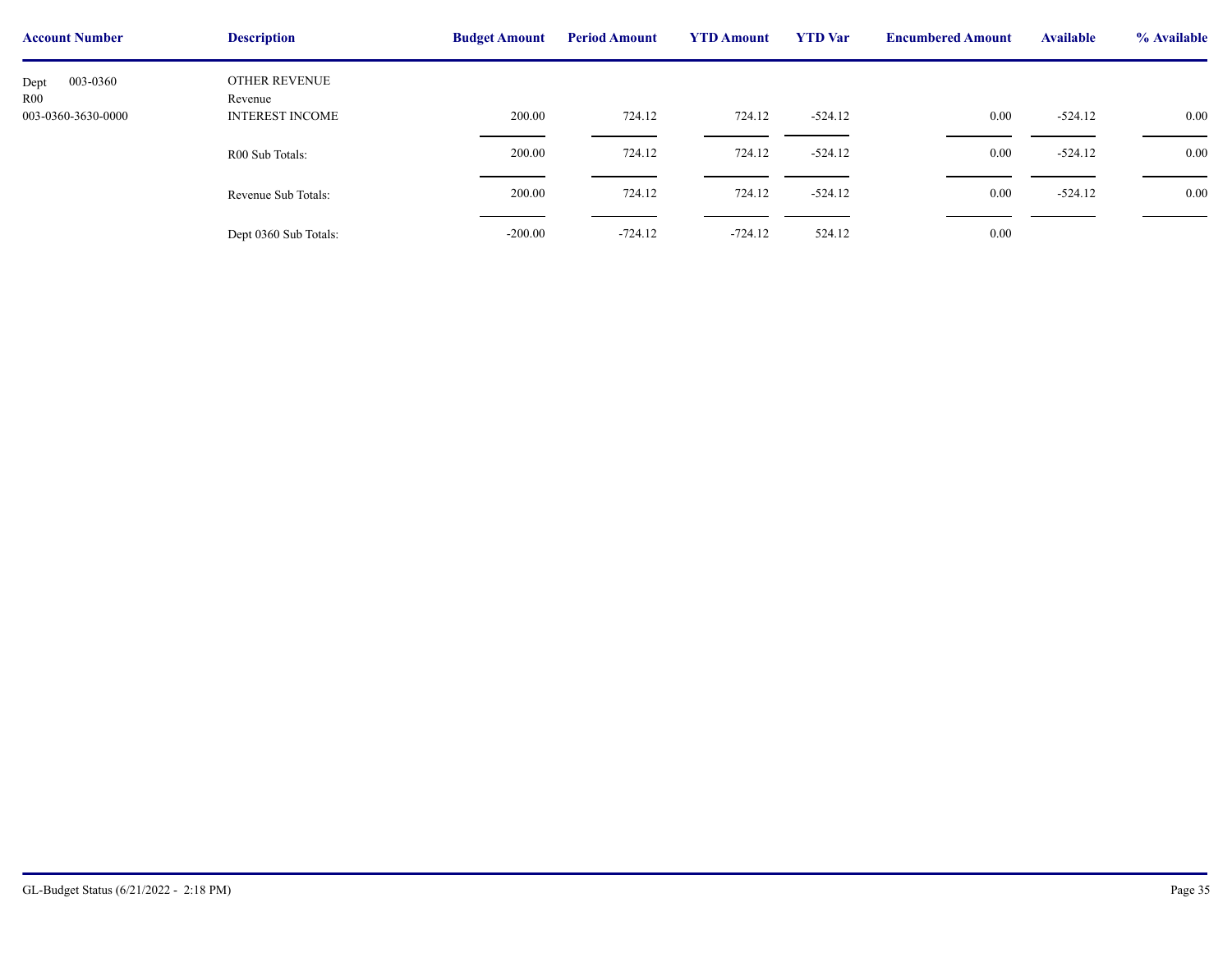| <b>Account Number</b>     | <b>Description</b>                   | <b>Budget Amount</b> | <b>Period Amount</b> | <b>YTD Amount</b> | <b>YTD</b> Var | <b>Encumbere</b> |
|---------------------------|--------------------------------------|----------------------|----------------------|-------------------|----------------|------------------|
| 003-3300<br>Dept          |                                      |                      |                      |                   |                |                  |
| E20<br>003-3300-4660-6009 | Capital<br><b>STREET RESURFACING</b> | 300,000.00           | 122,910.28           | 122,910.28        | 177,089.72     |                  |
|                           | E20 Sub Totals:                      | 300,000.00           | 122,910.28           | 122,910.28        | 177,089.72     |                  |
|                           | <b>Expense Sub Totals:</b>           | 300,000.00           | 122,910.28           | 122,910.28        | 177,089.72     |                  |
|                           | Dept 3300 Sub Totals:                | 300,000.00           | 122,910.28           | 122,910.28        | 177,089.72     |                  |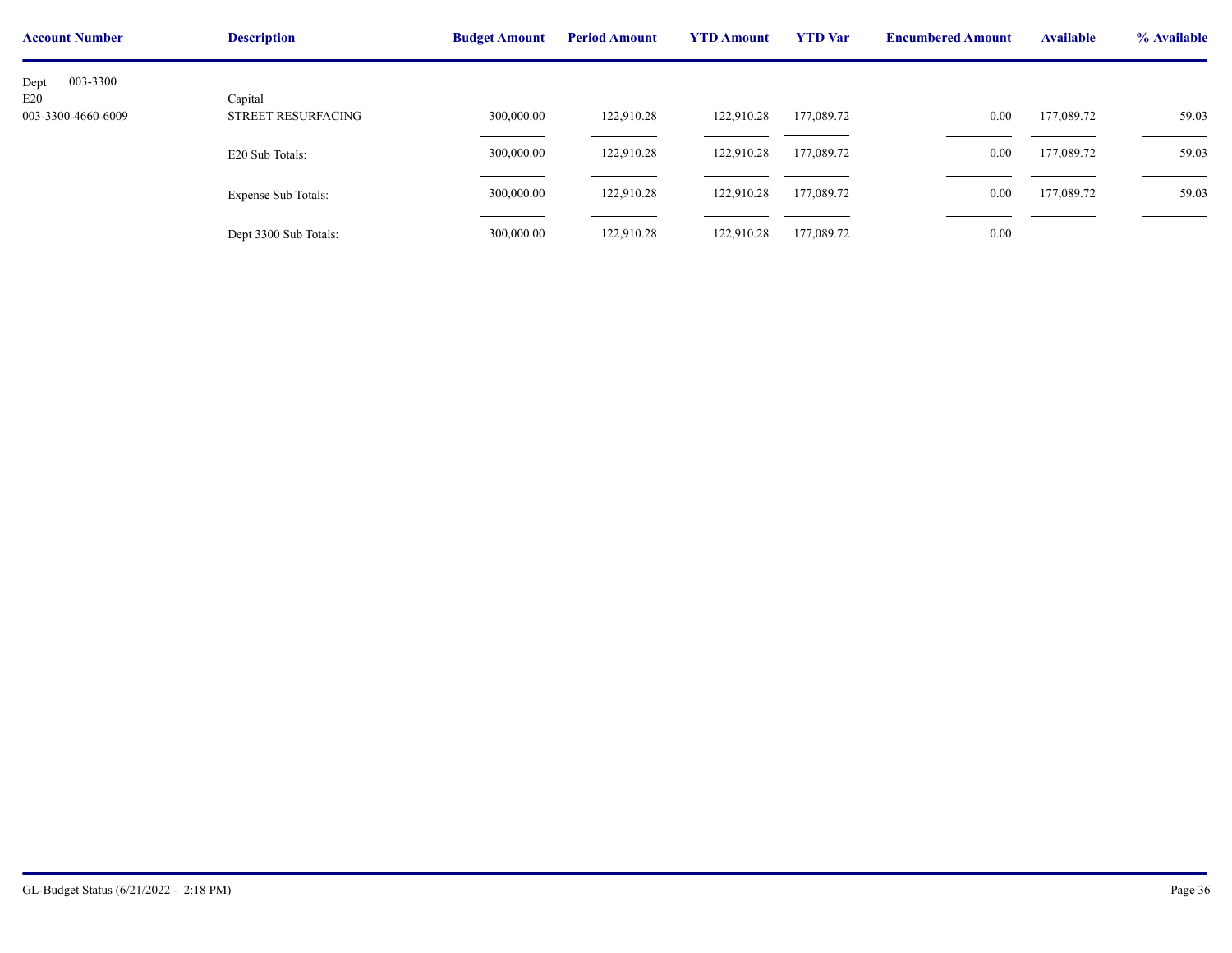| <b>Account Number</b> | <b>Description</b>       | <b>Budget Amount</b> | <b>Period Amount</b> | <b>YTD Amount</b> | <b>YTD</b> Var | <b>Encumbered Amount</b> | <b>Available</b> | % Available |
|-----------------------|--------------------------|----------------------|----------------------|-------------------|----------------|--------------------------|------------------|-------------|
|                       | Fund Revenue Sub Totals: | 174,219.00           | 194,780.12           | 194,780.12        | $-20,561.12$   | 0.00                     | $-20,561.12$     | 0.00        |
|                       | Fund Expense Sub Totals: | 300,000.00           | 122,910.28           | 122,910.28        | 177,089.72     | 0.00                     | 177,089.72       | 59.03       |
|                       | Fund 003 Sub Totals:     | 125,781.00           | $-71,869.84$         | $-71,869.84$      | 197,650.84     | 0.00                     |                  |             |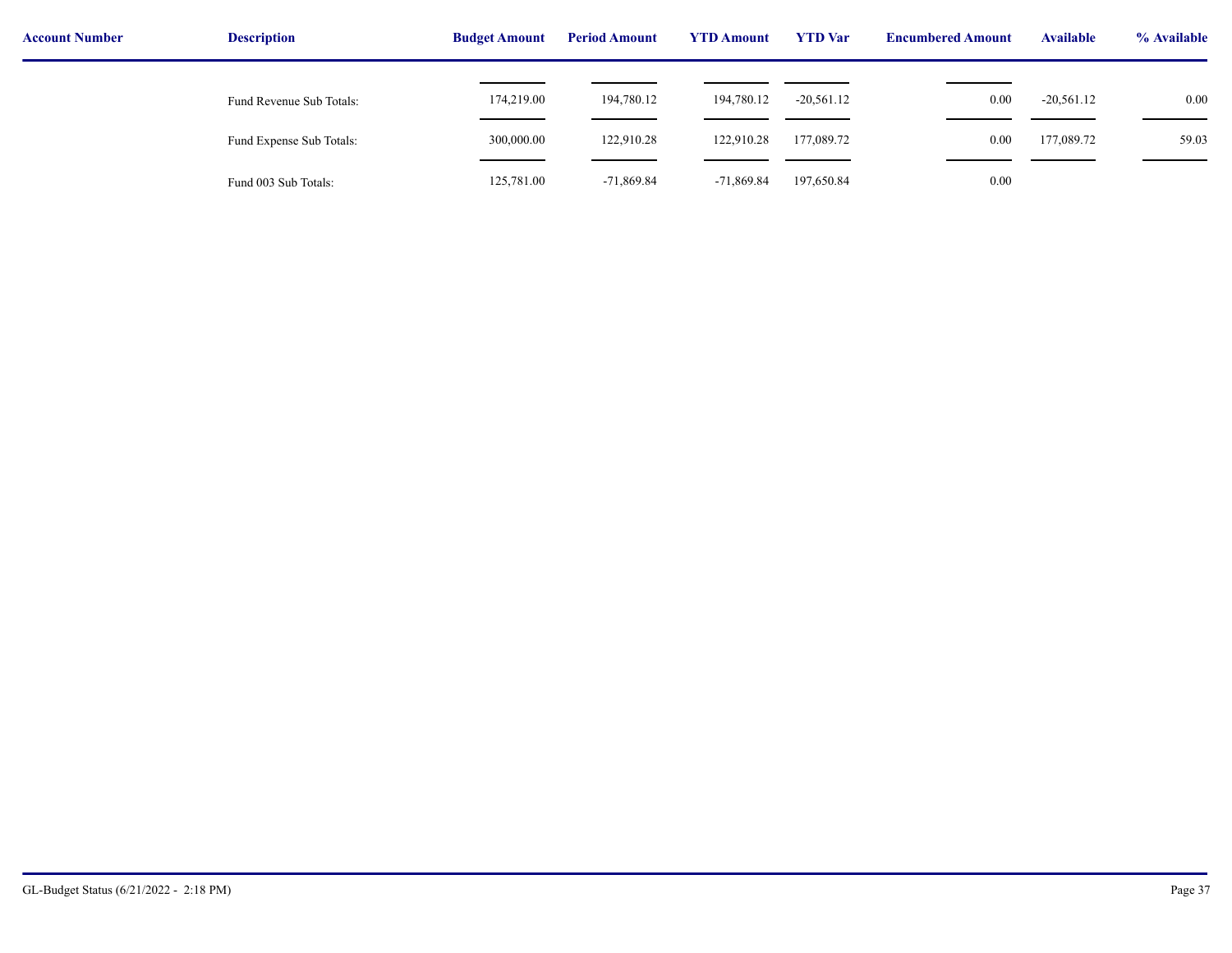| <b>Account Number</b>     | <b>Description</b>                  | <b>Budget Amount</b> | <b>Period Amount</b> | <b>YTD Amount</b> | <b>YTD</b> Var | <b>Encumbere</b> |
|---------------------------|-------------------------------------|----------------------|----------------------|-------------------|----------------|------------------|
| 004<br>Fund               | <b>911 FUND</b>                     |                      |                      |                   |                |                  |
| 004-0340<br>Dept          |                                     |                      |                      |                   |                |                  |
| R00<br>004-0340-3481-0000 | Revenue<br>911 WIRELINE FUNDING FEE | 0.00                 | 118.00               | 118.00            | $-118.00$      |                  |
| 004-0340-3483-0000        | V/WC 911 INTEREST                   | 000.00               | 1,215.00             | 1,215.00          | $-215.00$      |                  |
| 004-0340-3484-0000        | 911 WIRELESS FUNDING FEE            | 205,000.00           | 171,797.72           | 171,797.72        | 33,202.28      |                  |
| 004-0340-3485-0000        | 911 OTHER INCOME                    | $0.00\,$             | 6,364.26             | 6,364.26          | $-6,364.26$    |                  |
| 004-0340-3489-0000        | 911 SERVICE FEE                     | 720,000.00           | 781,696.11           | 781,696.11        | $-61,696.11$   |                  |
|                           | R00 Sub Totals:                     | 926,000.00           | 961,191.09           | 961,191.09        | $-35,191.09$   |                  |
|                           | Revenue Sub Totals:                 | 926,000.00           | 961,191.09           | 961,191.09        | $-35,191.09$   |                  |
|                           | Dept 0340 Sub Totals:               | $-926,000.00$        | $-961, 191.09$       | $-961,191.09$     | 35,191.09      |                  |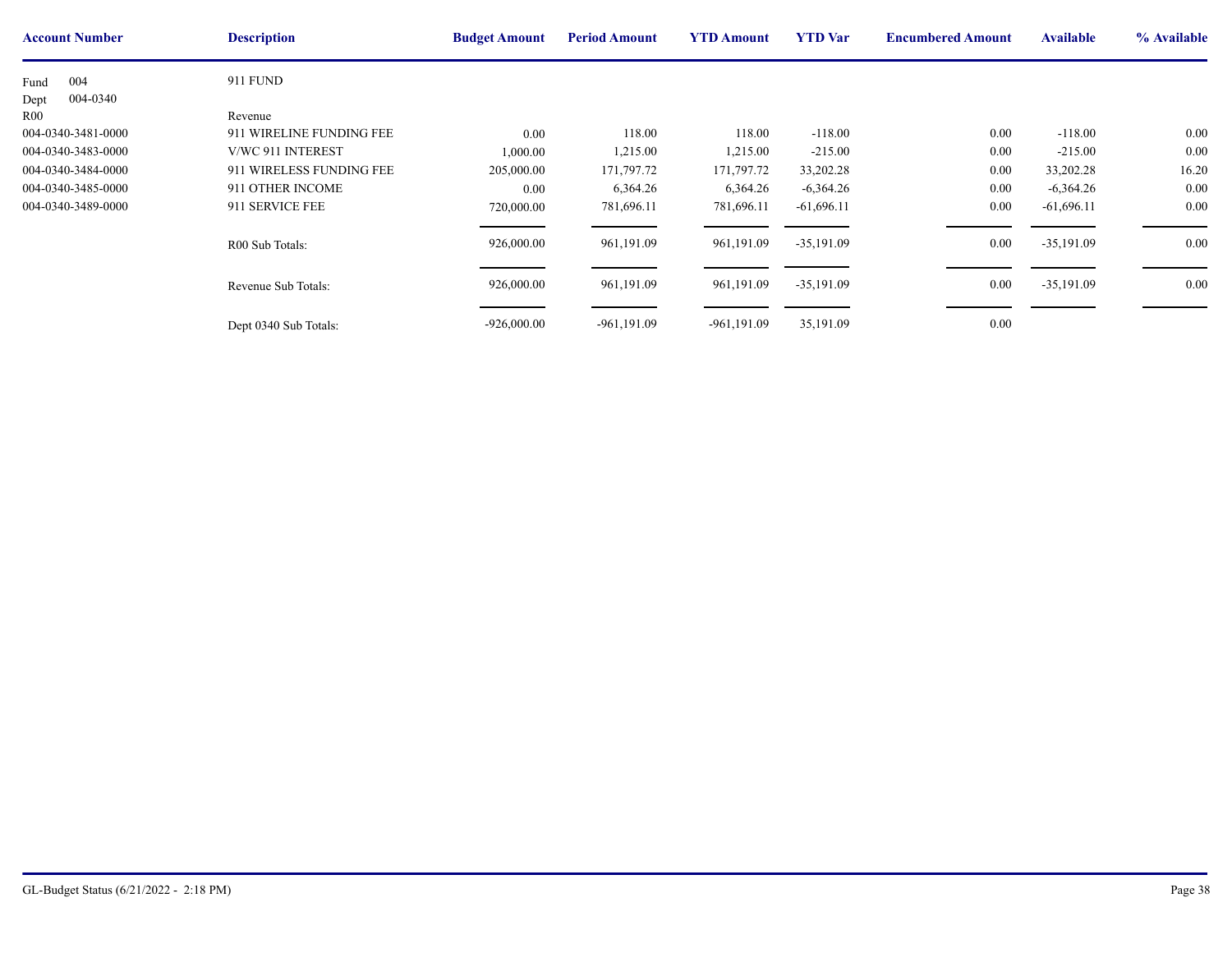| <b>Account Number</b> | <b>Description</b>         | <b>Budget Amount</b> | <b>Period Amount</b> | <b>YTD Amount</b> | <b>YTD</b> Var | <b>Encumbere</b> |
|-----------------------|----------------------------|----------------------|----------------------|-------------------|----------------|------------------|
| 004-2200<br>Dept      |                            |                      |                      |                   |                |                  |
| E00                   | Expense                    |                      |                      |                   |                |                  |
| 004-2200-4100-0000    | <b>SALARY</b>              | 582,887.00           | 436,182.08           | 436,182.08        | 146,704.92     |                  |
| 004-2200-4110-0000    | <b>SALARY - OVERTIME</b>   | 20,000.00            | 63,756.38            | 63,756.38         | -43,756.38     |                  |
| 004-2200-4210-0000    | <b>HEALTH EMPLOYER</b>     | 92,260.00            | 73,378.31            | 73,378.31         | 18,881.69      |                  |
| 004-2200-4211-0000    | <b>DENTAL EMPLOYER</b>     | 2,983.00             | 2,518.46             | 2,518.46          | 464.54         |                  |
| 004-2200-4213-0000    | RETIREMENT NON-HAZARDOU    | 156,818.00           | 138,001.37           | 138,001.37        | 18,816.63      |                  |
| 004-2200-4220-0000    | <b>FICA EMPLOYER</b>       | 37,379.00            | 30,362.52            | 30,362.52         | 7,016.48       |                  |
| 004-2200-4221-0000    | MEDICARE EMPLOYER          | 8,742.00             | 7,100.95             | 7,100.95          | 1,641.05       |                  |
| 004-2200-4240-0000    | LIFE INSURANCE EMPLOYER    | 784.00               | 484.41               | 484.41            | 299.59         |                  |
| 004-2200-4241-0000    | <b>UNEMPLOYMENT</b>        | 0.00                 | 685.23               | 685.23            | $-685.23$      |                  |
| 004-2200-4242-0000    | <b>VISION</b>              | 767.00               | 565.40               | 565.40            | 201.60         |                  |
| 004-2200-4244-0000    | <b>UNEMPLOYMENT</b>        | 826.00               | 0.00                 | 0.00              | 826.00         |                  |
| 004-2200-4323-0000    | PROFESSIONAL/TECHNICAL FE  | 15,000.00            | 16,693.49            | 16,693.49         | $-1,693.49$    |                  |
| 004-2200-4324-0000    | 911 RECURRING CHARGES      | 57,600.00            | 45,290.64            | 45,290.64         | 12,309.36      |                  |
| 004-2200-4325-0000    | 911 RENT (IN VPD FACILITY) | 43,200.00            | $0.00\,$             | 0.00              | 43,200.00      |                  |
| 004-2200-4330-0000    | EQUIPMENT MAINT. CONTRAC'  | 67,500.00            | 64,172.99            | 64,172.99         | 3,327.01       |                  |
| 004-2200-4342-0000    | <b>POSTAGE</b>             | 0.00                 | 0.00                 | 0.00              | 0.00           |                  |
| 004-2200-4344-0000    | PHONE/RADIO/INTERNET       | 10,000.00            | 9,226.12             | 9,226.12          | 773.88         |                  |
| 004-2200-4376-0000    | <b>UNIFORMS</b>            | 3,500.00             | 804.50               | 804.50            | 2,695.50       |                  |
| 004-2200-4456-0000    | <b>SMALL EQUIPMENT</b>     | 6,000.00             | 2,235.87             | 2,235.87          | 3,764.13       |                  |
| 004-2200-4530-0000    | <b>TRAVEL/TRAINING</b>     | 1,000.00             | 341.12               | 341.12            | 658.88         |                  |
|                       |                            |                      |                      |                   |                |                  |
|                       | E00 Sub Totals:            | 1,107,246.00         | 891,799.84           | 891,799.84        | 215,446.16     |                  |
| E20                   | Capital                    |                      |                      |                   |                |                  |
| 004-2200-4640-4040    | <b>RECORDER</b>            | 35,000.00            | 0.00                 | $0.00\,$          | 35,000.00      |                  |
|                       |                            |                      |                      |                   |                |                  |
|                       | E20 Sub Totals:            | 35,000.00            | 0.00                 | 0.00              | 35,000.00      |                  |
|                       |                            |                      |                      |                   |                |                  |
|                       | <b>Expense Sub Totals:</b> | 1,142,246.00         | 891,799.84           | 891,799.84        | 250,446.16     |                  |
|                       |                            |                      |                      |                   |                |                  |
|                       | Dept 2200 Sub Totals:      | 1,142,246.00         | 891,799.84           | 891,799.84        | 250,446.16     |                  |
|                       |                            |                      |                      |                   |                |                  |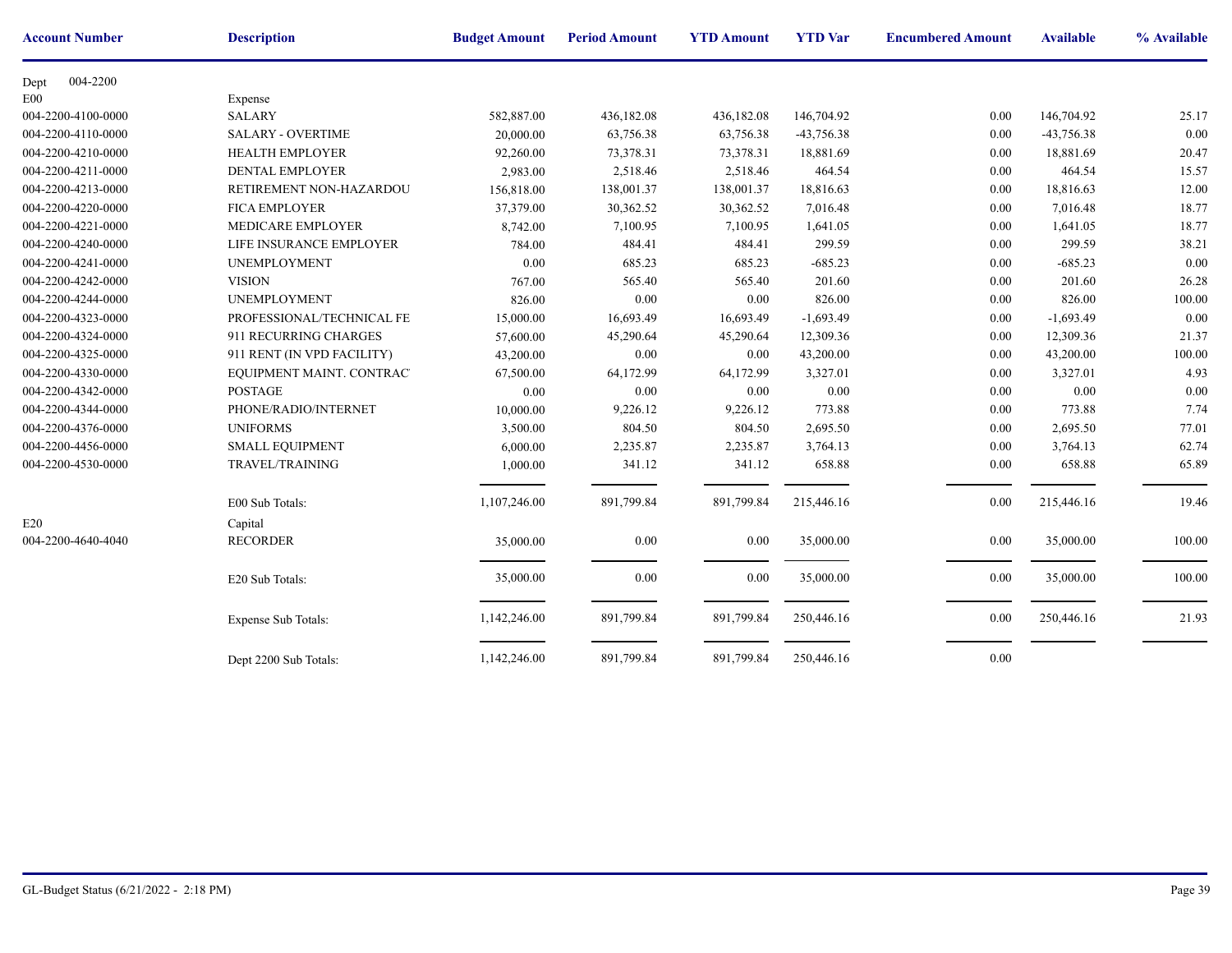| <b>Account Number</b> | <b>Description</b>       | <b>Period Amount</b><br><b>Budget Amount</b> |              | <b>YTD Amount</b> | <b>YTD</b> Var | <b>Encumbered Amount</b> | <b>Available</b> | % Available |  |
|-----------------------|--------------------------|----------------------------------------------|--------------|-------------------|----------------|--------------------------|------------------|-------------|--|
|                       | Fund Revenue Sub Totals: | 926,000.00                                   | 961,191.09   | 961,191.09        | $-35,191.09$   | 0.00                     | $-35,191.09$     | 0.00        |  |
|                       | Fund Expense Sub Totals: | 1,142,246.00                                 | 891,799.84   | 891,799.84        | 250,446.16     | 0.00                     | 250,446.16       | 21.93       |  |
|                       | Fund 004 Sub Totals:     | 216,246.00                                   | $-69,391.25$ | $-69,391.25$      | 285,637.25     | 0.00                     |                  |             |  |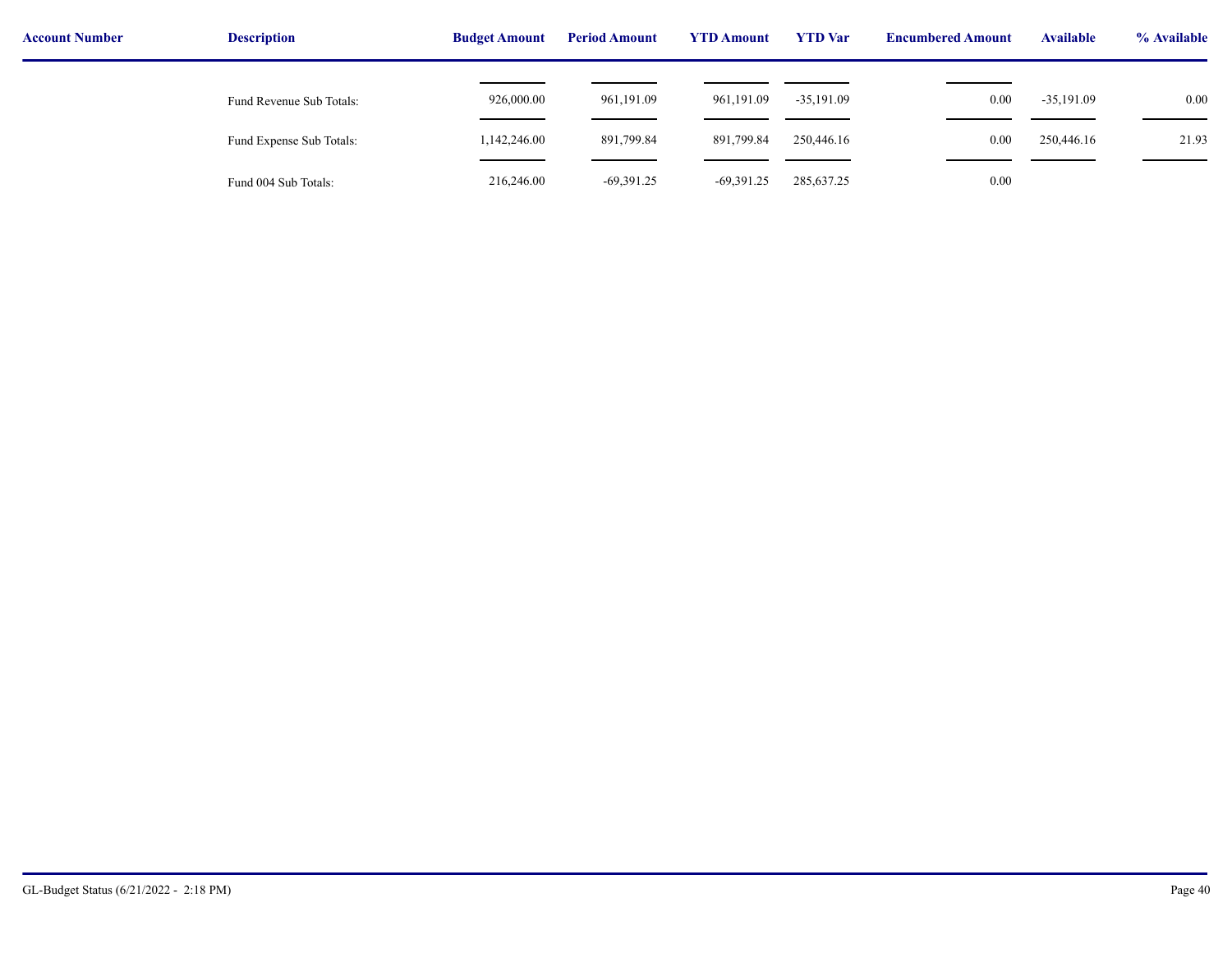| <b>Account Number</b>                  | <b>Description</b>                       | <b>Budget Amount</b> | <b>Period Amount</b> | <b>YTD Amount</b> | <b>YTD</b> Var | <b>Encumbere</b> |
|----------------------------------------|------------------------------------------|----------------------|----------------------|-------------------|----------------|------------------|
| 005<br>Fund<br>005-0000<br>Dept<br>E00 | ENTERPRISE FUND<br>UNASSIGNED<br>Expense |                      |                      |                   |                |                  |
| 005-0000-4707-0000                     | <b>BOND ISSUES COSTS</b>                 | $0.00\,$             | 0.00                 | 0.00              | $0.00\,$       |                  |
|                                        | E00 Sub Totals:                          | $0.00\,$             | 0.00                 | 0.00              | $0.00\,$       |                  |
|                                        | <b>Expense Sub Totals:</b>               | 0.00                 | 0.00                 | 0.00              | $0.00\,$       |                  |
|                                        | Dept 0000 Sub Totals:                    | 0.00                 | 0.00                 | 0.00              | $0.00\,$       |                  |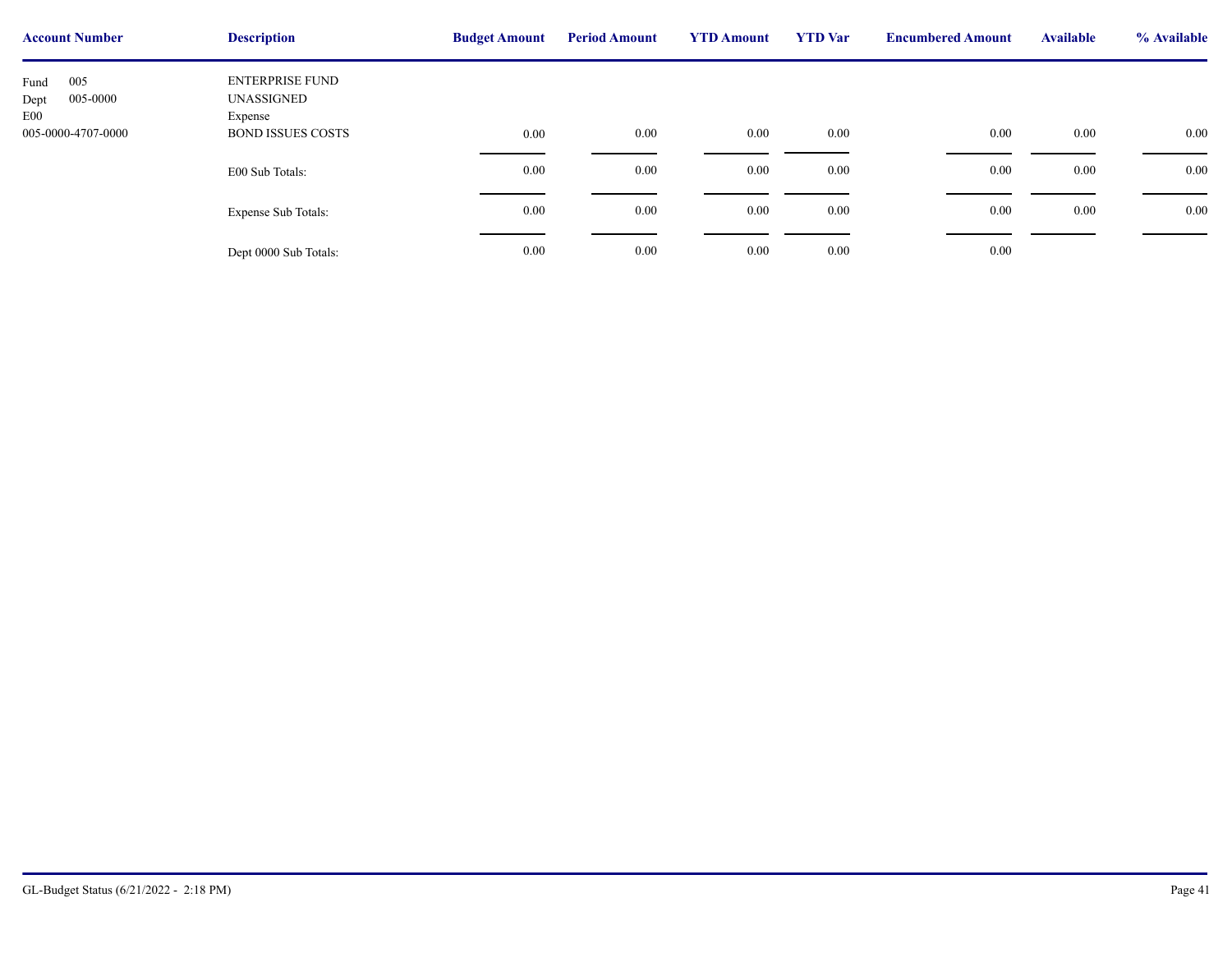| <b>Account Number</b> | <b>Description</b>         | <b>Budget Amount</b> | <b>Period Amount</b> | <b>YTD Amount</b> | <b>YTD</b> Var | <b>Encumbere</b> |
|-----------------------|----------------------------|----------------------|----------------------|-------------------|----------------|------------------|
| 005-0330<br>Dept      | <b>INTERGOVERNMENTAL</b>   |                      |                      |                   |                |                  |
| R <sub>00</sub>       | Revenue                    |                      |                      |                   |                |                  |
| 005-0330-3330-0000    | <b>KIA GRANT REVENUE</b>   | 0.00                 | 0.00                 | 0.00              | 0.00           |                  |
| 005-0330-3331-0000    | KIA GRANT (RIVER SLIPPAGE) | 0.00                 | $0.00\,$             | 0.00              | 0.00           |                  |
| 005-0330-3332-0000    | <b>OTHER RECEIPTS</b>      | 0.00                 | 40,269.34            | 40,269.34         | $-40,269.34$   |                  |
| 005-0330-3333-0000    | NAACHO GRANT-FLUORIDE RC   | 0.00                 | $0.00\,$             | 0.00              | 0.00           |                  |
|                       | R00 Sub Totals:            | 0.00                 | 40,269.34            | 40,269.34         | $-40,269.34$   |                  |
|                       | Revenue Sub Totals:        | 0.00                 | 40,269.34            | 40,269.34         | $-40,269.34$   |                  |
|                       | Dept 0330 Sub Totals:      | 0.00                 | $-40,269.34$         | $-40,269.34$      | 40,269.34      |                  |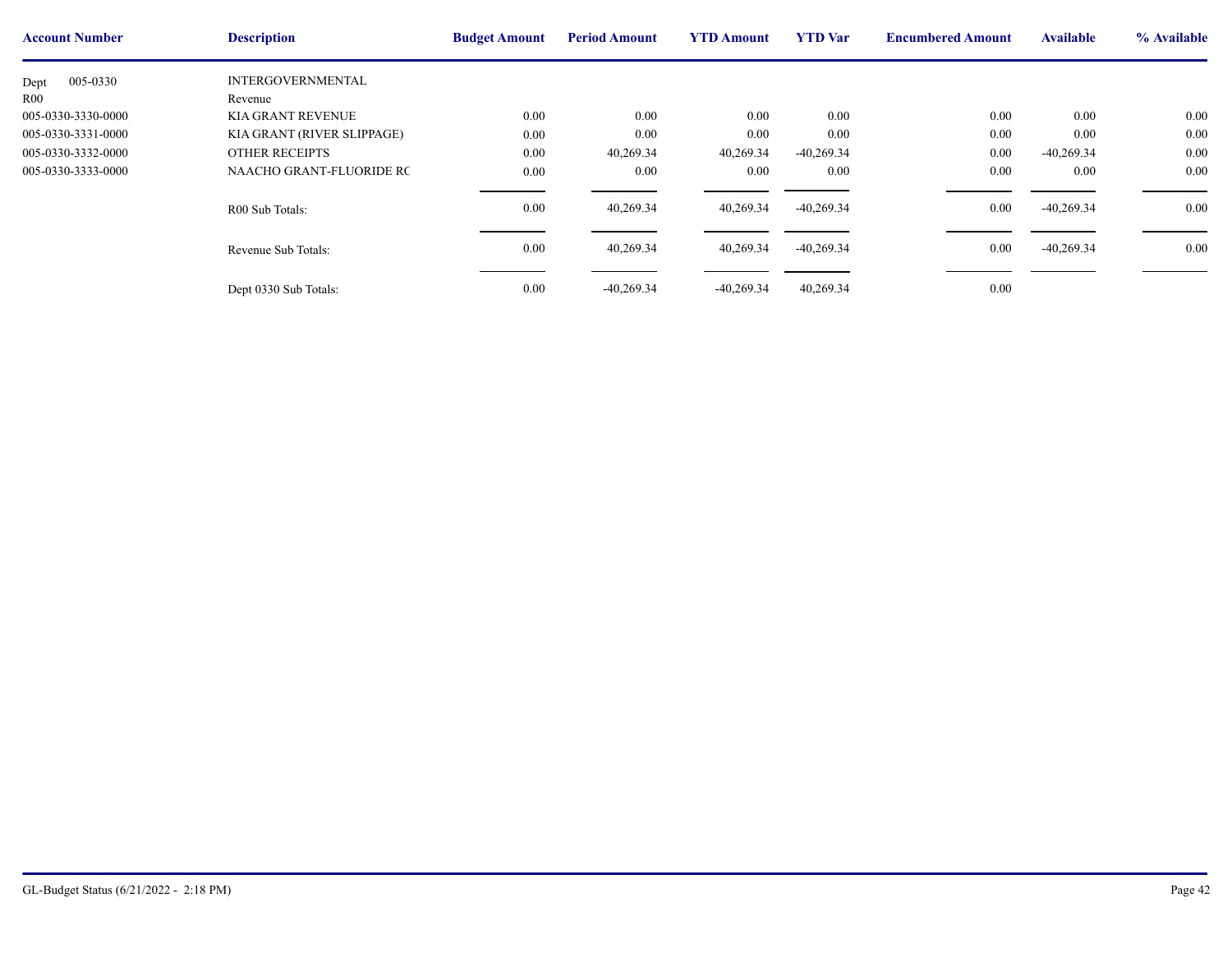| <b>Account Number</b> | <b>Description</b>             | <b>Budget Amount</b> | <b>Period Amount</b> | <b>YTD Amount</b>               | <b>YTD</b> Var | <b>Encumbere</b> |
|-----------------------|--------------------------------|----------------------|----------------------|---------------------------------|----------------|------------------|
| 005-0340<br>Dept      | <b>CHARGES FOR SERVICES</b>    |                      |                      |                                 |                |                  |
| R00                   | Revenue                        |                      |                      |                                 |                |                  |
| 005-0340-3431-0000    | <b>GARBAGE REVENUES</b>        | 685,000.00           | 663,251.15           | 663,251.15                      | 21,748.85      |                  |
| 005-0340-3432-0000    | <b>GARBAGE W/CART FEE</b>      | 0.00                 | $0.00\,$             | 0.00                            | 0.00           |                  |
| 005-0340-3433-0000    | <b>PENALTIES</b>               | 175,000.00           | 102,565.87           | 102,565.87                      | 72,434.13      |                  |
| 005-0340-3434-0000    | <b>INTEREST</b>                | 10,000.00            | 34,769.03            | 34,769.03                       | $-24,769.03$   |                  |
| 005-0340-3490-0000    | <b>WATER SERVICES</b>          | 3,500,000.00         | 2,995,446.69         | 2,995,446.69                    | 504,553.31     |                  |
| 005-0340-3491-0000    | <b>SEWER CHARGES</b>           | 3,800,000.00         | 3,139,366.22         | 3,139,366.22                    | 660, 633. 78   |                  |
| 005-0340-3492-0000    | <b>WATER SALES FROM METER</b>  | 1,000.00             | 1,611.40             | 1,611.40                        | $-611.40$      |                  |
| 005-0340-3493-0000    | <b>SEWER CHARGES STONEGATE</b> | 320,000.00           | 290,371.61           | 290,371.61                      | 29,628.39      |                  |
| 005-0340-3494-0000    | SEWER/SEPTIC TANK WASTE        | 140,000.00           | 124,959.16           | 124,959.16                      | 15,040.84      |                  |
| 005-0340-3495-0000    | <b>TAP-ON FEES</b>             | 200,000.00           | 129,600.00           | 129,600.00                      | 70,400.00      |                  |
| 005-0340-3496-0000    | <b>TURN-ON FEES</b>            | 22,000.00            | 16,640.00            | 16,640.00                       | 5,360.00       |                  |
| 005-0340-3497-0000    | <b>IMPACT FEES</b>             | 140,000.00           | 93,217.81            | 93,217.81                       | 46,782.19      |                  |
|                       | R00 Sub Totals:                | 8,993,000.00         | 7,591,798.94         | 7,591,798.94                    | 1,401,201.06   |                  |
|                       |                                |                      |                      |                                 |                |                  |
|                       | Revenue Sub Totals:            | 8,993,000.00         | 7,591,798.94         | 7,591,798.94                    | 1,401,201.06   |                  |
|                       | Dept 0340 Sub Totals:          | $-8,993,000.00$      | -7,591,798.94        | $-7,591,798.94$ $-1,401,201.06$ |                |                  |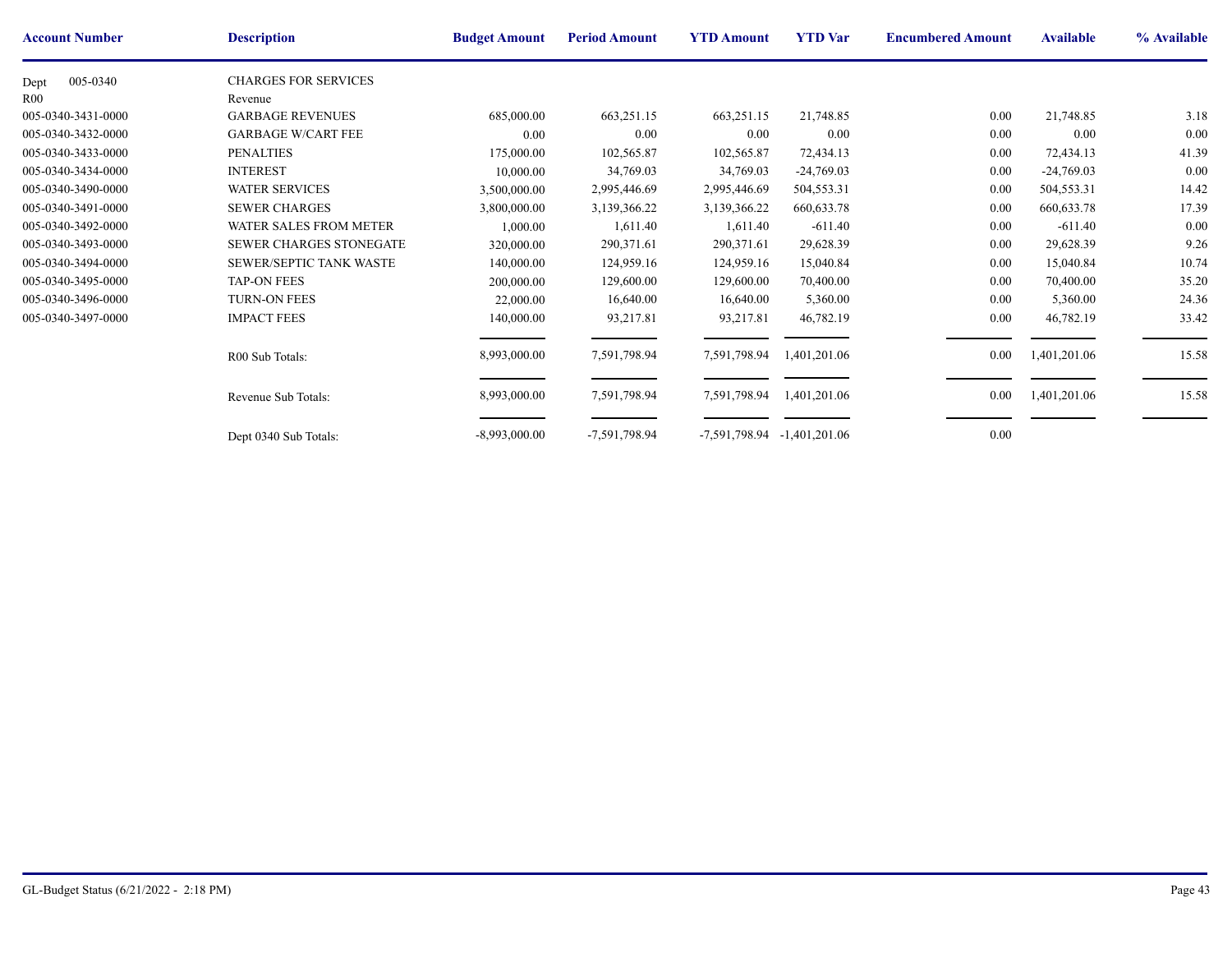| <b>Account Number</b> | <b>Description</b>        | <b>Budget Amount</b> | <b>Period Amount</b> | <b>YTD Amount</b> | <b>YTD</b> Var | <b>Encumbere</b> |
|-----------------------|---------------------------|----------------------|----------------------|-------------------|----------------|------------------|
| 005-0360<br>Dept      | <b>OTHER REVENUE</b>      |                      |                      |                   |                |                  |
| R <sub>00</sub>       | Revenue                   |                      |                      |                   |                |                  |
| 005-0360-3610-0000    | <b>SURPLUS EQUIPMENT</b>  | 0.00                 | 0.00                 | $0.00\,$          | 0.00           |                  |
| 005-0360-3655-0000    | WATER-CONTRIBUTED CAPITAL | $0.00\,$             | 0.00                 | 0.00              | 0.00           |                  |
| 005-0360-3656-0000    | SEWER-CONTRIBUTED CAPITAL | $0.00\,$             | 0.00                 | 0.00              | 0.00           |                  |
| 005-0360-3693-0000    | <b>OTHER RECEIPTS</b>     | $0.00\,$             | $-15,099.96$         | $-15,099.96$      | 15,099.96      |                  |
| 005-0360-3694-0000    | <b>CHECK FEES</b>         | 4,000.00             | 2,208.05             | 2,208.05          | 1,791.95       |                  |
| 005-0360-3696-0000    | <b>KRA WITHDRAWAL FEE</b> | $0.00\,$             | 0.00                 | $0.00\,$          | 0.00           |                  |
|                       | R00 Sub Totals:           | 4,000.00             | $-12,891.91$         | $-12,891.91$      | 16,891.91      |                  |
|                       | Revenue Sub Totals:       | 4,000.00             | $-12,891.91$         | $-12,891.91$      | 16,891.91      |                  |
|                       | Dept 0360 Sub Totals:     | $-4,000.00$          | 12,891.91            | 12,891.91         | $-16,891.91$   |                  |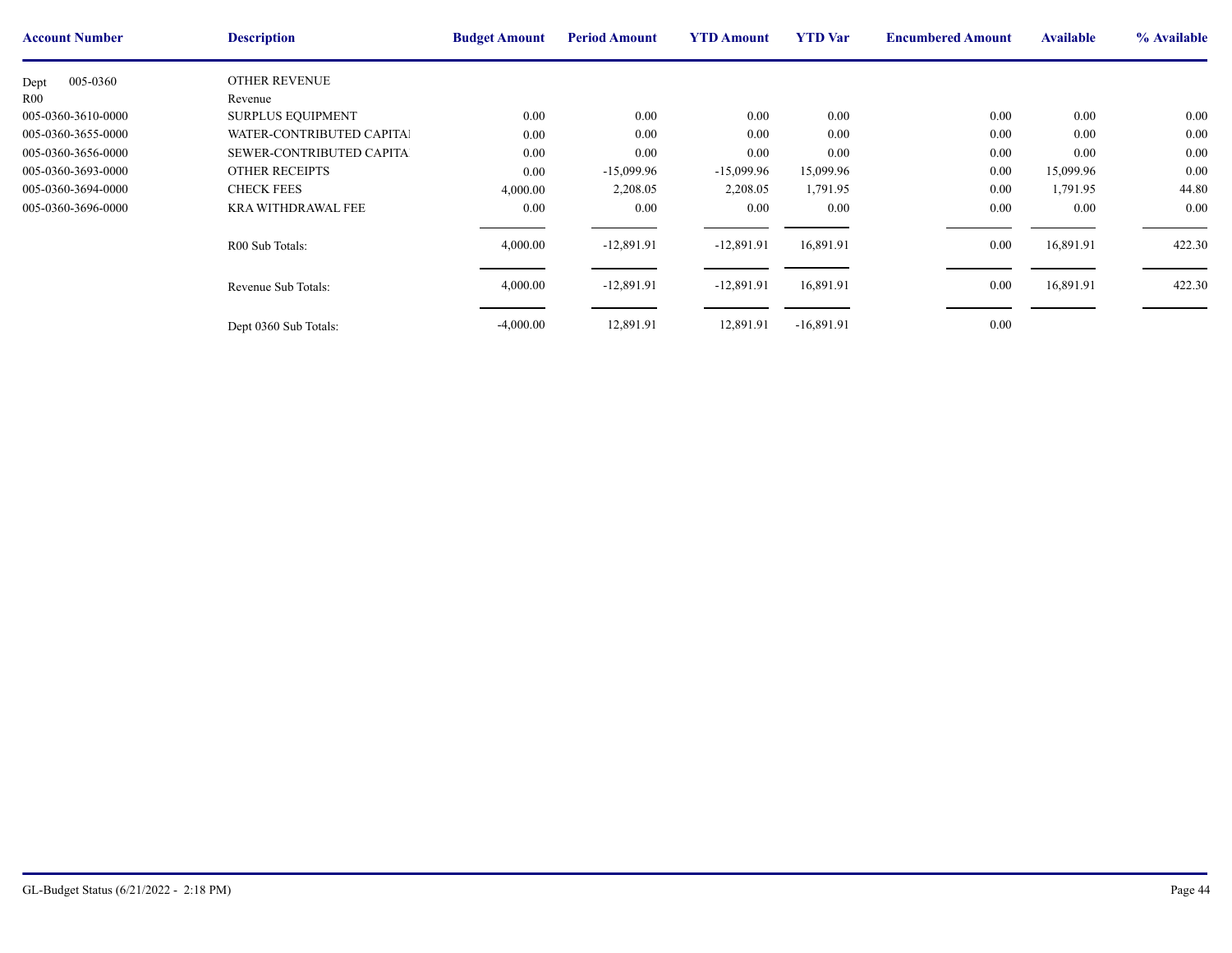| <b>Account Number</b> | <b>Description</b>                   | <b>Budget Amount</b> | <b>Period Amount</b> | <b>YTD Amount</b> | <b>YTD</b> Var | <b>Encumbere</b> |
|-----------------------|--------------------------------------|----------------------|----------------------|-------------------|----------------|------------------|
| 005-0380<br>Dept      | <b>TRANSFERS &amp; OTHER SOURCE:</b> |                      |                      |                   |                |                  |
| R <sub>00</sub>       | Revenue                              |                      |                      |                   |                |                  |
| 005-0380-3822-0000    | 2016-17 BOND REVENUE                 | 0.00                 | 0.00                 | 0.00              | 0.00           |                  |
| 005-0380-3823-0000    | 2018-19 BOND REVENUE                 | 457,647.00           | 0.00                 | $0.00\,$          | 457,647.00     |                  |
|                       | R00 Sub Totals:                      | 457,647.00           | 0.00                 | $0.00\,$          | 457,647.00     |                  |
|                       | Revenue Sub Totals:                  | 457,647.00           | 0.00                 | 0.00              | 457,647.00     |                  |
|                       | Dept 0380 Sub Totals:                | $-457,647.00$        | 0.00                 | $0.00\,$          | $-457,647.00$  |                  |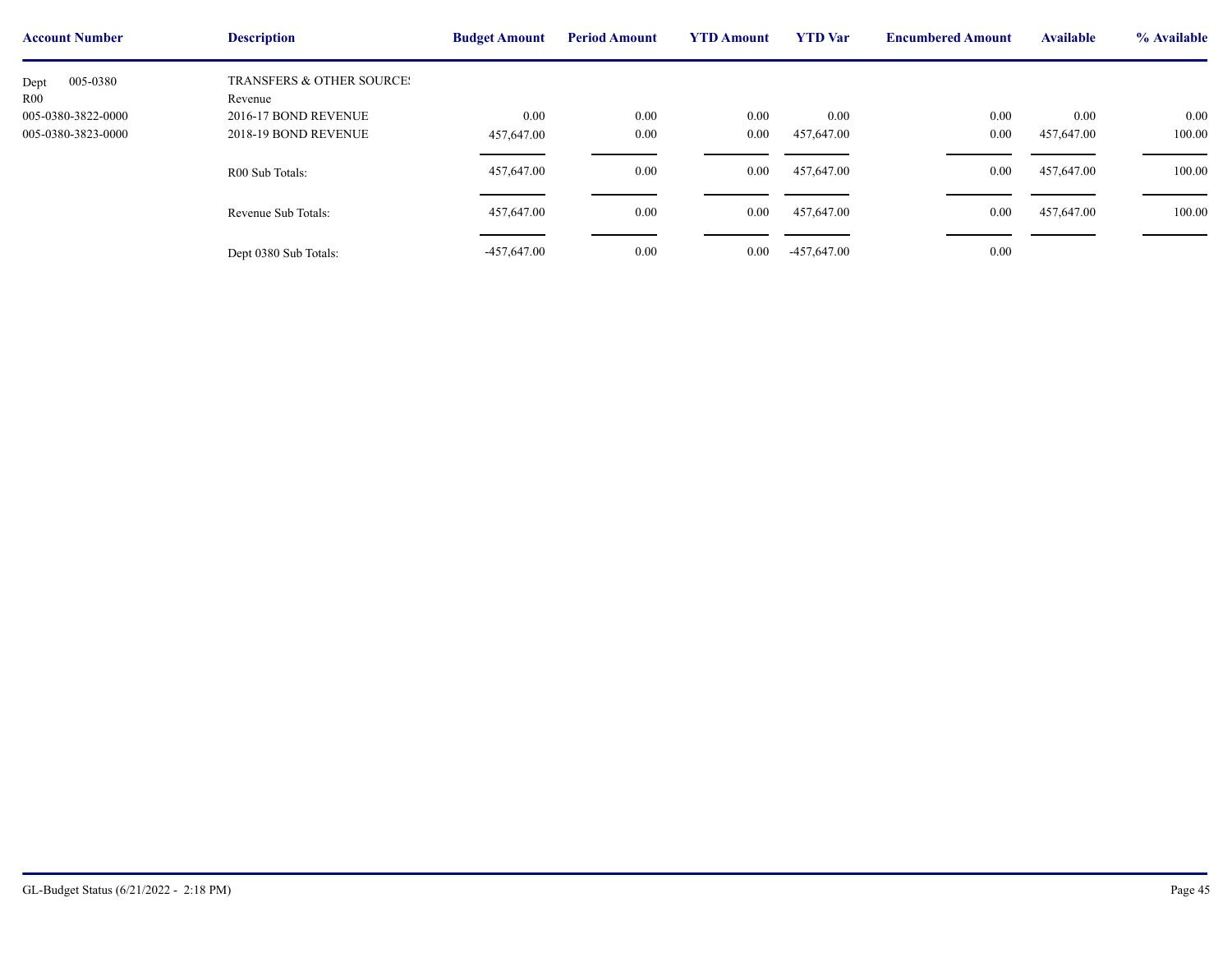| <b>Account Number</b> | <b>Description</b>                | <b>Budget Amount</b> | <b>Period Amount</b> | <b>YTD Amount</b> | <b>YTD</b> Var | <b>Encumbere</b> |
|-----------------------|-----------------------------------|----------------------|----------------------|-------------------|----------------|------------------|
| 005-7100<br>Dept      | <b>WATER</b>                      |                      |                      |                   |                |                  |
| E <sub>00</sub>       | Expense                           |                      |                      |                   |                |                  |
| 005-7100-4100-0000    | <b>SALARY</b>                     | 680,911.00           | 584,119.08           | 584,119.08        | 96,791.92      |                  |
| 005-7100-4110-0000    | <b>SALARY - OVERTIME</b>          | 12,000.00            | 8,595.50             | 8,595.50          | 3,404.50       |                  |
| 005-7100-4210-0000    | <b>HEALTH EMPLOYER</b>            | 127,712.00           | 95,352.15            | 95,352.15         | 32,359.85      |                  |
| 005-7100-4211-0000    | DENTAL - EMPLOYER                 | 4,188.00             | 3,305.85             | 3,305.85          | 882.15         |                  |
| 005-7100-4212-0000    | <b>RETIRE HEALTH</b>              | 0.00                 | 0.00                 | $0.00\,$          | 0.00           |                  |
| 005-7100-4213-0000    | RETIREMENT NON-HAZARDOU           | 168,814.00           | 155,520.49           | 155,520.49        | 13,293.51      |                  |
| 005-7100-4220-0000    | <b>FICA EMPLOYER</b>              | 42,960.00            | 35,421.26            | 35,421.26         | 7,538.74       |                  |
| 005-7100-4221-0000    | MEDICARE EMPLOYER                 | 10,047.00            | 8,284.04             | 8,284.04          | 1,762.96       |                  |
| 005-7100-4240-0000    | LIFE INSURANCE EMPLOYER           | 1,074.00             | 709.89               | 709.89            | 364.11         |                  |
| 005-7100-4241-0000    | UNEMP INS BENEFIT                 | 690.00               | 765.22               | 765.22            | $-75.22$       |                  |
| 005-7100-4242-0000    | <b>VISION</b>                     | 1,042.00             | 825.88               | 825.88            | 216.12         |                  |
| 005-7100-4310-0000    | PUBS/ADS/PRINTING                 | 10,000.00            | 6,317.03             | 6,317.03          | 3,682.97       |                  |
| 005-7100-4319-0000    | <b>AMORTIZATION - WATER EXPEI</b> | 0.00                 | 0.00                 | 0.00              | 0.00           |                  |
| 005-7100-4320-0000    | <b>AUDIT FEES</b>                 | 15,000.00            | 10,813.04            | 10,813.04         | 4,186.96       |                  |
| 005-7100-4322-0000    | KENTUCKY WITHDRAWAL FEE           | 290,000.00           | 291,344.70           | 291,344.70        | $-1,344.70$    |                  |
| 005-7100-4323-0000    | PROFESSIONAL/TECHNICAL FE         | 10,000.00            | 30,169.59            | 30,169.59         | $-20,169.59$   |                  |
| 005-7100-4331-0000    | <b>MAINTENANCE/REPAIRS VEHIC</b>  | 7,000.00             | 12,511.04            | 12,511.04         | $-5,511.04$    |                  |
| 005-7100-4335-0000    | FIRE HYDRANT REPAIR/REPLAC        | 8,000.00             | $-2,048.00$          | $-2,048.00$       | 10,048.00      |                  |
| 005-7100-4338-0000    | REPAIRS/MAINTENANCE GENE!         | 50,000.00            | 43,972.14            | 43,972.14         | 6,027.86       |                  |
| 005-7100-4339-0000    | <b>MAINT/REPAIRS WATER PLANT</b>  | 25,000.00            | 18,173.67            | 18,173.67         | 6,826.33       |                  |
| 005-7100-4340-0000    | <b>ELECTRIC</b>                   | 442,000.00           | 451,157.14           | 451,157.14        | $-9,157.14$    |                  |
| 005-7100-4341-0000    | GAS/HEATING                       | 1,700.00             | 2,066.71             | 2,066.71          | $-366.71$      |                  |
| 005-7100-4342-0000    | <b>POSTAGE</b>                    | 20,000.00            | 15,075.52            | 15,075.52         | 4,924.48       |                  |
| 005-7100-4344-0000    | PHONE/RADIO/INTERNET              | 10,000.00            | 6,686.97             | 6,686.97          | 3,313.03       |                  |
| 005-7100-4360-0000    | <b>INSURANCE &amp; BONDS</b>      | 43,000.00            | 56,671.04            | 56,671.04         | $-13,671.04$   |                  |
| 005-7100-4373-0000    | <b>LAB ANALYSIS</b>               | 18,000.00            | 9,105.00             | 9,105.00          | 8,895.00       |                  |
| 005-7100-4375-0000    | PURCHASE WATER/KY AMERIC.         | 15,000.00            | 10,473.01            | 10,473.01         | 4,526.99       |                  |
| 005-7100-4376-0000    | <b>UNIFORMS</b>                   | 4,000.00             | 2,518.45             | 2,518.45          | 1,481.55       |                  |
| 005-7100-4378-0000    | <b>GIS</b>                        | 3,000.00             | 0.00                 | 0.00              | 3,000.00       |                  |
| 005-7100-4440-0000    | <b>OFFICE SUPPLIES</b>            | 3,500.00             | 3,447.30             | 3,447.30          | 52.70          |                  |
| 005-7100-4445-0000    | COMPUTER SOFTWARE/EQUIPN          | 15,000.00            | 10,522.68            | 10,522.68         | 4,477.32       |                  |
| 005-7100-4447-0000    | JANITORIAL CONTRACT               | 0.00                 | 0.00                 | 0.00              | 0.00           |                  |
| 005-7100-4448-0000    | <b>JANITORIAL SUPPLIES</b>        | 200.00               | 185.19               | 185.19            | 14.81          |                  |
| 005-7100-4451-0000    | <b>METERS</b>                     | $0.00\,$             | $0.00\,$             | $0.00\,$          | 0.00           |                  |
| 005-7100-4453-0000    | VALVE INSERTIONS (6-8)            | 10,000.00            | $0.00\,$             | 0.00              | 10,000.00      |                  |
| 005-7100-4458-0000    | LINE LOCATOR EQUIPMENT            | 0.00                 | 0.00                 | 0.00              | $0.00\,$       |                  |
| 005-7100-4460-0000    | <b>CHEMICALS</b>                  | 135,000.00           | 142,027.12           | 142,027.12        | $-7,027.12$    |                  |
| 005-7100-4470-0000    | MOTOR FUELS/LUBRICANTS            | 15,000.00            | 14,742.44            | 14,742.44         | 257.56         |                  |
| 005-7100-4530-0000    | TRAVEL/TRAINING                   | 4,500.00             | 3,226.64             | 3,226.64          | 1,273.36       |                  |
| 005-7100-4541-0000    | WATER TANK ESCROW (15TH Y)        | 20,000.00            | $0.00\,$             | 0.00              | 20,000.00      |                  |
| 005-7100-4570-0000    | DEPRECIATION EXPENSE              | 0.00                 | $0.00\,$             | 0.00              | 0.00           |                  |
|                       |                                   |                      |                      |                   |                |                  |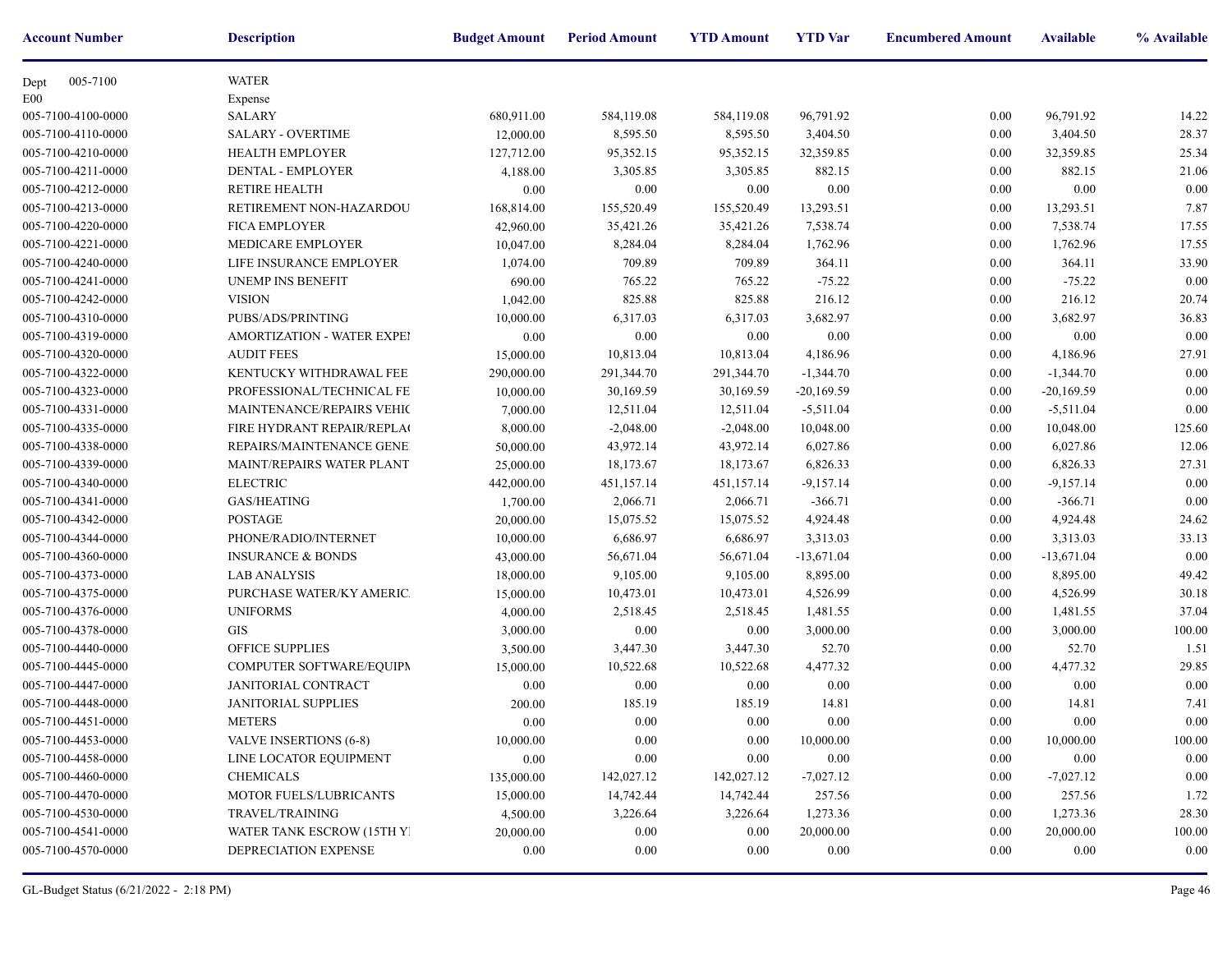| <b>Account Number</b> | <b>Description</b>             | <b>Budget Amount</b> | <b>Period Amount</b> | <b>YTD Amount</b> | <b>YTD</b> Var | <b>Encumbere</b> |
|-----------------------|--------------------------------|----------------------|----------------------|-------------------|----------------|------------------|
| 005-7100-4571-0000    | <b>SALES TAX PAYABLE</b>       | 0.00                 | 0.00                 | 0.00              | 0.00           |                  |
| 005-7100-4811-0000    | LOSS ON SALE OF ASSETS         | 0.00                 | 0.00                 | 0.00              | 0.00           |                  |
|                       | E00 Sub Totals:                | 2,224,338.00         | 2,032,057.78         | 2,032,057.78      | 192,280.22     |                  |
| E20                   | Capital                        |                      |                      |                   |                |                  |
| 005-7100-4620-2006    | <b>WTP UPGRADES</b>            | 0.00                 | 0.00                 | 0.00              | 0.00           |                  |
| 005-7100-4620-2010    | <b>CITY HALL REPAIRS</b>       | 0.00                 | 0.00                 | 0.00              | 0.00           |                  |
| 005-7100-4620-2013    | WTP OFFICE HVAC                | 0.00                 | 0.00                 | 0.00              | 0.00           |                  |
| 005-7100-4620-2014    | WTP OFFICE/LAB WINDOWS         | 0.00                 | 0.00                 | 0.00              | 0.00           |                  |
| 005-7100-4620-2016    | MAINT GARAGE IMPROVEMEN        | 0.00                 | 0.00                 | 0.00              | 0.00           |                  |
| 005-7100-4620-2017    | LAGOON EXCAVATING/CLEANI       | 18,000.00            | 8,500.00             | 8,500.00          | 9,500.00       |                  |
| 005-7100-4620-2018    | CITY HALL IMPROV ESCROW        | 2,500.00             | 0.00                 | 0.00              | 2,500.00       |                  |
| 005-7100-4630-3005    | RIVER SLIPPAGE (PUMP STATIO    | 0.00                 | 0.00                 | 0.00              | 0.00           |                  |
| 005-7100-4630-3007    | WATER TANK REHAB/REPAIR        | 0.00                 | 0.00                 | 0.00              | 0.00           |                  |
| 005-7100-4630-3012    | METER REPLACEMENT (1 OF 4)     | 750,000.00           | 112,256.96           | 112,256.96        | 637,743.04     |                  |
| 005-7100-4630-3015    | RJ CORMAN EASEMENT AGMTS       | 0.00                 | 0.00                 | 0.00              | 0.00           |                  |
| 005-7100-4640-4004    | <b>COMPUTER SOFTWARE UPGRA</b> | 0.00                 | 0.00                 | 0.00              | 0.00           |                  |
| 005-7100-4640-4005    | KIA \$1.8/CLIFTON/MCCRA        | 0.00                 | 0.00                 | 0.00              | 0.00           |                  |
| 005-7100-4640-4007    | <b>BACKHOE</b>                 | 0.00                 | 0.00                 | 0.00              | 0.00           |                  |
| 005-7100-4640-4011    | MOWER (WATER PLANT)            | 0.00                 | 0.00                 | 0.00              | 0.00           |                  |
| 005-7100-4640-4021    | TRENCH SHORING EQUIPMENT       | 0.00                 | 0.00                 | 0.00              | 0.00           |                  |
| 005-7100-4640-4025    | <b>MINI EXCAVATOR</b>          | 0.00                 | 0.00                 | 0.00              | 0.00           |                  |
| 005-7100-4640-4032    | WTP STREAMING CURRENT MC       | 0.00                 | 0.00                 | 0.00              | 0.00           |                  |
| 005-7100-4640-4037    | <b>BOBCAT/SKID STEER (1/4)</b> | 0.00                 | 0.00                 | 0.00              | 0.00           |                  |
| 005-7100-4640-4041    | HMI SCADA WORKSTATION UPO      | 20,000.00            | 4,383.76             | 4,383.76          | 15,616.24      |                  |
| 005-7100-4640-4042    | PLC REPLACEMENT                | 150,000.00           | 0.00                 | 0.00              | 150,000.00     |                  |
| 005-7100-4640-4043    | WTP CHLORINE REPLACEMENT       | 12,000.00            | 0.00                 | 0.00              | 12,000.00      |                  |
| 005-7100-4640-4045    | CITY HALL WINDOW REPLACEI      | 0.00                 | 21,593.48            | 21,593.48         | $-21,593.48$   |                  |
| 005-7100-4650-5001    | <b>DUMP TRUCK</b>              | 0.00                 | 0.00                 | 0.00              | 0.00           |                  |
| 005-7100-4650-5002    | PICKUP TRUCK                   | 7,500.00             | 7,500.00             | 7,500.00          | 0.00           |                  |
| 005-7100-4650-5003    | PICK UP TRUCK                  | 0.00                 | 0.00                 | 0.00              | 0.00           |                  |
| 005-7100-4650-5004    | <b>VEHICLE</b>                 | 0.00                 | 0.00                 | 0.00              | 0.00           |                  |
| 005-7100-4660-6005    | WATER LINE REPLACEMENT         | 0.00                 | 0.00                 | 0.00              | 0.00           |                  |
| 005-7100-4660-6017    | WTP FILTER ASSESSMENT          | 0.00                 | 0.00                 | 0.00              | 0.00           |                  |
| 005-7100-4660-6018    | WTP FILTER ADDITION/REPAIR     | 0.00                 | 0.00                 | 0.00              | 0.00           |                  |
| 005-7100-4660-6022    | GIS EQUIPMENT (1/4)            | $0.00\,$             | 0.00                 | $0.00\,$          | 0.00           |                  |
| 005-7100-4660-6024    | WTP FILTER REHAB               | 34,000.00            | 37,580.23            | 37,580.23         | $-3,580.23$    |                  |
| 005-7100-4660-6025    | WTP TURBIDITY METERS           | 0.00                 | $0.00\,$             | 0.00              | 0.00           |                  |
| 005-7100-4660-6026    | WTP CHLORINE ANALYZER          | 0.00                 | 0.00                 | $0.00\,$          | 0.00           |                  |
| 005-7100-4660-6036    | FILTER TURBIDITY METERS        | 5,600.00             | 3,961.68             | 3,961.68          | 1,638.32       |                  |
| 005-7100-4660-6037    | <b>BENCH CHEMICAL ANALYZER</b> | 0.00                 | $0.00\,$             | 0.00              | 0.00           |                  |
|                       | E20 Sub Totals:                | 999,600.00           | 195,776.11           | 195,776.11        | 803,823.89     |                  |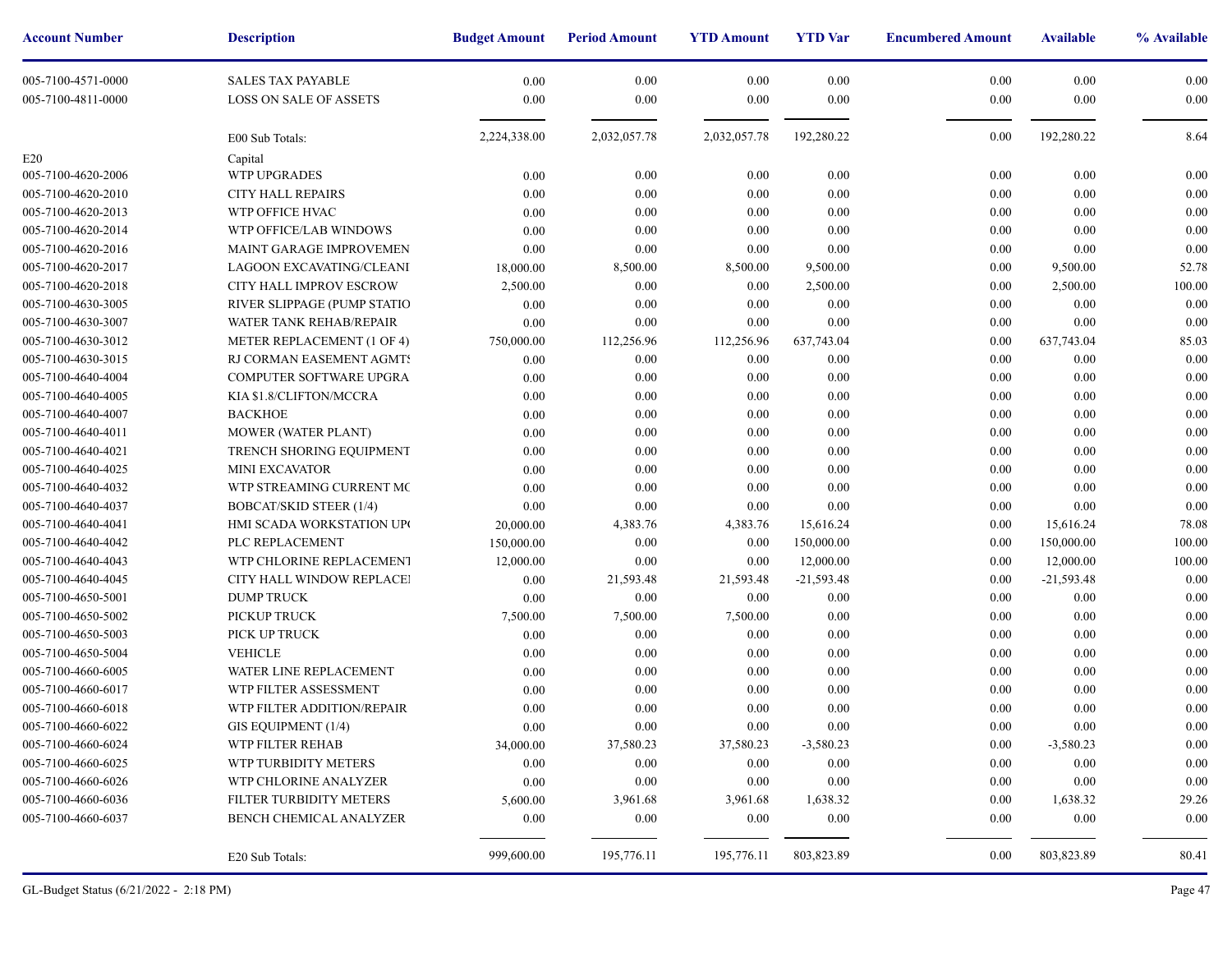| <b>Account Number</b> | <b>Description</b>         | <b>Budget Amount</b> | <b>Period Amount</b> | <b>YTD Amount</b> | <b>YTD</b> Var | <b>Encumbere</b> |
|-----------------------|----------------------------|----------------------|----------------------|-------------------|----------------|------------------|
| E30                   | Debt Service               |                      |                      |                   |                |                  |
| 005-7100-4707-0000    | <b>BOND ISSUE COSTS</b>    | 1,120,284.00         | 1,051,370.27         | 1,051,370.27      | 68,913.73      |                  |
| 005-7100-4720-0000    | <b>INTEREST EXPENSE</b>    | 0.00                 | 0.00                 | 0.00              | 0.00           |                  |
| 005-7100-4810-0000    | TRANSFER TO SINKING FUND   | 0.00                 | 0.00                 | 0.00              | 0.00           |                  |
|                       |                            |                      |                      |                   |                |                  |
|                       | E30 Sub Totals:            | 1,120,284.00         | 1,051,370.27         | 1,051,370.27      | 68,913.73      |                  |
|                       |                            |                      |                      |                   |                |                  |
|                       | <b>Expense Sub Totals:</b> | 4,344,222.00         | 3,279,204.16         | 3,279,204.16      | 1,065,017.84   |                  |
|                       |                            |                      |                      |                   |                |                  |
|                       | Dept 7100 Sub Totals:      | 4,344,222.00         | 3,279,204.16         | 3,279,204.16      | 1,065,017.84   |                  |
|                       |                            |                      |                      |                   |                |                  |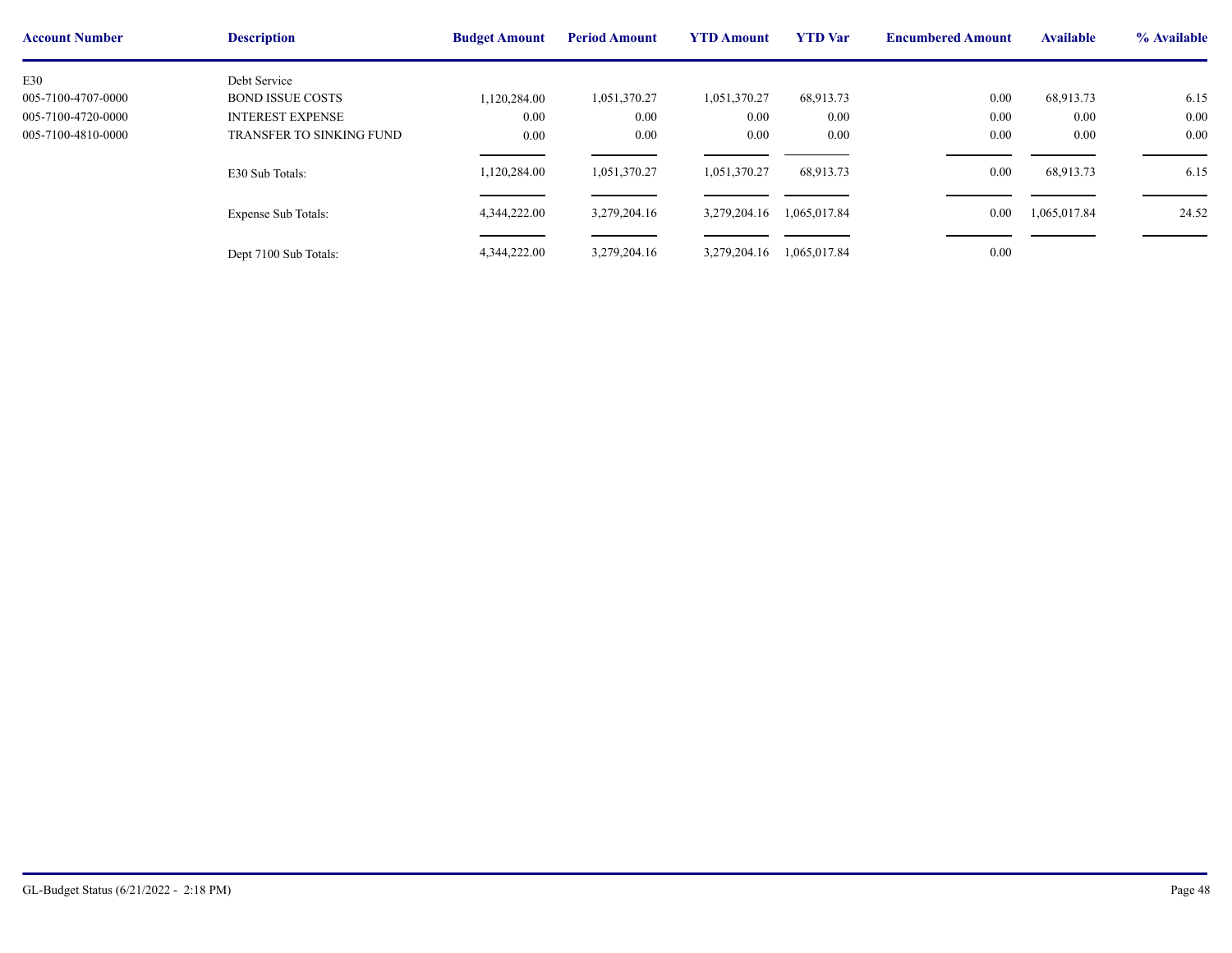| <b>Account Number</b> | <b>Description</b>         | <b>Budget Amount</b> | <b>Period Amount</b> | <b>YTD Amount</b> | <b>YTD</b> Var | <b>Encumbere</b> |
|-----------------------|----------------------------|----------------------|----------------------|-------------------|----------------|------------------|
| 005-7101<br>Dept      | <b>WATER SNOW/STORM</b>    |                      |                      |                   |                |                  |
| E <sub>00</sub>       | Expense                    |                      |                      |                   |                |                  |
| 005-7101-4100-0000    | <b>SALARY</b>              | 0.00                 | $0.00\,$             | $0.00\,$          | 0.00           |                  |
| 005-7101-4110-0000    | <b>SALARY - OVERTIME</b>   | 0.00                 | $0.00\,$             | 0.00              | 0.00           |                  |
| 005-7101-4210-0000    | <b>HEALTH EMPLOYER</b>     | 0.00                 | $0.00\,$             | 0.00              | 0.00           |                  |
| 005-7101-4211-0000    | <b>DENTAL EMPLOYER</b>     | 0.00                 | $0.00\,$             | 0.00              | 0.00           |                  |
| 005-7101-4213-0000    | RETIREMENT NON HAZARDOU    | $0.00\,$             | $0.00\,$             | $0.00\,$          | 0.00           |                  |
| 005-7101-4220-0000    | <b>FICA EMPLOYER</b>       | 0.00                 | 0.00                 | 0.00              | 0.00           |                  |
| 005-7101-4221-0000    | MEDICARE EMPLOYER          | 0.00                 | $0.00\,$             | 0.00              | 0.00           |                  |
| 005-7101-4240-0000    | LIFE INSURANCE EMPLOYER    | 0.00                 | 0.00                 | 0.00              | 0.00           |                  |
| 005-7101-4241-0000    | <b>UNEMP INS BENEFIT</b>   | 0.00                 | 0.00                 | 0.00              | 0.00           |                  |
| 005-7101-4242-0000    | <b>VISION</b>              | $0.00\,$             | $0.00\,$             | $0.00\,$          | 0.00           |                  |
|                       |                            |                      |                      |                   |                |                  |
|                       | E00 Sub Totals:            | 0.00                 | $0.00\,$             | $0.00\,$          | 0.00           |                  |
|                       |                            |                      |                      |                   |                |                  |
|                       | <b>Expense Sub Totals:</b> | 0.00                 | $0.00\,$             | $0.00\,$          | 0.00           |                  |
|                       |                            |                      |                      |                   |                |                  |
|                       | Dept 7101 Sub Totals:      | 0.00                 | $0.00\,$             | 0.00              | 0.00           |                  |
|                       |                            |                      |                      |                   |                |                  |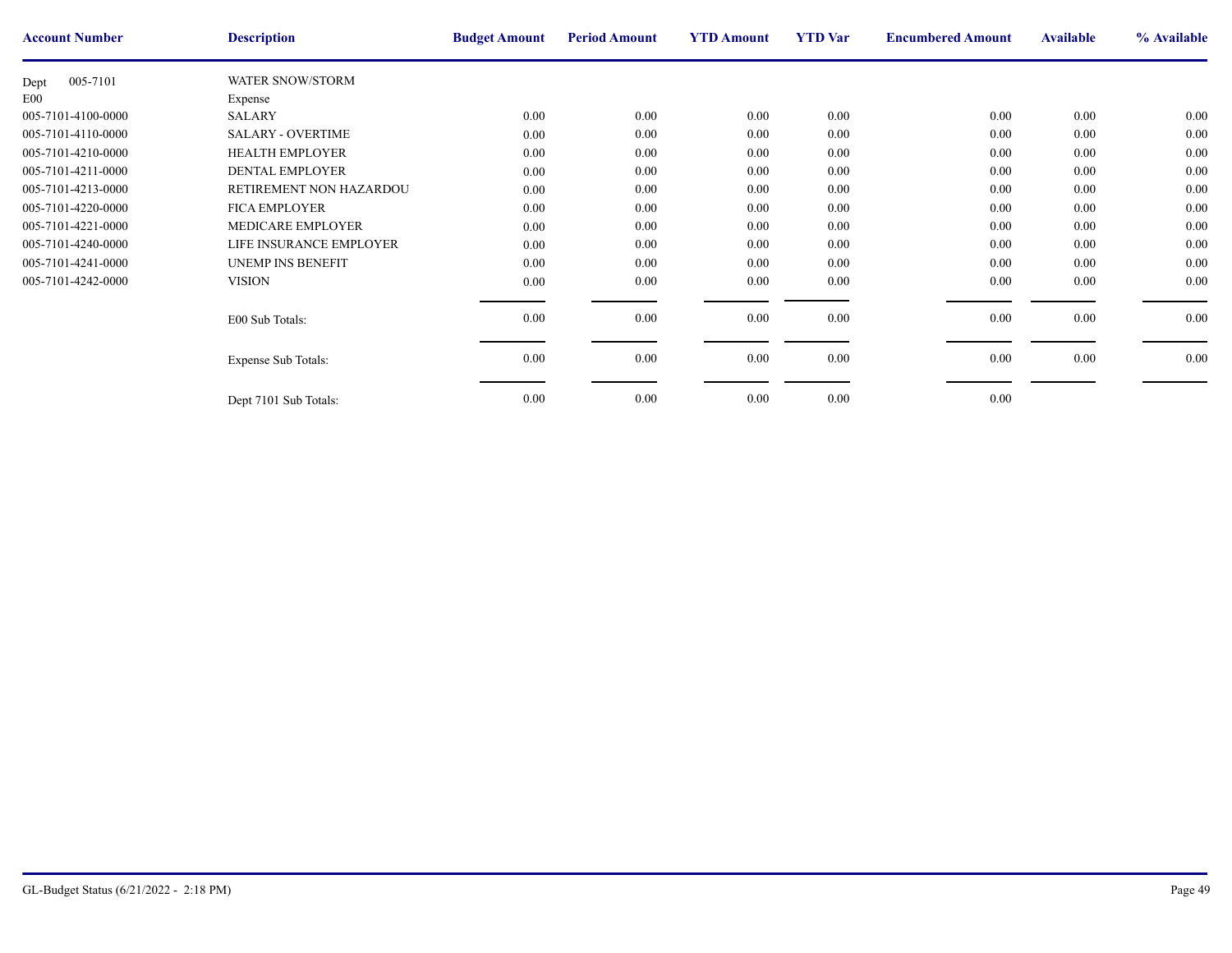| <b>Account Number</b> | <b>Description</b>               | <b>Budget Amount</b> | <b>Period Amount</b> | <b>YTD Amount</b> | <b>YTD</b> Var | <b>Encumbere</b> |
|-----------------------|----------------------------------|----------------------|----------------------|-------------------|----------------|------------------|
| 005-7200<br>Dept      | <b>SEWER</b>                     |                      |                      |                   |                |                  |
| E00                   | Expense                          |                      |                      |                   |                |                  |
| 005-7200-4100-0000    | <b>SALARY</b>                    | 547,554.00           | 493,729.20           | 493,729.20        | 53,824.80      |                  |
| 005-7200-4110-0000    | <b>SALARY - OVERTIME</b>         | 6,000.00             | 4,437.85             | 4,437.85          | 1,562.15       |                  |
| 005-7200-4210-0000    | <b>HEALTH EMPLOYER</b>           | 90,883.00            | 81,126.06            | 81,126.06         | 9,756.94       |                  |
| 005-7200-4211-0000    | DENTAL - EMPLOYER                | 3,039.00             | 2,670.98             | 2,670.98          | 368.02         |                  |
| 005-7200-4213-0000    | RETIREMENT NON-HAZARDOU          | 136,506.00           | 129,341.66           | 129,341.66        | 7,164.34       |                  |
| 005-7200-4220-0000    | <b>FICA EMPLOYER</b>             | 34,320.00            | 29,568.06            | 29,568.06         | 4,751.94       |                  |
| 005-7200-4221-0000    | MEDICARE EMPLOYER                | 8,027.00             | 6,915.30             | 6,915.30          | 1,111.70       |                  |
| 005-7200-4240-0000    | LIFE INSURANCE EMPLOYER          | 779.00               | 611.33               | 611.33            | 167.67         |                  |
| 005-7200-4241-0000    | UNEMP INS BENEFIT                | 759.00               | 635.14               | 635.14            | 123.86         |                  |
| 005-7200-4242-0000    | <b>VISION</b>                    | 738.00               | 665.20               | 665.20            | 72.80          |                  |
| 005-7200-4310-0000    | PUBS/ADS/PRINTING                | 9,000.00             | 6,067.31             | 6,067.31          | 2,932.69       |                  |
| 005-7200-4320-0000    | <b>AUDIT FEES</b>                | 15,000.00            | 10,813.03            | 10,813.03         | 4,186.97       |                  |
| 005-7200-4323-0000    | PROFESSIONAL/TECHNICAL FE        | 10,000.00            | 20,529.51            | 20,529.51         | $-10,529.51$   |                  |
| 005-7200-4325-0000    | <b>OXIDATION DITCH CLEANUP</b>   | 0.00                 | 0.00                 | 0.00              | 0.00           |                  |
| 005-7200-4331-0000    | <b>MAINTENANCE/REPAIRS VEHIC</b> | 13,000.00            | 14,321.78            | 14,321.78         | $-1,321.78$    |                  |
| 005-7200-4337-0000    | <b>LIFT STATION REPAIRS</b>      | 20,000.00            | 31,990.44            | 31,990.44         | $-11,990.44$   |                  |
| 005-7200-4338-0000    | REPAIRS/MAINTENANCE GENE!        | 18,000.00            | 18,826.34            | 18,826.34         | $-826.34$      |                  |
| 005-7200-4339-0000    | MAINTENANCE/REPAIRS/SEWE         | 20,000.00            | 14,182.89            | 14,182.89         | 5,817.11       |                  |
| 005-7200-4340-0000    | <b>ELECTRIC</b>                  | 270,000.00           | 316,978.64           | 316,978.64        | $-46,978.64$   |                  |
| 005-7200-4341-0000    | <b>GAS/HEATING</b>               | 10,000.00            | 19,631.99            | 19,631.99         | $-9,631.99$    |                  |
| 005-7200-4342-0000    | <b>POSTAGE</b>                   | 19,000.00            | 15,075.45            | 15,075.45         | 3,924.55       |                  |
| 005-7200-4344-0000    | PHONE/RADIO/INTERNET             | 7,500.00             | 7,004.19             | 7,004.19          | 495.81         |                  |
| 005-7200-4360-0000    | <b>INSURANCE &amp; BONDS</b>     | 43,000.00            | 41,879.02            | 41,879.02         | 1,120.98       |                  |
| 005-7200-4371-0000    | <b>FAUST SEWER COLLECTION</b>    | 11,000.00            | 9,048.00             | 9,048.00          | 1,952.00       |                  |
| 005-7200-4373-0000    | <b>LAB ANALYSIS</b>              | 17,000.00            | 17,019.00            | 17,019.00         | $-19.00$       |                  |
| 005-7200-4376-0000    | <b>UNIFORMS</b>                  | 3,500.00             | 2,006.93             | 2,006.93          | 1,493.07       |                  |
| 005-7200-4377-0000    | DUMPSTER COLLECTION              | 7,000.00             | 1,565.58             | 1,565.58          | 5,434.42       |                  |
| 005-7200-4378-0000    | <b>GIS</b>                       | 3,000.00             | 0.00                 | 0.00              | 3,000.00       |                  |
| 005-7200-4433-0000    | OTHER MATERIALS/SUPPLIES         | 0.00                 | 0.00                 | 0.00              | 0.00           |                  |
| 005-7200-4440-0000    | OFFICE SUPPLIES                  | 1,800.00             | 1,637.16             | 1,637.16          | 162.84         |                  |
| 005-7200-4445-0000    | COMPUTER SOFTWARE/EQUIPN         | 5,000.00             | 10,626.29            | 10,626.29         | $-5,626.29$    |                  |
| 005-7200-4447-0000    | JANITORIAL CONTRACT              | 0.00                 | 0.00                 | 0.00              | 0.00           |                  |
| 005-7200-4448-0000    | JANITORIAL SUPPLIES              | 200.00               | 185.19               | 185.19            | 14.81          |                  |
| 005-7200-4460-0000    | CHEMICALS                        | 40,000.00            | 21,705.94            | 21,705.94         | 18,294.06      |                  |
| 005-7200-4466-0000    | <b>SLUDGE REMOVAL</b>            | 85,000.00            | 71,583.97            | 71,583.97         | 13,416.03      |                  |
| 005-7200-4470-0000    | <b>MOTOR FUELS/LUBRICANTS</b>    | 15,000.00            | 18,887.71            | 18,887.71         | $-3,887.71$    |                  |
| 005-7200-4520-0000    | <b>LEGACY COLLECTION TRANSF</b>  | 0.00                 | $0.00\,$             | $0.00\,$          | $0.00\,$       |                  |
| 005-7200-4530-0000    | <b>TRAVEL/TRAINING</b>           | 3,000.00             | 2,641.24             | 2,641.24          | 358.76         |                  |
| 005-7200-4570-0000    | DEPRECIATION EXPENSE             | $0.00\,$             | $0.00\,$             | $0.00\,$          | $0.00\,$       |                  |
| 005-7200-4811-0000    | LOSS ON SALE OF ASSETS           | $0.00\,$             | $0.00\,$             | 0.00              | 0.00           |                  |
|                       |                                  |                      |                      |                   |                |                  |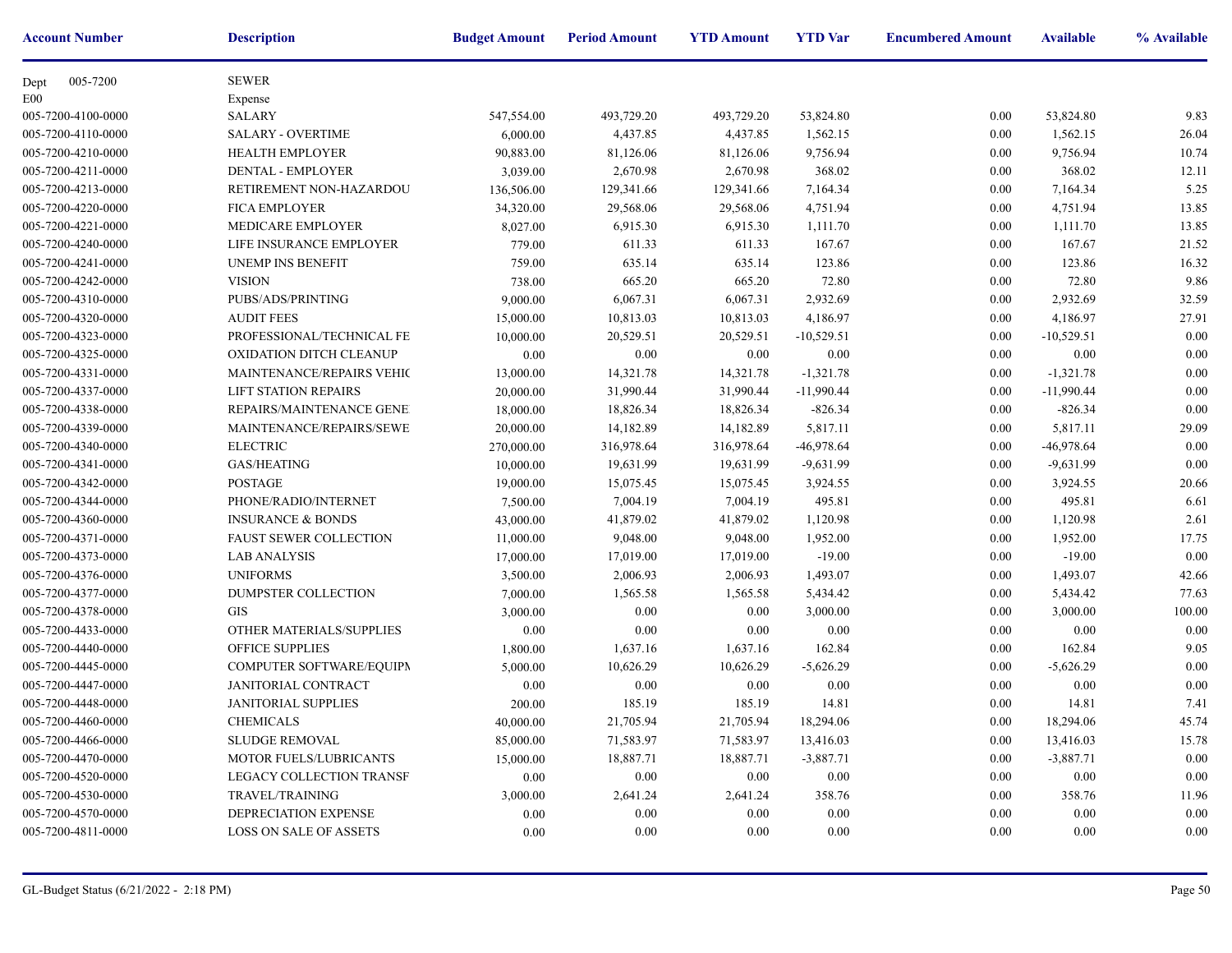| <b>Account Number</b> | <b>Description</b>                 | <b>Budget Amount</b> | <b>Period Amount</b> | <b>YTD Amount</b> | <b>YTD</b> Var | <b>Encumbere</b> |
|-----------------------|------------------------------------|----------------------|----------------------|-------------------|----------------|------------------|
|                       |                                    |                      |                      |                   |                |                  |
|                       | E00 Sub Totals:                    | 1,474,605.00         | 1,423,908.38         | 1,423,908.38      | 50,696.62      |                  |
| E20                   | Capital                            |                      |                      |                   |                |                  |
| 005-7200-4620-2007    | <b>WWTP EXPANSION</b>              | 426,718.00           | 219,847.14           | 219,847.14        | 206,870.86     |                  |
| 005-7200-4620-2008    | WWTP FACILITY PLAN                 | 0.00                 | 0.00                 | 0.00              | 0.00           |                  |
| 005-7200-4620-2010    | CITY HALL REPAIRS                  | 0.00                 | 0.00                 | 0.00              | 0.00           |                  |
| 005-7200-4620-2018    | CITY HALL IMPROV ESCROW            | 2,500.00             | 0.00                 | 0.00              | 2,500.00       |                  |
| 005-7200-4630-3002    | LIFT STATION UPGRADES              | 175,000.00           | 115,971.49           | 115,971.49        | 59,028.51      |                  |
| 005-7200-4630-3006    | <b>SSES PHASE I REHAB</b>          | 0.00                 | 0.00                 | 0.00              | 0.00           |                  |
| 005-7200-4630-3007    | <b>SSES STUDY</b>                  | 0.00                 | 0.00                 | 0.00              | $0.00\,$       |                  |
| 005-7200-4630-3012    | METER REPLACEMENT (1 OF 4)         | 750,000.00           | 112,256.96           | 112,256.96        | 637,743.04     |                  |
| 005-7200-4630-3013    | <b>SSES PHASE 3 REHAB</b>          | 0.00                 | 0.00                 | 0.00              | 0.00           |                  |
| 005-7200-4630-3014    | <b>SSES PHASE 4 REHAB</b>          | 0.00                 | 0.00                 | 0.00              | 0.00           |                  |
| 005-7200-4630-3015    | RJ CORMAN EASEMENT AGMTS           | 0.00                 | 0.00                 | 0.00              | 0.00           |                  |
| 005-7200-4630-3016    | <b>BIG SPRING PARK SEWER PIERS</b> | 0.00                 | 0.00                 | 0.00              | 0.00           |                  |
| 005-7200-4640-4005    | SOFTWARE UPGRADE/PRINTER           | 0.00                 | 0.00                 | 0.00              | 0.00           |                  |
| 005-7200-4640-4007    | <b>BACKHOE</b>                     | 0.00                 | 0.00                 | 0.00              | 0.00           |                  |
| 005-7200-4640-4025    | <b>MINI EXCAVATOR</b>              | 0.00                 | 0.00                 | 0.00              | 0.00           |                  |
| 005-7200-4640-4033    | <b>DUMPSTER PAD</b>                | 0.00                 | 0.00                 | 0.00              | 0.00           |                  |
| 005-7200-4640-4034    | <b>RAS PUMP</b>                    | 0.00                 | 0.00                 | 0.00              | 0.00           |                  |
| 005-7200-4640-4035    | <b>SPARE VFD - WWTP</b>            | 0.00                 | 0.00                 | 0.00              | 0.00           |                  |
| 005-7200-4640-4036    | <b>SPARE VFD - LIFT STATIONS</b>   | 0.00                 | 0.00                 | 0.00              | 0.00           |                  |
| 005-7200-4640-4037    | <b>BOBCAT/SKID STEER (1/4)</b>     | 0.00                 | 0.00                 | 0.00              | 0.00           |                  |
| 005-7200-4640-4044    | CAMERA TRUCK COMPUTER              | 4,000.00             | 3,697.65             | 3,697.65          | 302.35         |                  |
| 005-7200-4640-4045    | CITY HALL WINDOW REPLACE!          | 0.00                 | 21,593.48            | 21,593.48         | $-21,593.48$   |                  |
| 005-7200-4650-5001    | <b>DUMP TRUCK</b>                  | 0.00                 | 0.00                 | 0.00              | 0.00           |                  |
| 005-7200-4650-5002    | PICKUP TRUCK                       | 7,500.00             | 7,500.00             | 7,500.00          | 0.00           |                  |
| 005-7200-4650-5003    | PICK UP TRUCK UTILITY MANA         | 0.00                 | 0.00                 | 0.00              | $0.00\,$       |                  |
| 005-7200-4650-5004    | <b>VEHICLE</b>                     | 0.00                 | 0.00                 | 0.00              | 0.00           |                  |
| 005-7200-4650-5005    | LIFT STATION TRUCK                 | 0.00                 | 0.00                 | 0.00              | 0.00           |                  |
| 005-7200-4650-5010    | <b>FORK TRUCK</b>                  | 0.00                 | 0.00                 | 0.00              | 0.00           |                  |
| 005-7200-4660-6003    | <b>SEWER LINE REPLACEMENT</b>      | 0.00                 | 0.00                 | $0.00\,$          | 0.00           |                  |
| 005-7200-4660-6022    | GIS EQUIPMENT (1/4)                | 0.00                 | 0.00                 | 0.00              | 0.00           |                  |
|                       |                                    |                      |                      |                   |                |                  |
|                       | E20 Sub Totals:                    | 1,365,718.00         | 480,866.72           | 480,866.72        | 884,851.28     |                  |
| E30                   | Debt Service                       |                      |                      |                   |                |                  |
| 005-7200-4707-0000    | <b>BOND ISSUE COSTS</b>            | 1,840,528.00         | 1,790,170.94         | 1,790,170.94      | 50,357.06      |                  |
| 005-7200-4720-0000    | <b>INTEREST EXPENSE</b>            | 0.00                 | 0.00                 | 0.00              | 0.00           |                  |
|                       | E30 Sub Totals:                    | 1,840,528.00         | 1,790,170.94         | 1,790,170.94      | 50,357.06      |                  |
|                       | <b>Expense Sub Totals:</b>         | 4,680,851.00         | 3,694,946.04         | 3,694,946.04      | 985,904.96     |                  |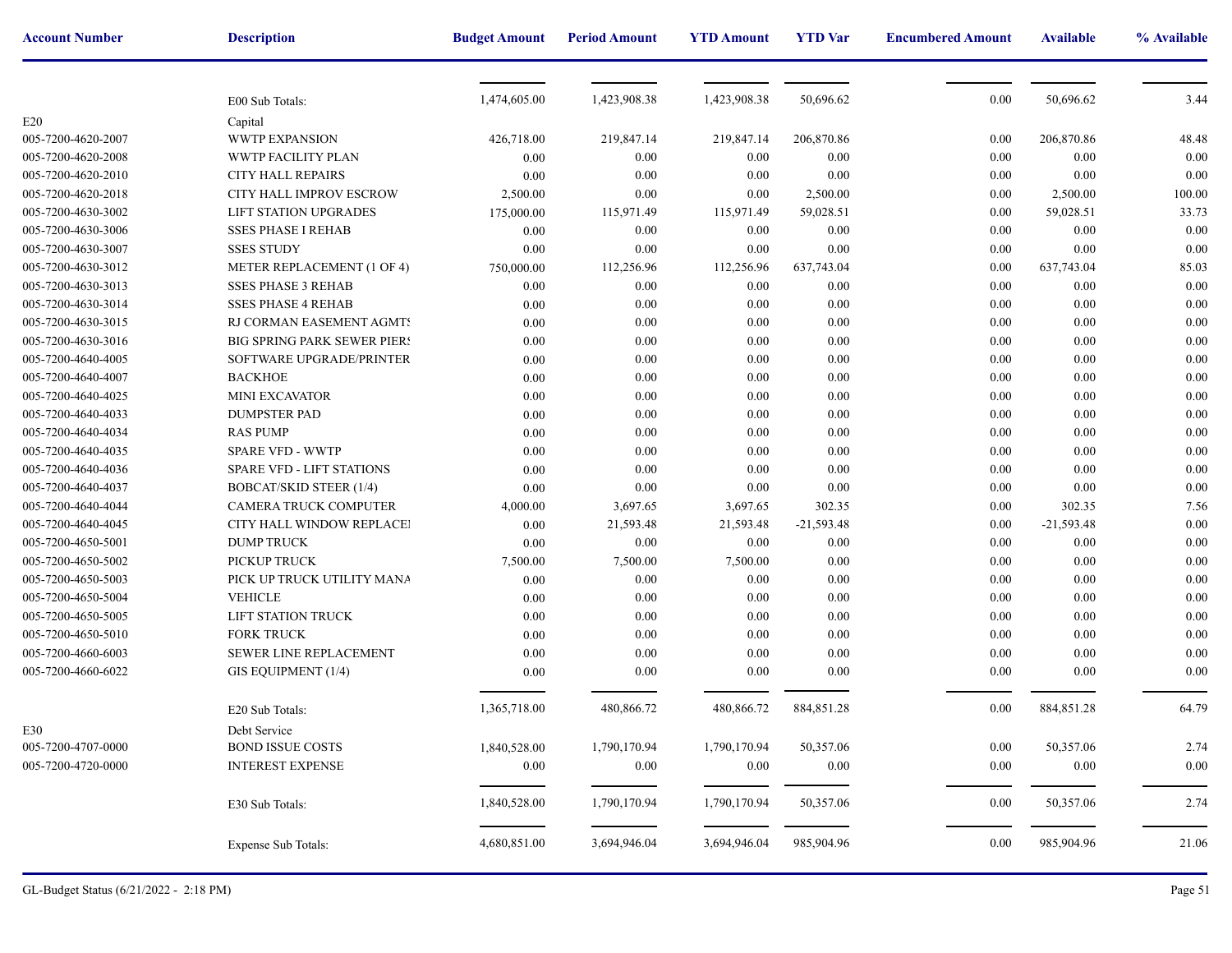| <b>Account Number</b> | <b>Description</b>    | <b>Budget Amount</b> | <b>Period Amount</b> | <b>YTD Amount</b> | <b>YTD</b> Var | <b>Encumbered Amount</b> | <b>Available</b> | % Available |
|-----------------------|-----------------------|----------------------|----------------------|-------------------|----------------|--------------------------|------------------|-------------|
|                       | Dept 7200 Sub Totals: | 4,680,851.00         | 3,694,946.04         | 3,694,946.04      | 985,904.96     | 0.00                     |                  |             |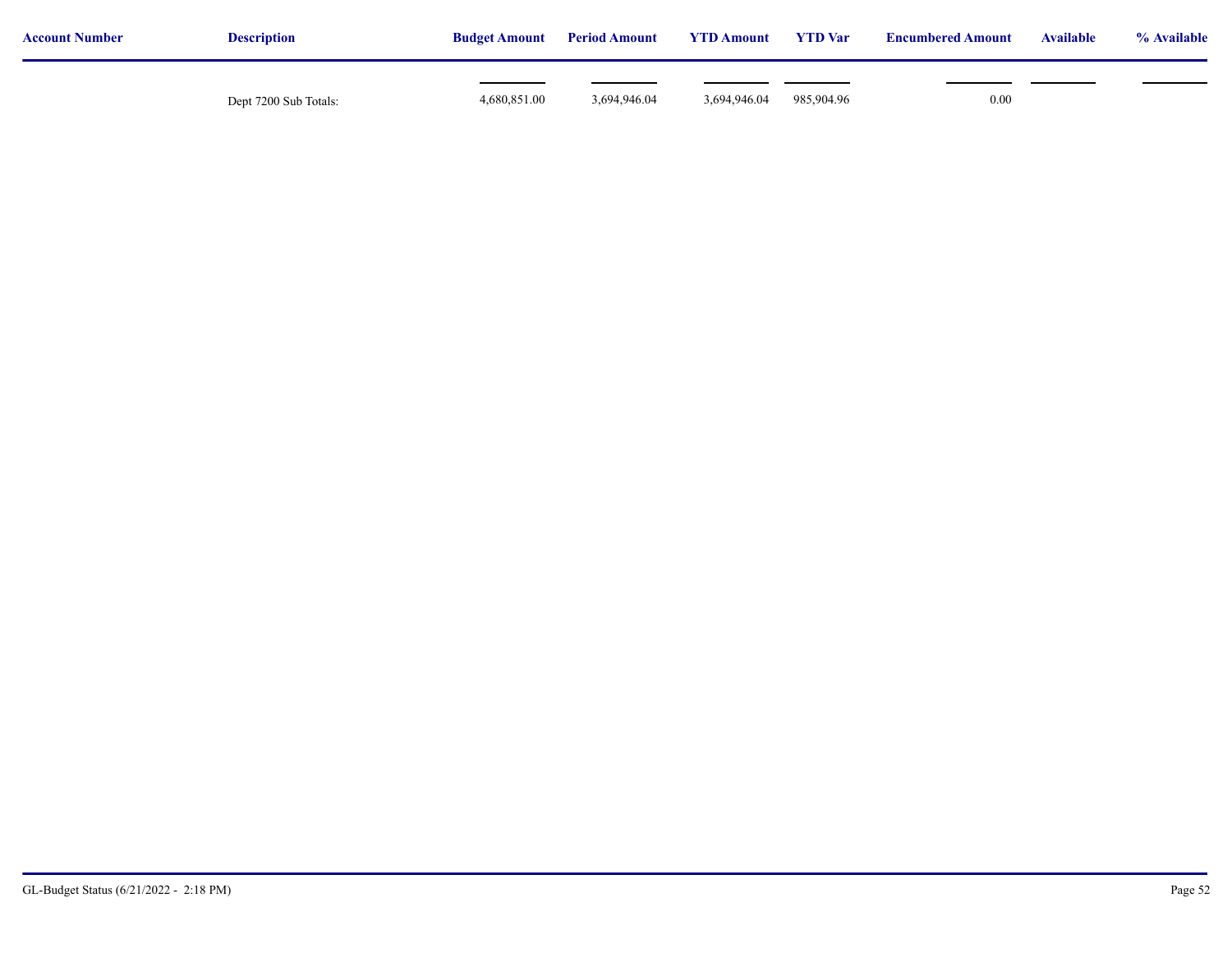| <b>SEWER SNOW/STORM</b><br>005-7201<br>Dept<br>E00<br>Expense<br>0.00<br>$0.00\,$<br>$0.00\,$<br>005-7201-4100-0000<br><b>SALARY</b><br>$0.00\,$<br>0.00<br>005-7201-4110-0000<br><b>SALARY - OVERTIME</b><br>0.00<br>0.00<br>0.00<br>$0.00\,$<br>0.00<br>0.00<br>005-7201-4210-0000<br><b>HEALTH EMPLOYER</b><br>0.00<br>DENTAL EMPLOYER<br>0.00<br>005-7201-4211-0000<br>0.00<br>0.00<br>0.00<br>$0.00\,$<br>$0.00\,$<br>0.00<br>005-7201-4213-0000<br>RETIREMENT NON HAZARDOU<br>0.00<br>005-7201-4220-0000<br><b>FICA EMPLOYER</b><br>0.00<br>0.00<br>0.00<br>0.00<br>0.00<br>005-7201-4221-0000<br>$0.00\,$<br>0.00<br>MEDICARE EMPLOYER<br>0.00<br>0.00<br>0.00<br>005-7201-4240-0000<br>LIFE INSURANCE EMPLOYER<br>0.00<br>0.00<br>0.00<br>005-7201-4241-0000<br>0.00<br>0.00<br><b>UNEMP INS BENEFIT</b><br>0.00<br>$0.00\,$<br>$0.00\,$<br>0.00<br>005-7201-4242-0000<br><b>VISION</b><br>$0.00\,$<br>0.00<br>$0.00\,$<br>0.00<br>0.00<br>E00 Sub Totals:<br>$0.00\,$<br>$0.00\,$<br>0.00<br>0.00<br><b>Expense Sub Totals:</b> | <b>Account Number</b> | <b>Description</b> | <b>Budget Amount</b> | <b>Period Amount</b> | <b>YTD Amount</b> | <b>YTD</b> Var | <b>Encumbere</b> |
|------------------------------------------------------------------------------------------------------------------------------------------------------------------------------------------------------------------------------------------------------------------------------------------------------------------------------------------------------------------------------------------------------------------------------------------------------------------------------------------------------------------------------------------------------------------------------------------------------------------------------------------------------------------------------------------------------------------------------------------------------------------------------------------------------------------------------------------------------------------------------------------------------------------------------------------------------------------------------------------------------------------------------------------|-----------------------|--------------------|----------------------|----------------------|-------------------|----------------|------------------|
|                                                                                                                                                                                                                                                                                                                                                                                                                                                                                                                                                                                                                                                                                                                                                                                                                                                                                                                                                                                                                                          |                       |                    |                      |                      |                   |                |                  |
|                                                                                                                                                                                                                                                                                                                                                                                                                                                                                                                                                                                                                                                                                                                                                                                                                                                                                                                                                                                                                                          |                       |                    |                      |                      |                   |                |                  |
|                                                                                                                                                                                                                                                                                                                                                                                                                                                                                                                                                                                                                                                                                                                                                                                                                                                                                                                                                                                                                                          |                       |                    |                      |                      |                   |                |                  |
|                                                                                                                                                                                                                                                                                                                                                                                                                                                                                                                                                                                                                                                                                                                                                                                                                                                                                                                                                                                                                                          |                       |                    |                      |                      |                   |                |                  |
|                                                                                                                                                                                                                                                                                                                                                                                                                                                                                                                                                                                                                                                                                                                                                                                                                                                                                                                                                                                                                                          |                       |                    |                      |                      |                   |                |                  |
|                                                                                                                                                                                                                                                                                                                                                                                                                                                                                                                                                                                                                                                                                                                                                                                                                                                                                                                                                                                                                                          |                       |                    |                      |                      |                   |                |                  |
|                                                                                                                                                                                                                                                                                                                                                                                                                                                                                                                                                                                                                                                                                                                                                                                                                                                                                                                                                                                                                                          |                       |                    |                      |                      |                   |                |                  |
|                                                                                                                                                                                                                                                                                                                                                                                                                                                                                                                                                                                                                                                                                                                                                                                                                                                                                                                                                                                                                                          |                       |                    |                      |                      |                   |                |                  |
|                                                                                                                                                                                                                                                                                                                                                                                                                                                                                                                                                                                                                                                                                                                                                                                                                                                                                                                                                                                                                                          |                       |                    |                      |                      |                   |                |                  |
|                                                                                                                                                                                                                                                                                                                                                                                                                                                                                                                                                                                                                                                                                                                                                                                                                                                                                                                                                                                                                                          |                       |                    |                      |                      |                   |                |                  |
|                                                                                                                                                                                                                                                                                                                                                                                                                                                                                                                                                                                                                                                                                                                                                                                                                                                                                                                                                                                                                                          |                       |                    |                      |                      |                   |                |                  |
|                                                                                                                                                                                                                                                                                                                                                                                                                                                                                                                                                                                                                                                                                                                                                                                                                                                                                                                                                                                                                                          |                       |                    |                      |                      |                   |                |                  |
|                                                                                                                                                                                                                                                                                                                                                                                                                                                                                                                                                                                                                                                                                                                                                                                                                                                                                                                                                                                                                                          |                       |                    |                      |                      |                   |                |                  |
|                                                                                                                                                                                                                                                                                                                                                                                                                                                                                                                                                                                                                                                                                                                                                                                                                                                                                                                                                                                                                                          |                       |                    |                      |                      |                   |                |                  |
|                                                                                                                                                                                                                                                                                                                                                                                                                                                                                                                                                                                                                                                                                                                                                                                                                                                                                                                                                                                                                                          |                       |                    |                      |                      |                   |                |                  |
|                                                                                                                                                                                                                                                                                                                                                                                                                                                                                                                                                                                                                                                                                                                                                                                                                                                                                                                                                                                                                                          |                       |                    |                      |                      |                   |                |                  |
|                                                                                                                                                                                                                                                                                                                                                                                                                                                                                                                                                                                                                                                                                                                                                                                                                                                                                                                                                                                                                                          |                       |                    |                      |                      |                   |                |                  |
| 0.00<br>0.00<br>0.00<br>0.00<br>Dept 7201 Sub Totals:                                                                                                                                                                                                                                                                                                                                                                                                                                                                                                                                                                                                                                                                                                                                                                                                                                                                                                                                                                                    |                       |                    |                      |                      |                   |                |                  |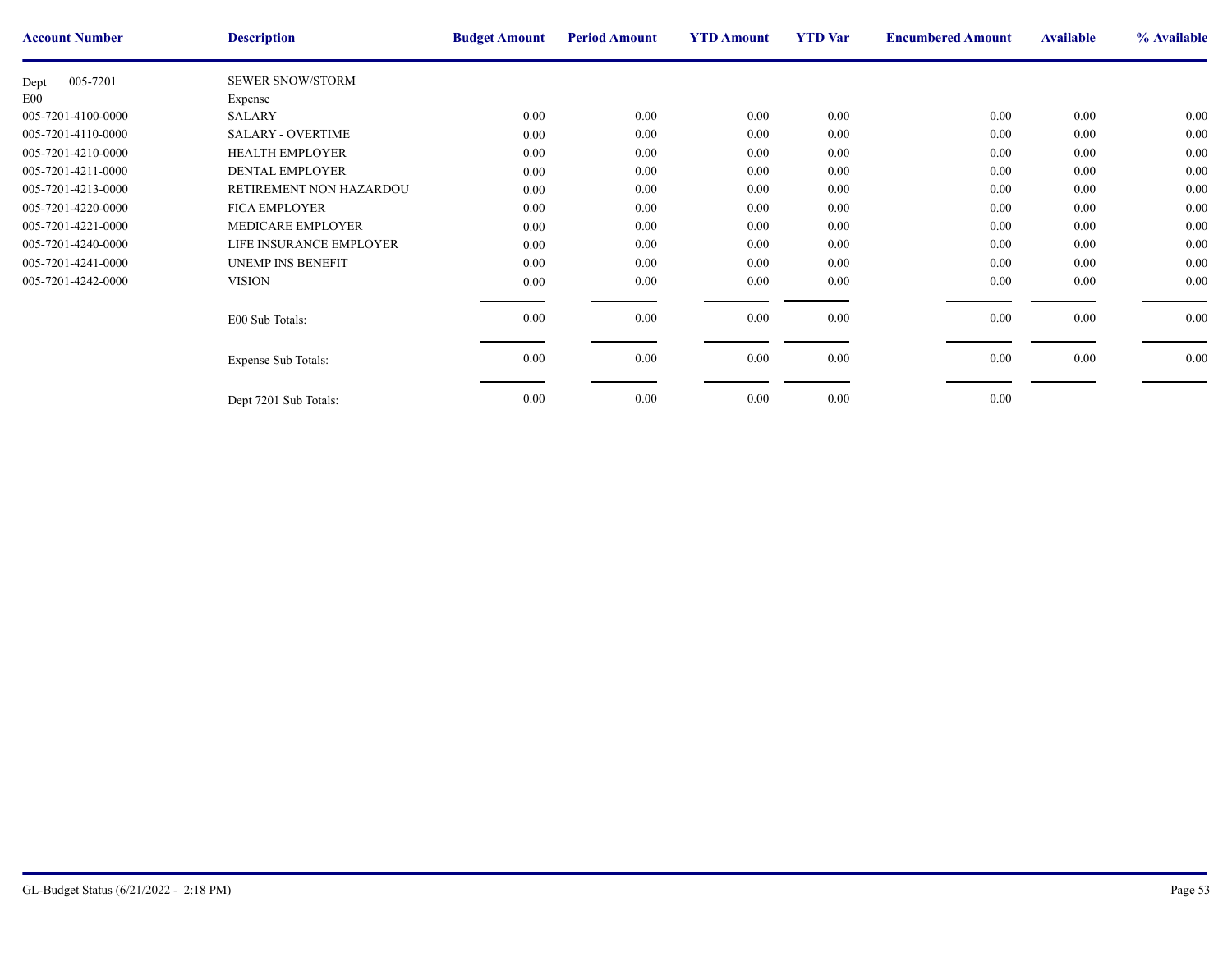| <b>Account Number</b>               | <b>Description</b>              | <b>Budget Amount</b> | <b>Period Amount</b> | <b>YTD Amount</b> | <b>YTD</b> Var | <b>Encumbere</b> |
|-------------------------------------|---------------------------------|----------------------|----------------------|-------------------|----------------|------------------|
| 005-7300<br>Dept<br>E <sub>00</sub> | Expense                         |                      |                      |                   |                |                  |
| 005-7300-4520-0000                  | <b>GARBAGE COLLECTION TRANS</b> | 685,000.00           | 594,767.33           | 594,767.33        | 90,232.67      |                  |
|                                     | E00 Sub Totals:                 | 685,000.00           | 594,767.33           | 594,767.33        | 90,232.67      |                  |
|                                     | <b>Expense Sub Totals:</b>      | 685,000.00           | 594,767.33           | 594,767.33        | 90,232.67      |                  |
|                                     | Dept 7300 Sub Totals:           | 685,000.00           | 594,767.33           | 594,767.33        | 90,232.67      |                  |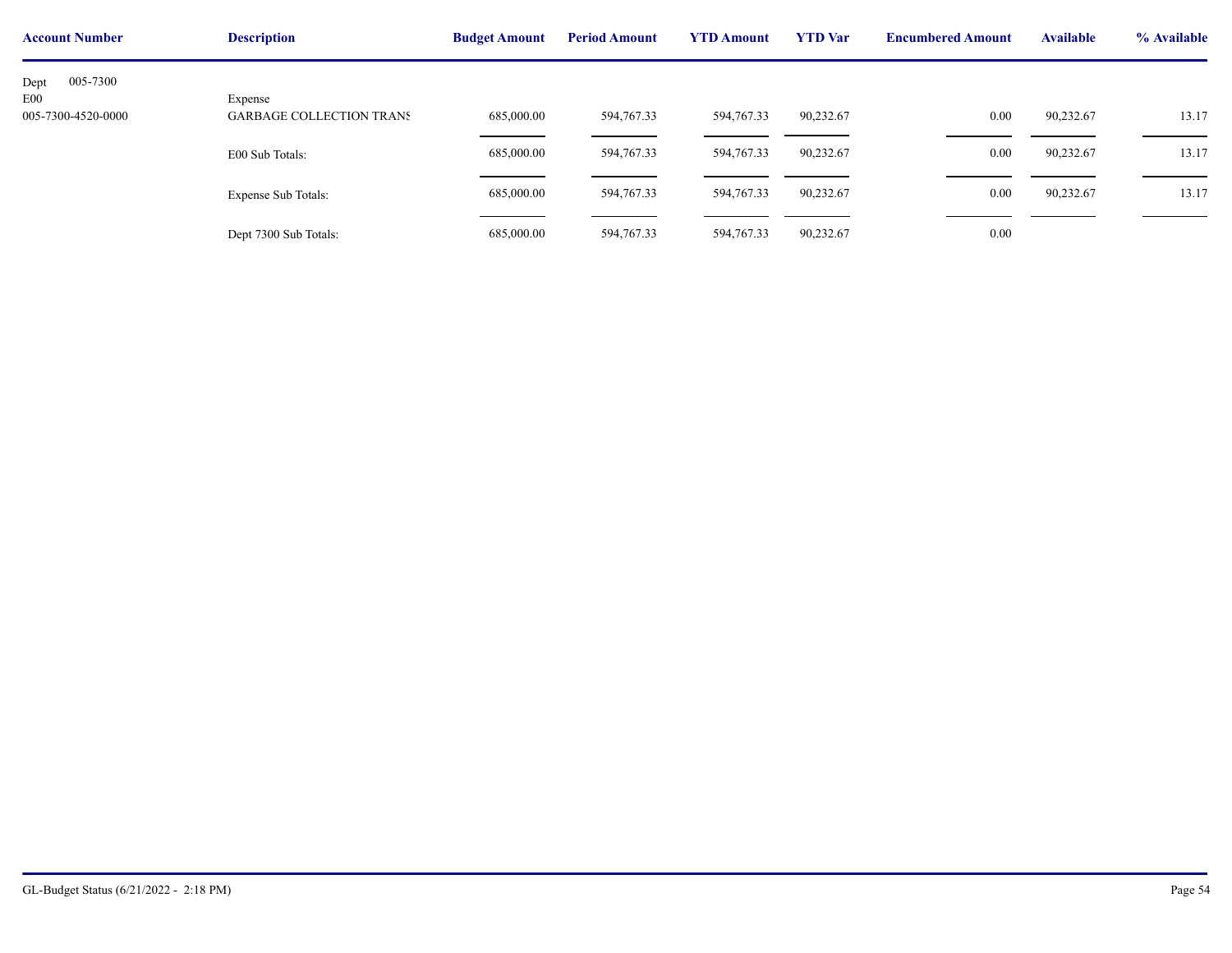| <b>Account Number</b> | <b>Description</b>       | <b>Budget Amount</b> | <b>Period Amount</b> | <b>YTD Amount</b> | <b>YTD</b> Var  | <b>Encumbered Amount</b> | <b>Available</b> | % Available |
|-----------------------|--------------------------|----------------------|----------------------|-------------------|-----------------|--------------------------|------------------|-------------|
|                       | Fund Revenue Sub Totals: | 9,454,647.00         | 7,619,176.37         | 7,619,176.37      | 1,835,470.63    | 0.00                     | 1,835,470.63     | 19.41       |
|                       | Fund Expense Sub Totals: | 9,710,073.00         | 7,568,917.53         | 7,568,917.53      | 2, 141, 155. 47 | $0.00\,$                 | 2, 141, 155. 47  | 22.05       |
|                       | Fund 005 Sub Totals:     | 255,426.00           | $-50,258.84$         | $-50,258.84$      | 305,684.84      | 0.00                     |                  |             |